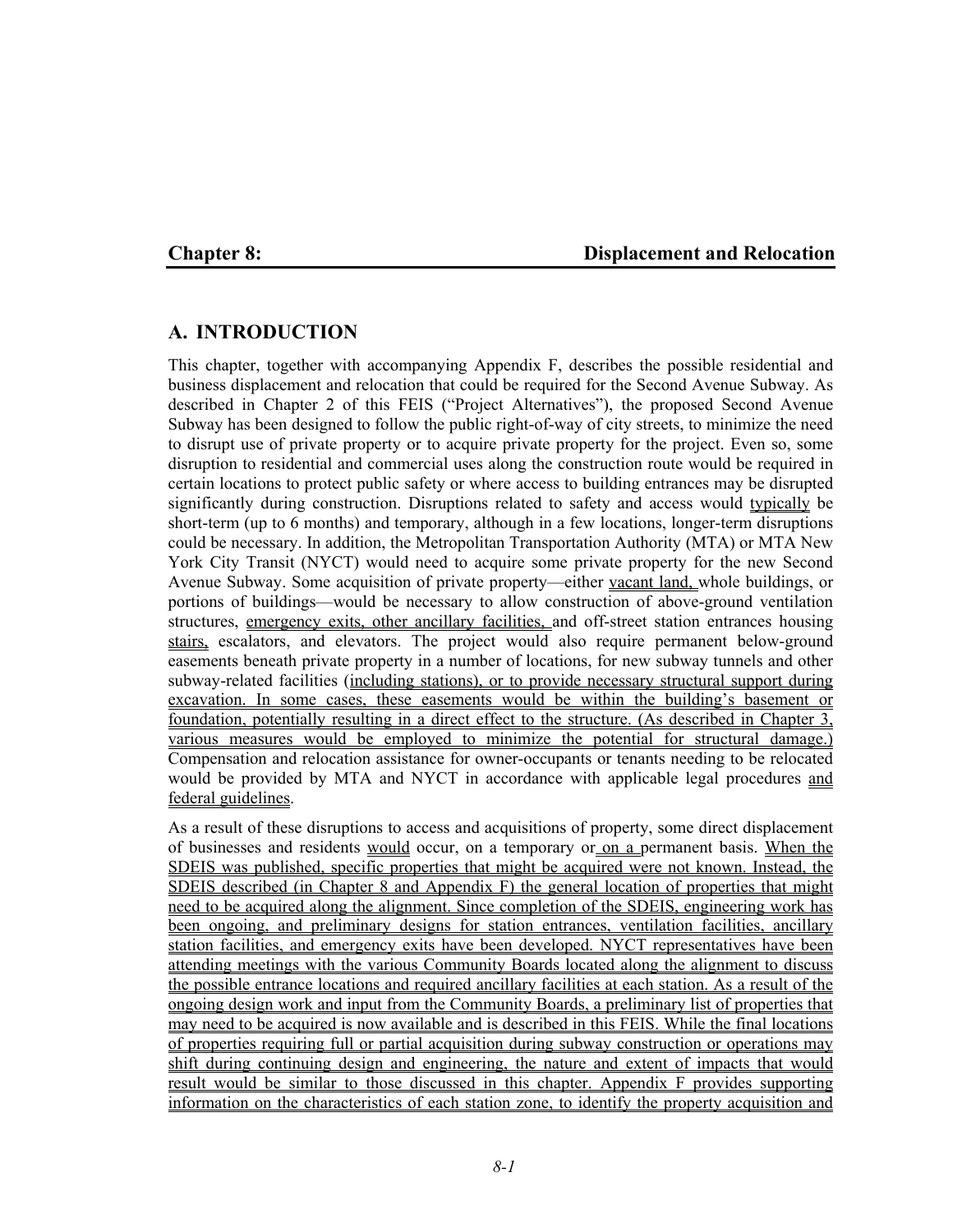displacement impacts that would occur should different or additional properties from those described in this chapter be affected.

Since completion of the SDEIS, ongoing engineering work has also identified 10 specific properties where temporary displacement of occupants could be required to facilitate construction of tunnels below. Those properties, at 125th Street and Second Avenue, are described in this chapter. As with the acquisition of property for station elements, this information is still preliminary and will continue to be refined as engineering continues.

Use of public property, such as parks or public rights-of-way, would require public policy decisions through a public process (see Chapter 4, "Public Outreach and Review Process"). (The process for relocating public utilities such as telephone lines, electricity, gas, and water during construction, and any associated short-term impacts is described in Chapter 13, "Infrastructure and Energy.") This chapter first describes (in Section B) temporary displacement or limitations to access that could be required to facilitate the project's construction, including the reasons displacement of uses and acquisition of private property might be required, the processes to be followed in determining which specific properties are to be acquired, the areas and properties where displacement and acquisition might be required, and the potential impacts of such acquisition. Section C then describes locations where the subway would require acquisition of property for permanent subway structures, again including the reasons for possible acquisition, the locations that might be affected, and potential impacts of the acquisition. Finally, Section D describes the protection that property owners and tenants are afforded under federal and state law, including compensation and relocation assistance.

As described in Chapter 3, since issuing the SDEIS, NYCT has identified a phasing plan for the project that would allow the new Second Avenue Subway to be built and operated incrementally, in four phases, as follows:

- Phase 1: 105th Street to 62nd Street, including the tunnel connection to the 63rd Street/Broadway Line;
- Phase 2: 125th Street to 105th Street;
- Phase 3: 62nd Street to Houston Street, including the 63rd Street tunnel connection to Queens for non-passenger services; and
- Phase 4: Houston Street to Hanover Square tail tracks.

The plan permits portions of the project to operate prior to completion of the entire line, with some service provided within each of the areas upon completion of that construction phase. The displacement described in this chapter that would occur as a result of property acquisition for the project could occur in advance, as properties become available on the market. In addition, MTA/NYCT may opt to purchase currently underdeveloped properties prior to construction in each phase.

# **B. ACTIVITIES THAT MAY REQUIRE DISPLACEMENT OR ACQUISITION TO FACILITATE CONSTRUCTION**

During construction, the project would require three different types of displacement, as follows:

- Short-term access limitations during construction;
- Long-term access limitations during construction; and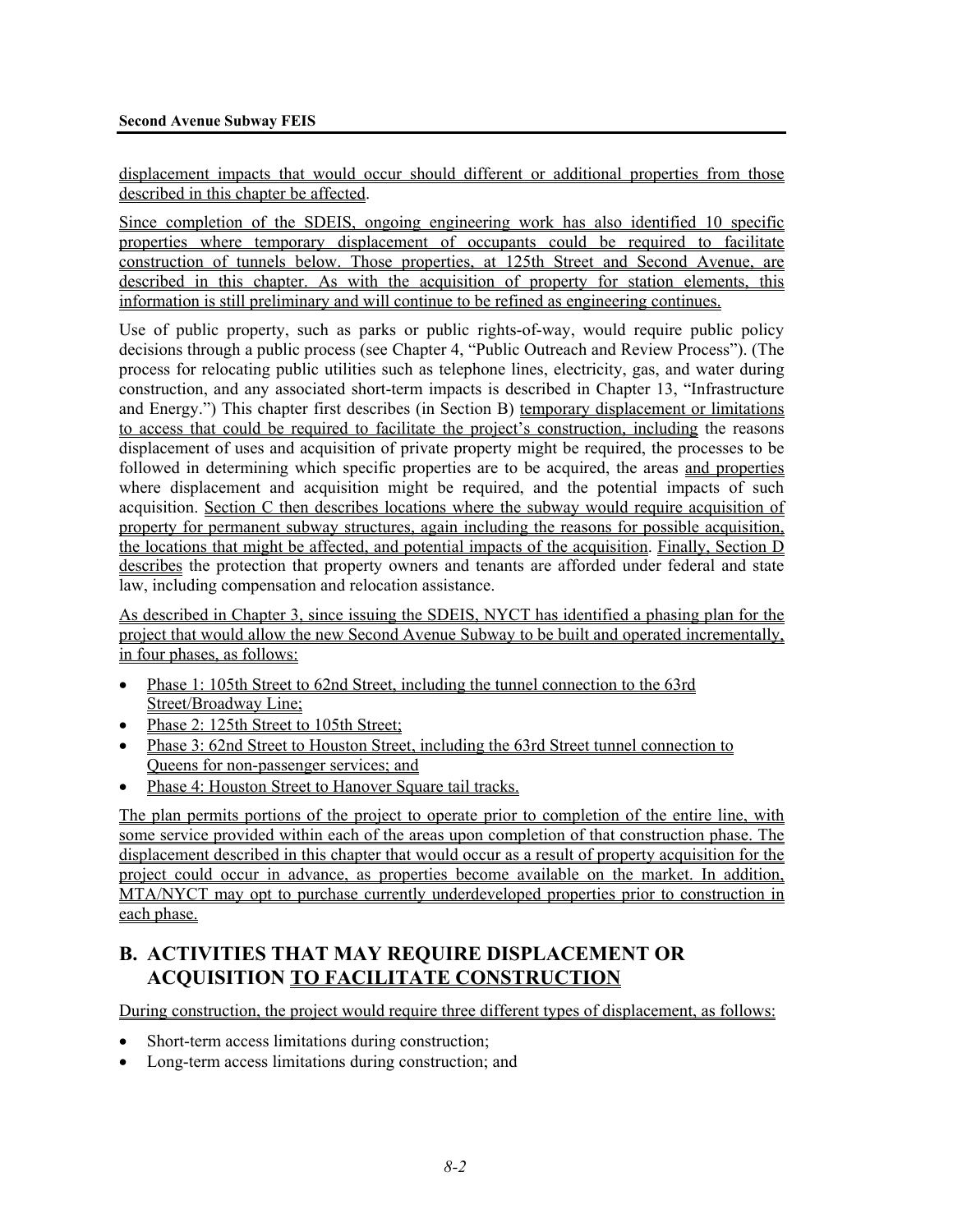• Short-term, long-term, or permanent displacement resulting from acquisition of property to be used for construction activities, including for ground stabilization, staging areas, and temporary subsurface easements.

These are described below.

In addition, the displacement that would be required for permanent project elements (described in Section C of this chapter) would also generally occur during the construction period, to allow the new elements to be built. These displacements could occur in advance of the start of construction of that phase of the project.

# **SHORT-TERM ACCESS LIMITATIONS DURING CONSTRUCTION**

Construction activities associated with building a new subway line (described in detail in Chapter 3, "Description of Construction Methods and Activities") could temporarily disrupt access to some buildings' entrances. Throughout most of the alignment, access would be provided to residential and commercial buildings, including retail businesses, at all times. However, in limited areas, it would be necessary to restrict access to buildings. Generally, this would only occur for a few hours at a time, but in a few instances, disruptions could extend for up to 6 months. In one area (discussed below under "Possible Longer Term Access Limitations During Construction"), disruptions could extend for over a year.

Disruptions to access would occur in some locations where measures to support and protect existing structures would be implemented (such as grouting, underpinning, and the installation of internal bracing or star bolts). These measures are discussed in more detail in Chapter 3. This type of work is most likely in locations where excavation would occur immediately adjacent to standing structures—including station entrances, ventilation structures, and any areas constructed by cut-and-cover construction—and where tunnels would be constructed in soil immediately below or near existing buildings.

In these locations, in addition to disruptions to access, construction might also need to occur within basements of certain affected buildings, or potentially within other portions of the buildings' interiors. Though access to these buildings would generally be maintained, access to some areas might be temporarily restricted. In addition, for buildings with access to basements through doors in the sidewalk that are adjacent to cut-and-cover activity, access to those doors would also be restricted at times. In areas where short-term access disruptions would occur, it is not anticipated that NYCT will need to acquire buildings or permanently evacuate residents and businesses from buildings adjacent to the construction work. However, in some limited locations, businesses and residents may have to relocate for up to  $6$  months due to safety concerns or significant access restrictions. In such instances, it is possible that some businesses and residents would choose not to return to their former building locations, and that some businesses would be displaced permanently. NYCT would make extensive efforts to avoid such displacement.

The work required to expand the existing Grand Street Station to accommodate Second Avenue service would cause limited access disruptions for the buildings bordering the station, from Delancey Street to Hester Street. In this area, access could be curtailed for short periods of a few hours for up to four weeks at a time several times during the construction period. Pedestrian access could also be interrupted for up to two weeks to allow installation of structural support measures to a limited number of buildings in the vicinity of the Grand Street Station. Vehicle access would be interrupted at several times during construction for up to two weeks at a time. The restrictions to vehicular access could have a significant adverse impact to businesses in this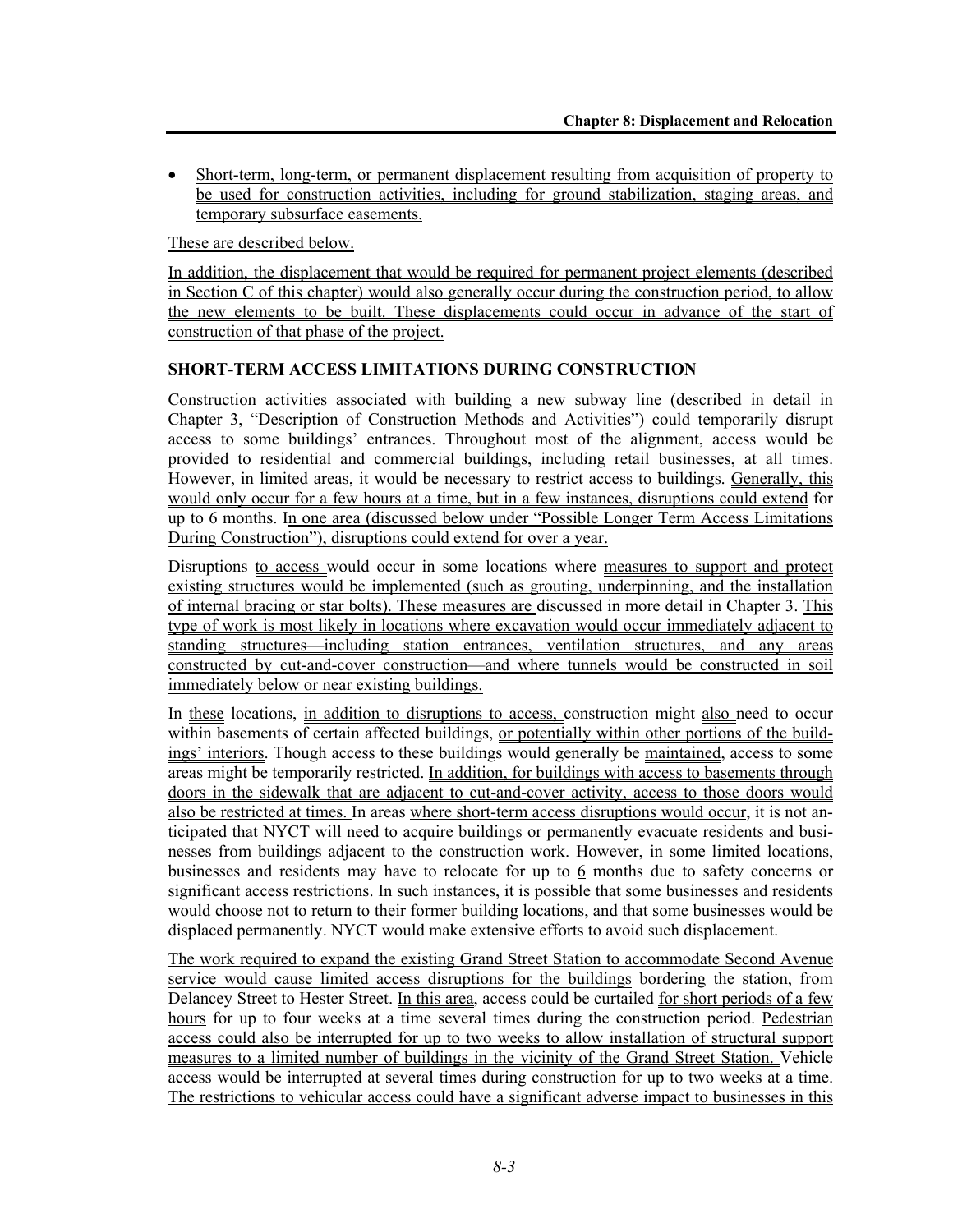l

area, which include wholesalers that depend on ready access to deliveries. See also Chapter 6 of this FEIS, "Social Conditions."

The extent of required short-term displacement will be further developed during continuing engineering. Plans to maintain access will also be developed for all affected areas. For any locations where it would not be feasible for the project to maintain reasonable access to businesses, MTA or NYCT would compensate the landlords for diminution of rental value and, where applicable, provide relocation payments to displaced tenants. Residents temporarily displaced would typically be offered an alternative residential facility or some equivalent measure of compensation.

#### **POSSIBLE LONGER-TERM ACCESS LIMITATIONS DURING CONSTRUCTION**

In <u>one</u> location—at the corner of 125th Street and Second Avenue—construction work associated with the new subway could affect access to private property for an extended period of time (up to 12 months), possibly resulting in temporary but long-term displacement of existing occupants of buildings there. This could occur at the southwest corner of 125th Street and Second Avenue, where the project's curved tunnel would be constructed during Phase 2 in soil beneath private property.<sup>1</sup>

At the corner of Second Avenue and 125th Street, the project's tunnels would be bored in the soil beneath existing buildings that face the west side of Second Avenue and the south side of 125th Street. This construction technique was selected to minimize the disruption to the buildings standing on this block. As detailed in Chapter 2 and Appendix B, in the vicinity of 125th Street and Second Avenue where the alignment would curve below private property, numerous engineering alignments were explored to minimize the number of properties that would be affected. Although NYCT has selected the alignment that would result in the fewest impacts to private and public properties, 11 properties (10 buildings and one vacant lot) would still be affected during the construction period. See Table 8-1 for a list of these specific properties and their current uses and Figure 8-1 for an illustration of the affected buildings.

Two of those 11 properties are proposed for use as construction sites to provide support to the tunnel work below the block. These sites would be cleared. One of these properties is currently a vacant lot, so no displacement would occur assuming no building is erected on that site between now and the property's acquisition. Should a building be built on the site before this time, it would need to be demolished to provide the required access, and any tenants would be displaced. On the second site, a 2-story building with commercial uses located on the ground floor and residential uses above would need to be demolished to provide the required access. Two businesses with an estimated 21 employees (full-time equivalents<sup>2</sup>) and 8 apartments with  $21$ residents would be displaced in this building.

<sup>&</sup>lt;sup>1</sup> The effects to the buildings at the corner of 125th Street and Second Avenue have been studied in further detail since publication of the SDEIS. For this reason, the period of potential displacement has increased from 6 months to up to 12 months. In addition, the SDEIS described long-term construction activities that could affect private property along Second Avenue north of 125th Street and in the area south of Houston Street. In both locations, construction activities proposed have been refined to eliminate this long-term impact to private property.

 $2$  All workers in this chapter are described in terms of full-time equivalents, or one employee working fulltime for one year. Two employees working half-time on a job together equal one full-time equivalent.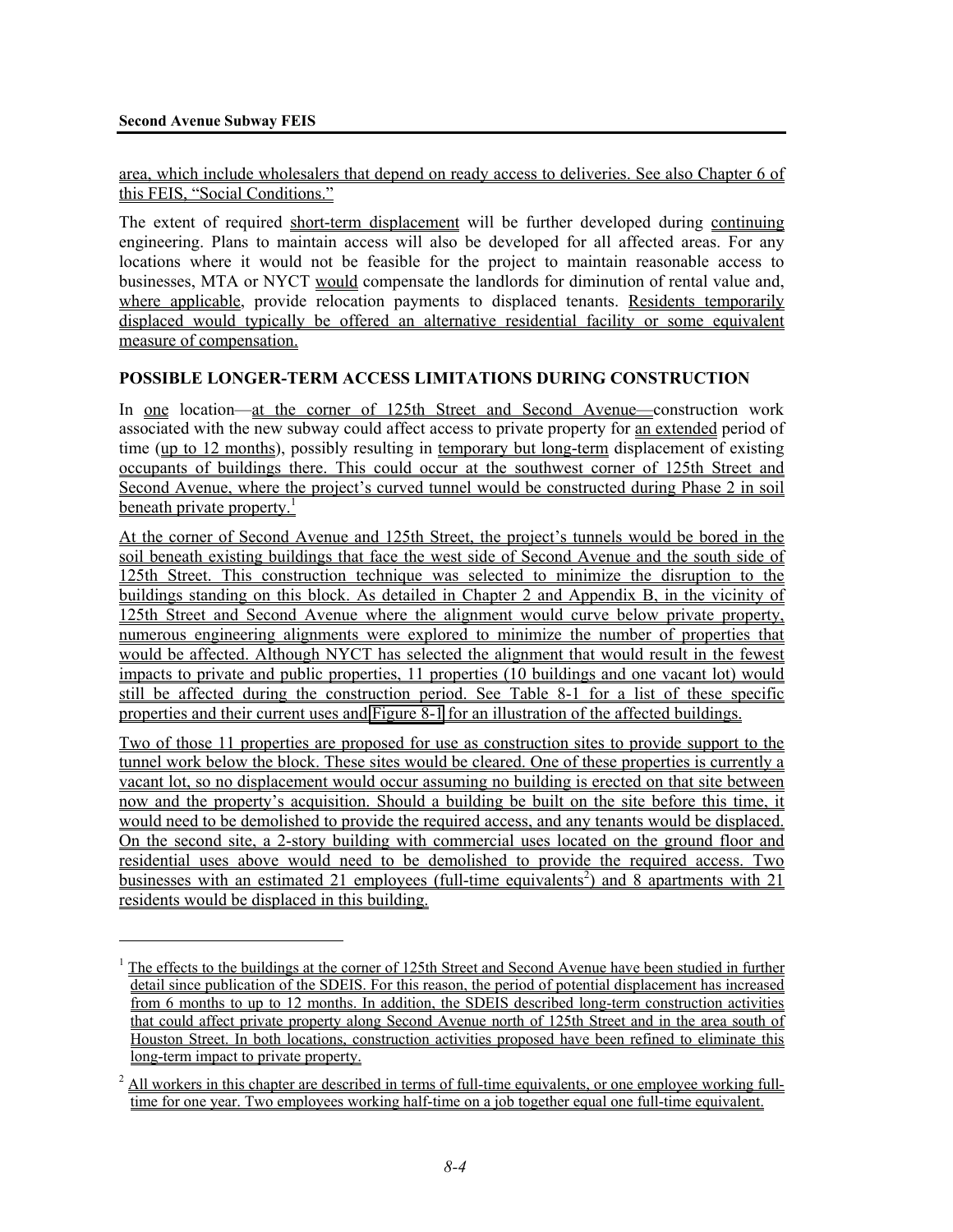# **Table 8-1**

|              | I Toperues I otentially Affected for Subway Construction Activities                                                                                                                                           |                 |                                                                                                                               |                                                    |                                                         |                                                 |                                                          |  |  |  |  |  |
|--------------|---------------------------------------------------------------------------------------------------------------------------------------------------------------------------------------------------------------|-----------------|-------------------------------------------------------------------------------------------------------------------------------|----------------------------------------------------|---------------------------------------------------------|-------------------------------------------------|----------------------------------------------------------|--|--|--|--|--|
| <b>Block</b> | Lot                                                                                                                                                                                                           | <b>Address</b>  | <b>Current Use</b>                                                                                                            | Commercial<br><b>Displacement</b><br>(Square Feet) | <b>Commercial</b><br><b>Displacement</b><br>(Employees) | <b>Residential</b><br>Displace-<br>ment (Units) | <b>Residential</b><br><b>Displacement</b><br>(Residents) |  |  |  |  |  |
|              |                                                                                                                                                                                                               |                 | 125TH STREET AND SECOND AVENUE: PROPERTIES ABOVE CURVED TUNNEL                                                                |                                                    |                                                         |                                                 |                                                          |  |  |  |  |  |
|              |                                                                                                                                                                                                               |                 |                                                                                                                               |                                                    |                                                         |                                                 |                                                          |  |  |  |  |  |
|              |                                                                                                                                                                                                               |                 | <b>Potential Full Acquisition for Construction Access Site:</b><br>Property to be Cleared and Used to Facilitate Construction |                                                    |                                                         |                                                 |                                                          |  |  |  |  |  |
| 1789         | 25                                                                                                                                                                                                            | 2423 Second Ave | Vacant land                                                                                                                   | 0                                                  | 0                                                       | 0                                               | 0                                                        |  |  |  |  |  |
| 1789         | 30                                                                                                                                                                                                            | 246 E. 125 St   | 2-story building with<br>ground-floor auto repair<br>and residential above                                                    | 8,550                                              | 21                                                      | 8                                               | 21                                                       |  |  |  |  |  |
|              |                                                                                                                                                                                                               |                 | Total                                                                                                                         | 8.550                                              | 21                                                      | 8                                               | 21                                                       |  |  |  |  |  |
|              | <b>Potential Full Acquisition for Structural Enhancements to Building</b><br>Property May Be Inaccessible for Up to 12 Months                                                                                 |                 |                                                                                                                               |                                                    |                                                         |                                                 |                                                          |  |  |  |  |  |
| 1789         | 23                                                                                                                                                                                                            | 2419 Second Ave | 5-story residential<br>(under renovation)<br>\with ground-floor retail                                                        | 1,903                                              | 5                                                       | 16                                              | 42                                                       |  |  |  |  |  |
| 1789         | 24                                                                                                                                                                                                            | 2421 Second Ave | 5-story residential<br>(under renovation)<br>with ground-floor retail                                                         | 1,890                                              | 5                                                       | 10                                              | 26                                                       |  |  |  |  |  |
| 1789         | 26                                                                                                                                                                                                            | 260 E. 125 St   | 5-story residential with<br>ground-floor retail (5<br>stores)                                                                 | 2,423                                              | 6                                                       | 19                                              | 49                                                       |  |  |  |  |  |
| 1789         | 27                                                                                                                                                                                                            | 258 E. 125 St   | 5-story residential                                                                                                           | 0                                                  | 0                                                       | 20                                              | 52                                                       |  |  |  |  |  |
| 1789         | 28                                                                                                                                                                                                            | 256 E. 125 St   | 5-story residential with<br>ground-floor restaurant<br>and hair salon                                                         | 2,118                                              | 8                                                       | 16                                              | 42                                                       |  |  |  |  |  |
| 1789         | 29                                                                                                                                                                                                            | 254 E. 125 St   | 5-story residential<br>building (under<br>renovation)                                                                         | $\Omega$                                           | $\Omega$                                                | 20                                              | 52                                                       |  |  |  |  |  |
| 1789         | 34                                                                                                                                                                                                            | 232 E. 125 St   | 3-story vacant<br>residential building<br>(under renovation) with<br>ground-floor retail                                      | 2,553                                              | 6                                                       | 6                                               | 15                                                       |  |  |  |  |  |
| 1789         | 35                                                                                                                                                                                                            | 230 E. 125 St   | 2-story place of worship                                                                                                      | 0                                                  | 0                                                       | 0                                               | 0                                                        |  |  |  |  |  |
| 1789         | 36                                                                                                                                                                                                            | 228 E. 125 St   | 2-story commercial<br>printer                                                                                                 | 2,700                                              | 5                                                       | $\Omega$                                        | $\Omega$                                                 |  |  |  |  |  |
|              |                                                                                                                                                                                                               |                 | <b>Total</b>                                                                                                                  | 13,586                                             | 35                                                      | 107                                             | 278                                                      |  |  |  |  |  |
|              |                                                                                                                                                                                                               |                 | PROPERTY AT SECOND AVENUE AND 1ST STREET: POSSIBLE STAGING AREA                                                               |                                                    |                                                         |                                                 |                                                          |  |  |  |  |  |
| 443          | 1                                                                                                                                                                                                             | 24 Second Ave   | Gasoline station and<br>auto repair                                                                                           | 1,800                                              | 10                                                      | 0                                               | 0                                                        |  |  |  |  |  |
|              | $\pmb{0}$<br><b>Total</b><br>1,800<br>10<br>0.0                                                                                                                                                               |                 |                                                                                                                               |                                                    |                                                         |                                                 |                                                          |  |  |  |  |  |
| Notes:<br>1. | Employee numbers are for full-time equivalent (FTE) employees. Commercial displacement was estimated using the following<br>rates:<br>Retail: 1 full-time equivalent (FTE) employee per 400 square feet (sf), |                 |                                                                                                                               |                                                    |                                                         |                                                 |                                                          |  |  |  |  |  |

# **Properties Potentially Affected for Subway Construction Activities**

Office: 1 FTE employee per 250 sf,

Manufacturing: 1 FTE employee per 500 sf,

Vacant space was assumed to be occupied.

2. Residential units represent all units in the building (including vacant units), based on New York City Department of Finance Real Property Assessment Data. Number of residents is based on the average household size for the census tract.

This table is new for the FEIS. The information in this table is preliminary and subject to change during continuing engineering.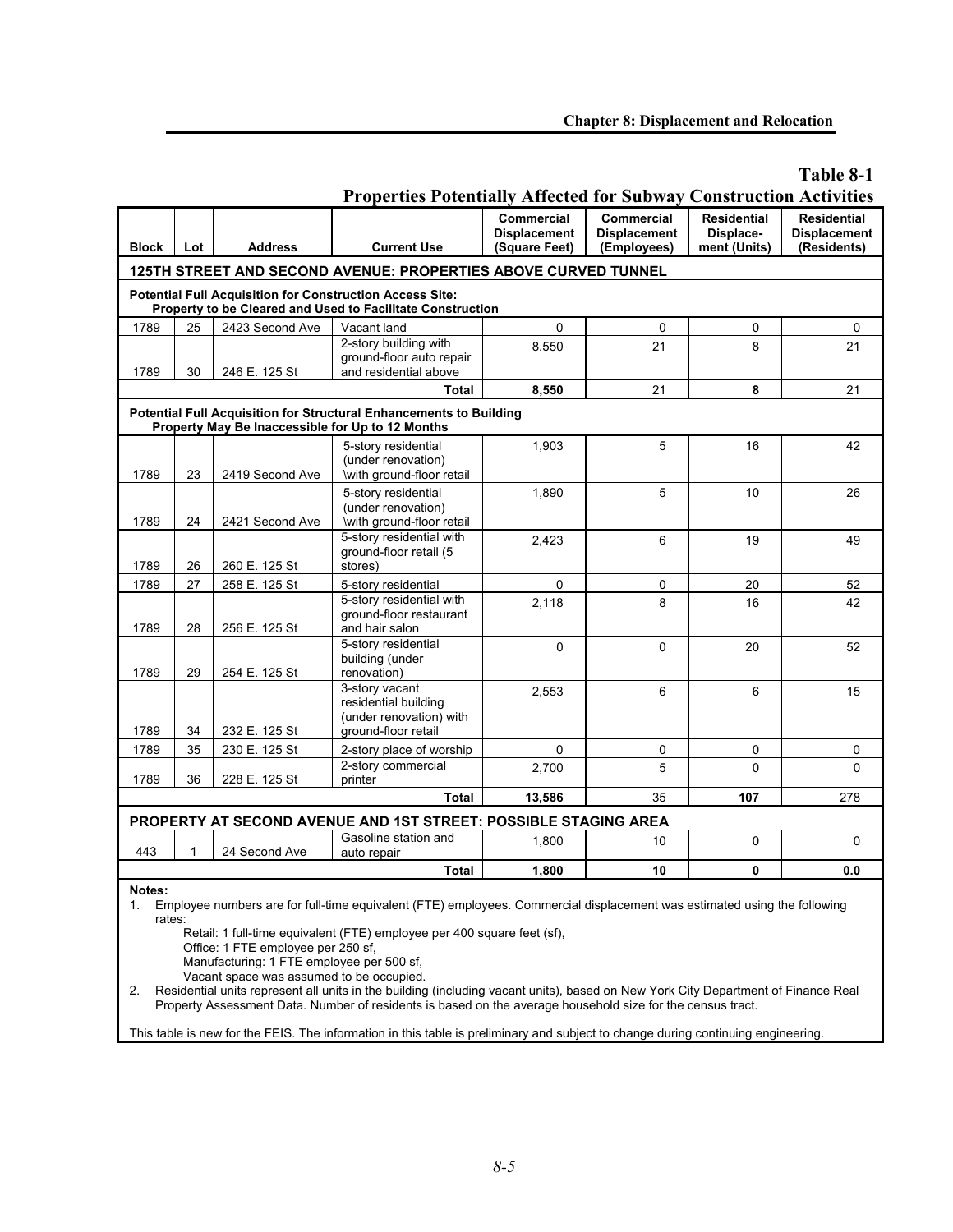The remaining nine properties above the curved tunnel area have buildings on them that would be protected during construction using a range of possible structural support systems (described in Chapter 3) to minimize the risk of structural damage during the tunneling operation occurring below them. While the buildings could theoretically remain occupied during this period, due to the invasiveness of these activities, construction could most likely be completed with much less disruption to residents if existing occupants of these buildings were temporarily relocated during the approximately 12-month construction period. While demolition of these buildings is not contemplated, it is possible that NYCT would acquire these properties or acquire interests in these properties (e.g., leases, licenses, occupancy agreements, easements, etc.) to facilitate construction. As shown in Table 8-1, an estimated 35 employees, 277 residents, and a place of worship, the United Christian Prison Ministry, would be affected in these nine buildings. Four of the nine buildings are currently being renovated, but it is assumed that they would be fully occupied by the time construction of the subway in this area commences.

For all properties identified in Table 8-1, permanent subsurface easements would also be required. These would not have any effects on the structures or their inhabitants. Please see the section below entitled "Acquisition of Permanent Below-Ground Easements" for more information.

# **ACQUISITION OF PROPERTY FOR USE DURING CONSTRUCTION: STAGING AREAS**

As presented in the description of construction methods in Chapter 3, while most of the staging areas and shaft sites to be used during construction would be within the streetbed owned by the City of New York, some properties would need to be acquired for off-street staging areas. Most of the locations being considered for this purpose are publicly owned properties. As described elsewhere in this FEIS, these include two park spaces that may be used as staging areas for construction of the project: the western portion of Playground 96 at 96th Street and the western portion of St. Vartan Park at 35th Street. For a more detailed discussion of this potential use of park space, see Chapter 3 and Chapter 7, "Public Open Space."

As noted above in the discussion of the curve at 125th Street and Second Avenue, two properties there—at 2423 Second Avenue and 246 East 125th Street—would be acquired to facilitate construction in that area.

Because the Houston Street area is under consideration as a possible spoils removal area, it might be necessary to acquire the property located on the northeast corner of Second Avenue and 1st Street, at 24 Second Avenue, that is currently occupied by a gas station and automobile service station. The property could be needed to accommodate the construction staging activities for Phase 3 described in Chapter 3. This property includes an approximately 1,400-square-foot, 1-story building that is used for automotive repairs and as the gas station office, which would probably need to be demolished. Fewer than 10 workers are likely to be employed at the gas station. While the site would not need to be used permanently, the spoils removal activities could last for up to 4 years.

Wherever possible, off-street staging activities would be placed on properties that must be acquired for permanent subway structures, to limit the number of property acquisitions needed. (For more on acquisition of property for permanent subway structures, see Section C below.) Other properties to be acquired for use during construction may also be identified along the alignment during ongoing engineering. It is also possible that the contractors selected to build the Second Avenue Subway might choose to buy or lease properties not described here for their use during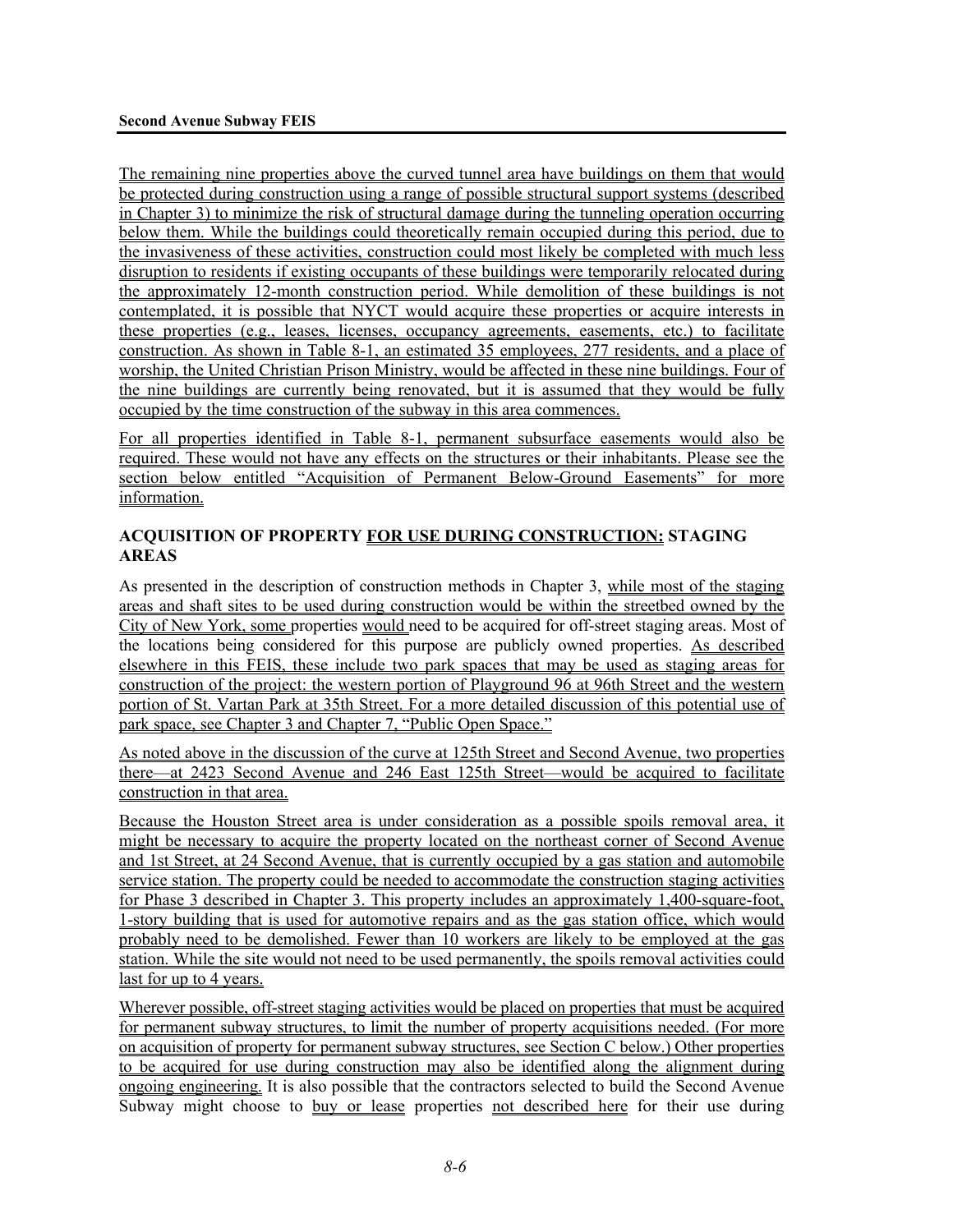construction. The effects of acquisition of other properties than those described in this chapter would be similar in nature and extent to the other property acquisitions analyzed in this FEIS.

# **ACQUISITION OF PROPERTY FOR USE DURING CONSTRUCTION: TEMPORARY SUBSURFACE EASEMENTS**

In advance of construction, it will be necessary to acquire temporary subsurface easements beneath a number of properties throughout the alignment. For the most part, these easements would be used to install rockbolts, which would be used during construction to secure the tunnels being built to the rockface. Rockbolts would have no structural effects on the buildings located above them, either during or after construction, and would not affect existing building occupants. Once the tunnel lining is complete, the rockbolts would no longer be required and would be abandoned in place. Property owners could perform any construction activities on their properties with no adverse effects to the subway or their buildings.

# **SUMMARY OF DISPLACEMENT AND RELOCATION TO FACILITATE CONSTRUCTION**

Altogether, engineering efforts to date have identified three properties (a vacant lot and a building with auto repair and residential uses at 125th Street, and a gas station and auto repair shop at 1st Street) that may need to be acquired during construction to create construction access or staging areas for tunnel work below. A total of approximately 31 employees and 21 residents would be affected. In addition, another 35 employees and 278 residents, as well as a place of worship, might need to be temporarily displaced for up to 12 months at 125th Street and Second Avenue. Relocation and compensation benefits for these businesses and residents are described later in this chapter in Section D. Other temporary effects to residents and businesses will be identified as ongoing engineering continues.

# **C. ACQUISITION OF PRIVATE PROPERTY FOR PERMANENT PROJECT ELEMENTS**

#### **NEED FOR PRIVATE PROPERTY**

The Second Avenue Subway alignment follows the public right-of-way along most of its route, to limit the number of acquisitions and amount of displacement required. However, the project is likely to require some permanent acquisition of private property along the alignment, for ventilation and cooling structures, emergency exits, and off-street entrances to subway stations.

As described in Chapter 2, several options are under consideration for the stations' street entrance configurations. To conform with the regulations of the Americans with Disabilities Act (ADA) and safety guidance of the National Fire Protection Association (NFPA), all stations would be accessible by escalators, elevators, and stairs. Escalators and elevators require more space than stairs, and station entrances should be covered for weather protection. For these reasons, the new subway system's entrances would be larger than the entrance stairs to NYCT's existing, older subway lines, and would not fit within the city sidewalks without causing substantial obstruction. Therefore, most stations would have entrances located within buildings, in private and public plaza areas, or in wide sidewalks (see Figure 2-9 in Chapter 2 for a graphic representation of station entrance concepts).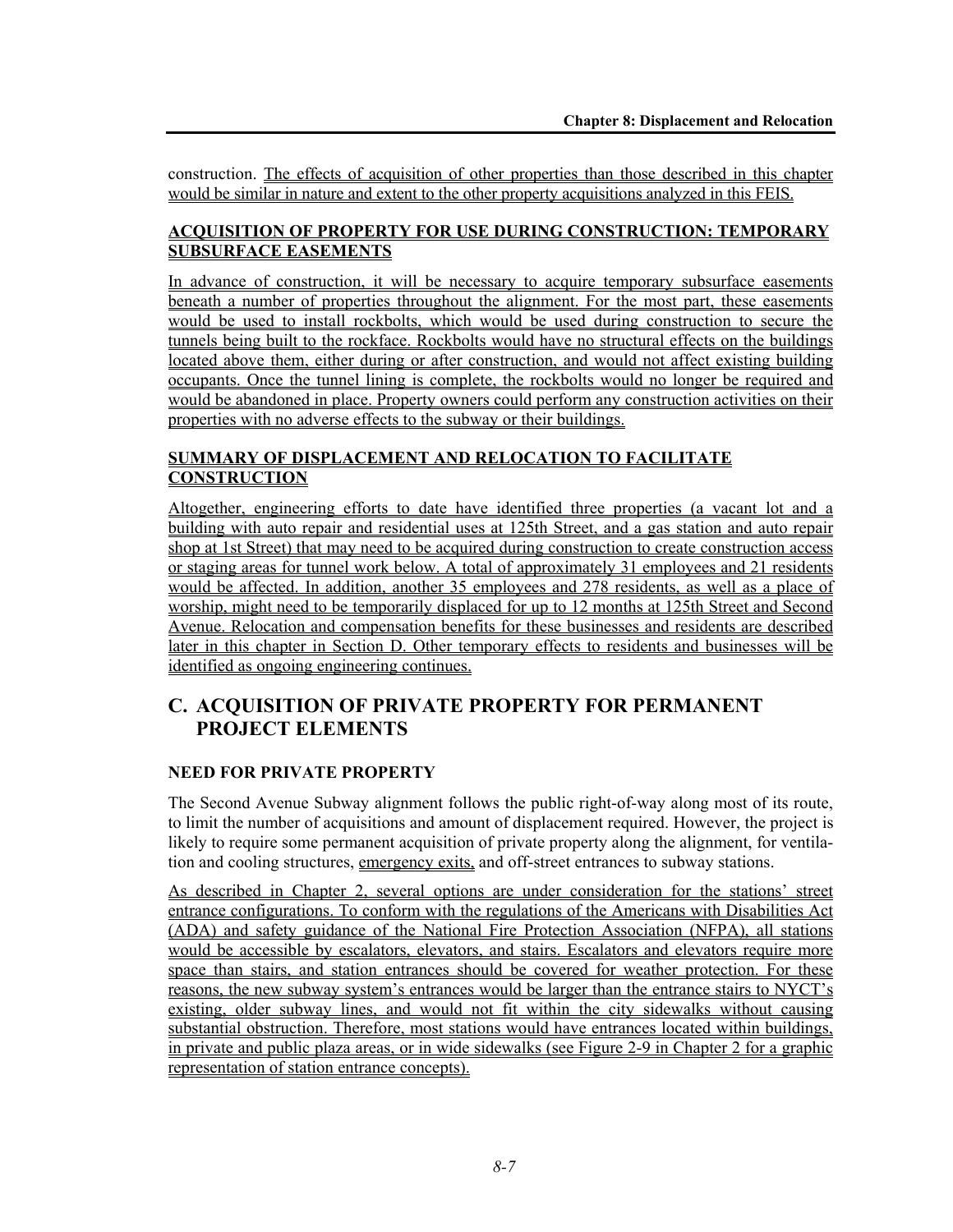All stations would also have ventilation systems to refresh air in the station, train area, and tunnel. At each station, ventilation systems would require areas above street level for intake and exhaust. As described in Chapter 2, NYCT has adopted a project-wide policy to require all vent structures to be located at least 10 feet above ground level. Among the reasons for this decision are: because of the depth of the new tunnels and stations, in many locations sidewalk grates alone would not be effective in venting the new subway system; compliance with current state codes requires intakes and exhausts away from street level and prohibits venting onto sidewalks; and raising air intakes above street level reduces security risks for the stations and alleviates potential for flooding at flood-prone locations. All stations would also have air cooling systems to moderate temperatures in the stations, and all would have emergency exits. In most locations, the vent structures, cooling structures, and emergency exits could be combined in multipurpose structures. In many locations, new entrances could also be combined into such a multipurpose structure.

As a result, the project would typically require up to eight easements or property acquisitions at each station (but up to 11 properties would be required at a few locations). As described elsewhere in the FEIS, New York City zoning encourages off-sidewalk station access through the provision of special transit districts where easements may be required of private developers. In anticipation of station construction, NYCT has used this provision to acquire easements in certain existing and planned buildings along the project right-of-way. These easements (listed in Chapter 2) would be used wherever practicable. However, many of the easements were secured prior to the design of the current full-length Second Avenue Subway, so many of these easements do not meet size or location requirements needed to satisfy current design standards and rider demands. Therefore, the existing easements would be modified, supplemented, or replaced with other properties in a manner that would be consistent with the project's most current design specifications.

While the precise locations of these elements have not yet been finalized for any of the station areas, NYCT has presented the properties currently under consideration as entrances or ancillary facilities for each station to the relevant Community Boards. These are described later in this chapter and shown in Figures 8-1 through 8-19. These locations are not final; it is possible that some will shift during continuing engineering from their currently proposed locations to other similar locations in the same vicinity, and/or that additional, similar properties could be required. Figures F-1 to F-18 in Appendix F illustrate the overall area at each station in which such property acquisitions or easements could <u>occur, in the event that different locations are required</u> to minimize displacement impacts or meet design specifications. For example, in an effort to reduce residential displacement, a commercial building may be selected as an alternative to a residential property. In general, any properties selected for acquisition different than those described in this chapter are anticipated to be similar in location and nature to those described throughout this chapter, and the impacts of using those properties would be similar to the impacts disclosed in this FEIS. Affected property owners will be notified during final design after plans have been confirmed.

In addition, at some locations near subway station elements that would be created by cut-andcover construction (such as entrances and shallow mezzanines), the project could require permanent use of the area beneath the sidewalk. As a result, some buildings that use vault space beneath the sidewalks or have cellar doors in the sidewalks would have that use curtailed and ended, so that the below-ground space under the sidewalk could be used instead by the new subway. This could affect or alter the owners' and occupants' use of, and access to, those buildings' basement areas.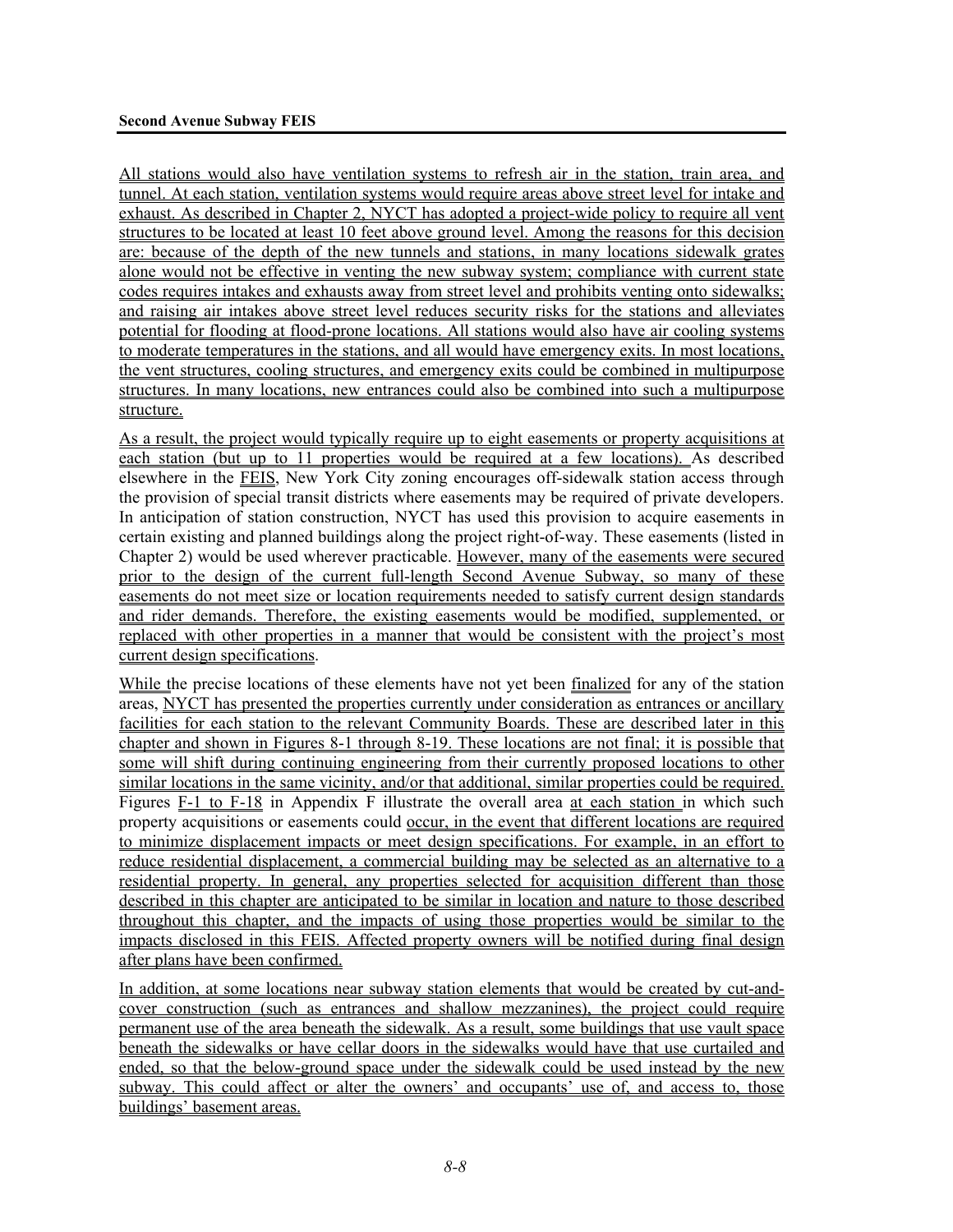#### **SELECTION PROCESS FOR PROPERTIES TO BE ACQUIRED**

As part of the engineering process for the Second Avenue Subway, preliminary design procedures and criteria have been established to guide the selection process for the new subway station entrances, ventilation structures, and other ancillary facilities. The following is an explanation of the process used to date to identify the preliminary properties selected at this time for station entrances and other features.

Off-street entrances within buildings would typically require acquisition of ground-floor and contiguous basement-level space. Ventilation and cooling facilities could also require the use of basement space as well as the space above. As described in Chapter 2, these functions can often be combined into a single facility, approximately 25 to 40 feet wide, 75 feet deep, and up to 50 feet high. When entrance and ancillary space can be placed in an existing large building, it would occupy portions of the basement and lower levels. In existing small and/or older buildings, however, use of lower-level space could be impractical without acquisition of the entire building because of structural considerations. Typically, it would be necessary to acquire one or several adjacent small buildings to accommodate the necessary subway functions.

The various entrances and ancillary facilities will each pose unique requirements in terms of their dimensions, quantity, and locations. Moreover, the project must comply with all relevant federal, state, and local codes for both station entrances and emergency egresses, and for the venting facilities and other structures. Therefore, the first steps in identifying locations where acquisitions would be needed were to 1) identify the area and/or volume needed for each required system component; 2) use ridership modeling to determine where the anticipated peak demand would occur; and 3) conduct a detailed survey of each station area to identify potential properties for acquisition that would best meet the project needs while minimizing the impact to the surrounding neighborhood.

The selection of individual properties required for either full or partial acquisition seeks to limit the impacts to the community and environment by minimizing the need for residential and business displacement to the extent practicable, and to avoid impacts to such community facilities as schools, parks, houses of worship, or libraries to the extent practicable.

Given the different requirements of the various types of subway components (i.e., station entrances, emergency egresses, and other ancillary facilities), a separate property selection process was identified for each type of use, as follows. As described below in Section D ("Compensation and Relocation Assistance"), MTA and NYCT would follow the requirements of federal and New York State law with respect to the acquisition of private property. As part of the acquisition process, public outreach, meetings with Community Boards have been held and one or more public hearings would be held for the proposed acquisitions.

# *SELECTION PROCESS FOR STATION ENTRANCES*

Station entrances would be provided at locations where the largest numbers of passengers are expected, based on ridership modeling information; at or close to major cross streets and destinations; and to facilitate transfers to other subway lines and bus routes. In each station entrance location, surveys were conducted to identify any plazas, arcades, vacant properties, and underdeveloped sites that might be appropriate for a new entrance location. Existing, pending, and possible future Special Transit Land Use District ("STLUD") zoning easements were used wherever they met the project's needs in terms of volume and location (these are discussed in Chapter 6). Locational constraints were also identified, such as major utilities that might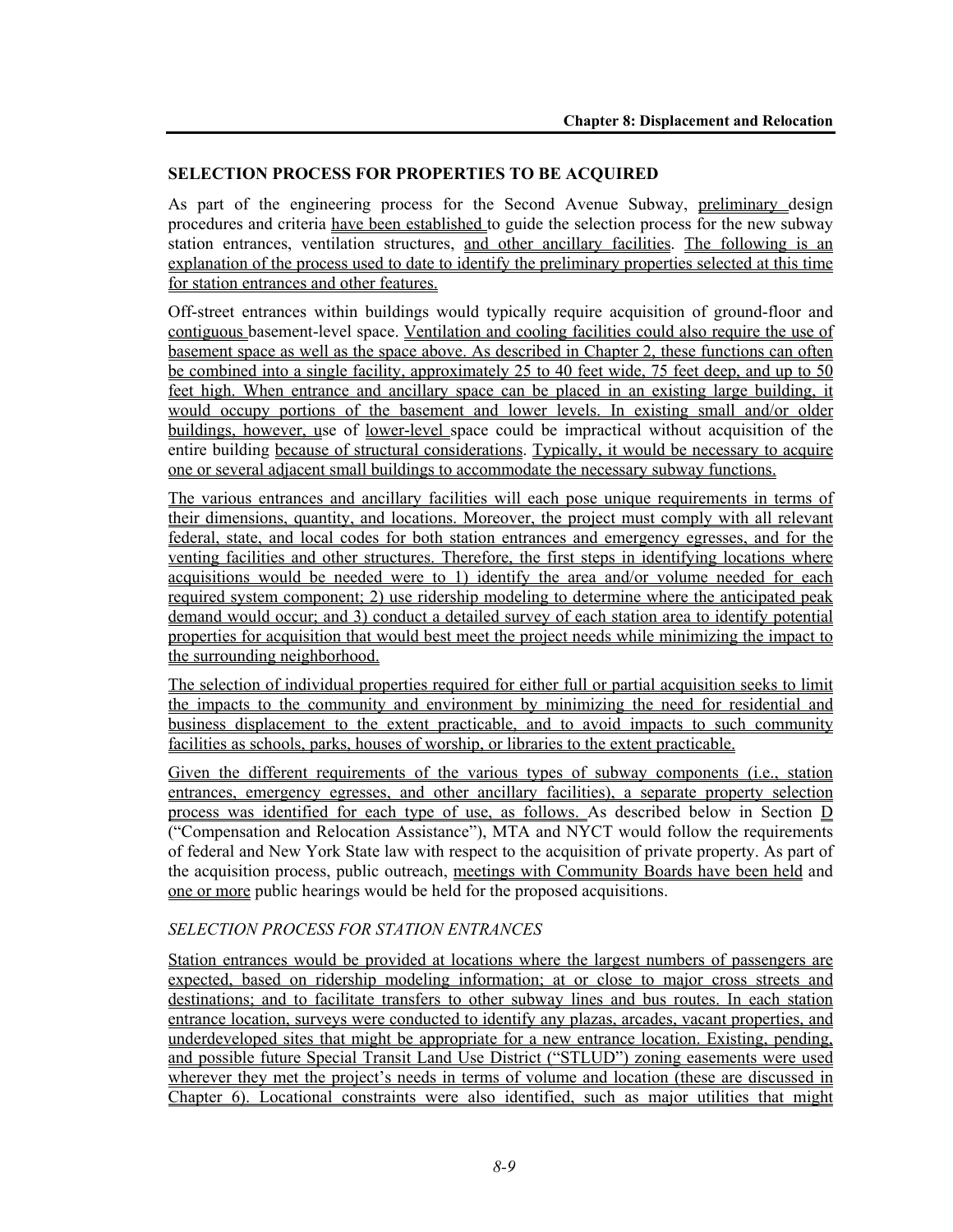#### **Second Avenue Subway FEIS**

interfere with station elements, and vertical and horizontal alignment constraints governing the location of the station.

Based on surveys and identified constraints, a preliminary list of possible entrance locations was prepared, with possible locations ranked in descending order of priority as follows:

- Existing STLUD easements (if available);
- Pending and future STLUD easements;
- Vacant lots and buildings;
- Plazas and arcades;
- Possibilities for joint developments (i.e., new construction accommodating an entrance within a larger building developed for some non-transit use); and
- Open spaces such as parks, where no other feasible and prudent alternative is available, and using all practicable measures to minimize harm to the open spaces.

Where no such sites were available, the use of portions of existing structures with street-level retail facilities was next considered. Any such properties were examined to determine whether portions of the retail spaces could be used without requiring relocation of the entire business. If the dimensions of the space were such that the entire use, and potentially any uses above the retail space, would have to be displaced (typically in older, less structurally solid buildings), acquisition of the entire building and relocation of its occupants was assumed. Acquisition and relocation of buildings containing residential occupants was only considered after all other possibilities were exhausted. Use of historic resources (see Chapter 9), public open spaces (see Chapter 7), or community resources was avoided unless no feasible or prudent alternatives were available. To the extent that such properties were considered, additional alternatives analyses were conducted, and a preliminary assessment of impacts was conducted.

When acquisition of residential or commercial properties is required because of the absence of other suitable sites, NYCT has generally sought first to identify large, modern buildings where construction could occur in the buildings' lobbies, basements, or storefronts without requiring displacement of the residents or workers above. If such structures are not available, the smallest buildings (typically 5 stories or smaller) were then identified. Because of the smaller lot size (typically 25 feet wide), age, and structural condition of these buildings, generally it is not possible to use only a portion of the structure while leaving other existing uses in place. Therefore, when sites on small lots have been identified, the entire building would need to be acquired and removed.

#### *SELECTION PROCESS FOR ANCILLARY FACILITIES*

As described in Chapter 2, ancillary facilities for the Second Avenue Subway project include permanent facilities required for the operation, maintenance, and safety of the subway line including its passengers and staff. These may include signal and communications equipment, fans, pumps, cooling machinery, vents, staff facilities, and electrical distribution equipment. Each piece of machinery or equipment has different spatial requirements.

While locating suitable properties for ancillary facilities allows for more flexibility than station entrances, there are still a number of constraints regarding their siting. For example, the tunnel ventilation facilities must be located within a certain limited distance from each end of the station platform. The selection of properties was made to accommodate these constraints.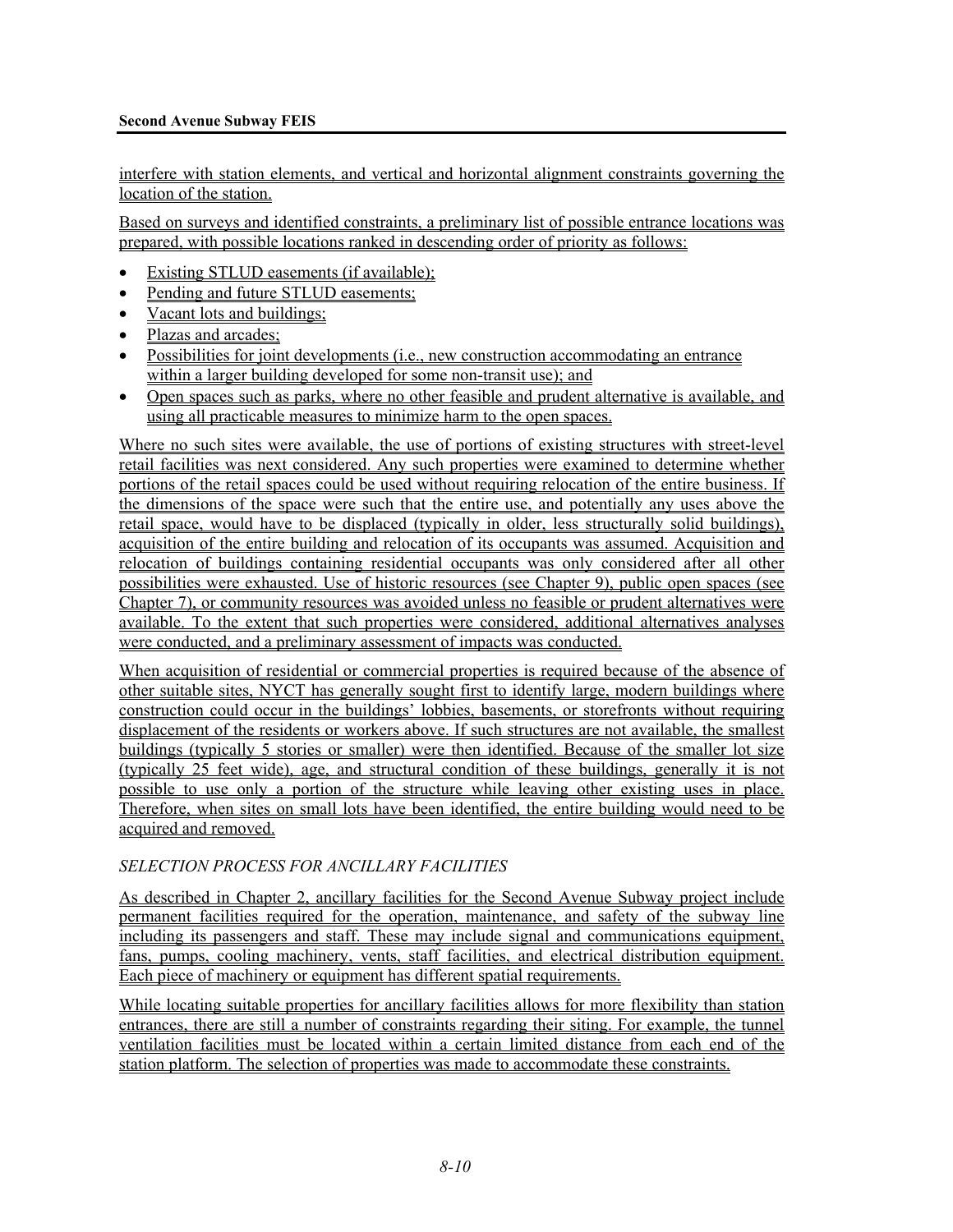As with station entrances and emergency egress facilities, site selection for ancillary facilities consisted first of conducting site surveys within the various station areas. According to New York City's Zoning Resolution, the easement volumes provided under the STLUD are to be used specifically for station access and pedestrian circulation purposes. Therefore, STLUD easements were not considered for ancillary facilities that did not provide a pedestrian amenity. Generally, the site selection process for ancillary facilities considered use of the following types of properties in descending order of priority:

- Vacant lots
- Vacant or deteriorated building sites
- Open spaces (non-parkland)
- Plazas and arcades
- Retail or commercial properties
- Residential properties or community resources

As with station entrances, use of historic resources, parkland, religious institutions, and other community facilities was avoided unless no feasible or prudent alternatives were available. An effort was also made to minimize residential displacements within the locational constraints of siting these ancillary facilities. Consideration was also given to whether the site could be redeveloped after construction of the ancillary facility space for residential, commercial, or some other use in addition to the transit use.

# *SELECTION PROCESS FOR EMERGENCY EGRESS*

In addition to regular station entrances, emergency staircases would be provided for evacuation of stations and tunnels and to allow access by emergency services personnel in emergency situations. The number and location of emergency egress facilities is largely governed by federal, state, and city codes. Generally, site selection for emergency egress facilities included considering use of the following types of properties in descending order of priority:

- Pending and future STLUD easements, or existing STLUD easements that have agreements allowing such use;
- Incorporation in property acquired for entrances or ancillary facilities; and
- Plazas and arcades.

# **IDENTIFICATION OF POTENTIAL PROPERITIES FOR ACQUISITION FOR PERMANENT PROJECT ELEMENTS**

As described in Chapter 2, detailed designs for stations—including their entrances, ancillary facilities, and emergency egress locations—along the Second Avenue Subway alignment will continue to be developed during ongoing design and engineering. At this time, NYCT has used the process described above to identify preliminary locations for these structures. NYCT representatives have been attending meetings with the various Community Boards located along the alignment to discuss these possible locations at each station. A list of the various private properties that have been identified for potential full or partial acquisition to date is provided in Table 8-2. Graphics showing these properties are also provided (see Figures 8-2 through 8-19). Table 8-2 does not include property to be acquired for all elevators, since these locations are still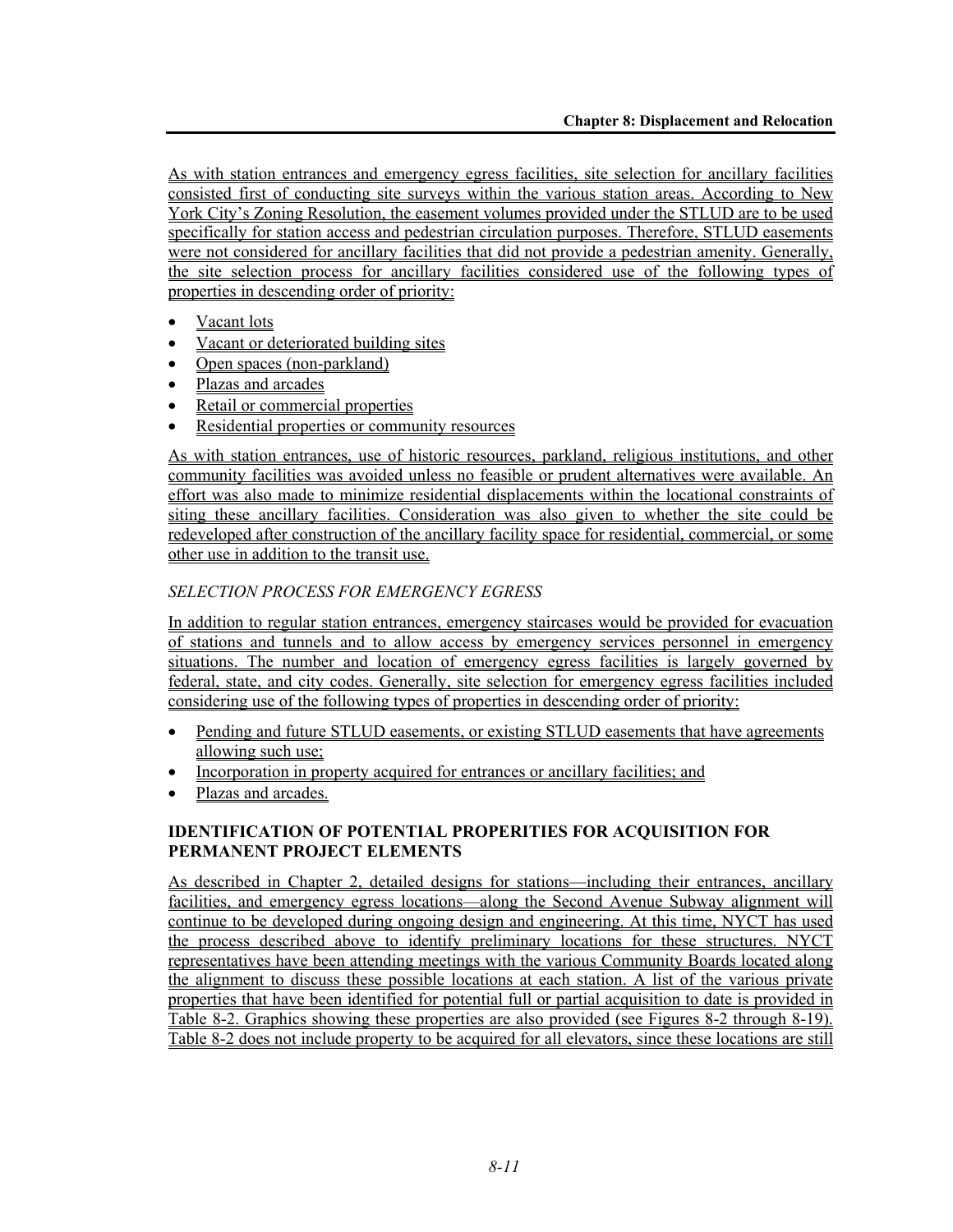being determined. Therefore, additional property may be needed to accommodate elevators and associated equipment.<sup>1</sup>

Table 8-2 includes private properties that are being considered for full or partial acquisition by the project at this time. As engineering advances and construction plans are developed, it is possible that additional property or different property will need to be acquired. The private properties that would be acquired by the project would be acquired by the MTA pursuant to the New York State Eminent Domain Procedure Law, and relocation assistance would be provided to displaced occupants pursuant to the federal Uniform Relocation Assistance and Real Property Acquisitions Policies Act of 1970. These procedures are described later in this chapter in Section D, "Compensation and Relocation Assistance." Table 8-2 also includes a list of the zoning easements already acquired for use by the project. NYCT has the right to use these spaces for the Second Avenue Subway.

The properties listed in Table 8-2 do not include several publicly owned buildings, parks, and plazas that are also being considered for use by the project. Those properties are described elsewhere in this FEIS (see Chapter 7, "Public Open Space;" Chapter 9, "Historic Resources;" and the Section 4(f) Evaluation and Section 6(f) Evaluation).

As noted in the table, for each potential property to be acquired, the square footage and number of apartments in the affected buildings was determined through New York City Real Property Assessment Data property records and verified via field surveys; the number of employees was calculated using standard factors, based on square footage and use, and the number of affected residents for each building was calculated using average household size reported in the 2000 Census for that station area.

The specific issues related to siting of project elements at each station are described below. As noted earlier, these locations are preliminary, and may change during continuing engineering to similar sites in the same general vicinity. In that event, properties to be acquired would be similar in nature to those described in this chapter, and the impacts of such acquisitions would be similar in nature and extent to those described in this FEIS. The general area in which any acquisitions would occur is described below for each station and shown in Figures F-1 through F-18 in Appendix F to this FEIS.

# *125TH STREET STUDY AREA*

1

The proposed 125th Street Station would extend beneath 125th Street from Park Avenue to east of Lexington Avenue. The properties in this area include stores, office buildings, vacant land, residential buildings, and community facilities. Most of these properties are relatively small (generally 4 to 6 stories), with the exception of a 12-story office building and a 10-story nursing home. Several of these small buildings are community facilities that would not be displaced for new subway entrances, including a firehouse (Engine 36, which is currently closed) and a library. There are also several churches between Park and Lexington Avenues. The buildings fronting on the station area contain street-level retail storefronts, of which some are currently

<sup>&</sup>lt;sup>1</sup> In addition to the properties shown in Table 8-2, at some properties where partial acquisition of groundfloor space is acquired, it is possible that additional space immediately above that ground-floor area may also be required to allow access during construction.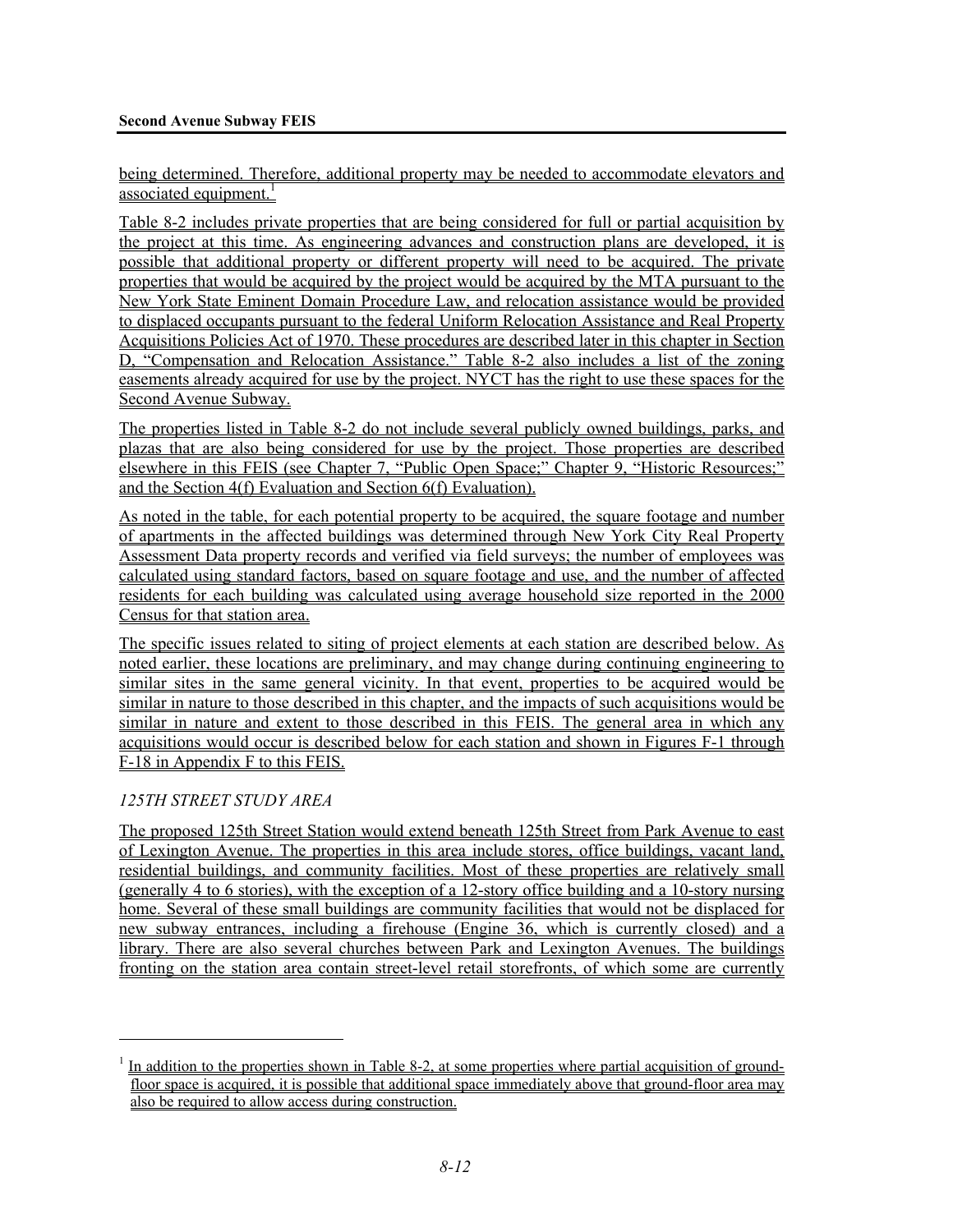#### **Table 8-2**

|                             |                |                                         |                                          |                                                                         |                                                                               |                                                                                |                                                                            |                                                                                  |                                                                       | <b>Preliminary List of Private Properties to be Acquired for Permanent Project Elements</b> |
|-----------------------------|----------------|-----------------------------------------|------------------------------------------|-------------------------------------------------------------------------|-------------------------------------------------------------------------------|--------------------------------------------------------------------------------|----------------------------------------------------------------------------|----------------------------------------------------------------------------------|-----------------------------------------------------------------------|---------------------------------------------------------------------------------------------|
| <b>Block</b>                | Lot            | <b>Address</b>                          | Approximate<br>Location                  | <b>Current Use</b>                                                      | <b>Estimated</b><br><b>Commercial</b><br><b>Displacement</b><br>(Square Feet) | Commercial<br><b>Displacement</b><br>(Full-Time<br>Equivalent<br>$Employes)^T$ | <b>Estimated</b><br><b>Residential</b><br>Displace-<br>ment<br>$(Units)^2$ | <b>Estimated</b><br><b>Residential</b><br><b>Displacement</b><br>$(Residents)^2$ | <b>Proposed Use</b>                                                   | <b>Acquisition</b><br>Type <sup>3</sup>                                                     |
| <b>125th Street Station</b> |                |                                         |                                          |                                                                         |                                                                               |                                                                                |                                                                            |                                                                                  |                                                                       |                                                                                             |
|                             |                | 132 E. 125th                            | SW corner Lexington                      | 2-story com-<br>mercial w<br>ground-floor<br>pawn shop,<br>grocery, and |                                                                               |                                                                                |                                                                            |                                                                                  | Station<br>entrance and                                               |                                                                                             |
| 1773                        | 57             | <b>St</b>                               | Ave at 125th St                          | restaurant                                                              | 6,594                                                                         | 21                                                                             | 0                                                                          | 0                                                                                | ancillary facility                                                    | Full acquisition                                                                            |
| 1773                        | 67             | 110 E. 125th<br><b>St</b><br>2293 Third | S side 125th St. Park-<br>Lexington Aves | Portion of<br>parking lot                                               | 0                                                                             | 0                                                                              | 0                                                                          | 0                                                                                | Ancillary facility                                                    | Partial acquisition                                                                         |
| 1789                        | 46             | Ave                                     | SE corner Third Ave<br>at 125th St       | Portion of<br>vacant parcel                                             | 0                                                                             | 0                                                                              | 0                                                                          | 0                                                                                | Ancillary facility                                                    | Partial acquisition                                                                         |
|                             |                |                                         |                                          | Subtotal                                                                | 6,594                                                                         | 21                                                                             | $\mathbf 0$                                                                | 0                                                                                |                                                                       |                                                                                             |
| 116th Street Station        |                |                                         |                                          |                                                                         |                                                                               |                                                                                |                                                                            |                                                                                  |                                                                       |                                                                                             |
| 1795                        | $\overline{2}$ | 2304 Second<br>Ave                      | E side Second Ave<br>near 118th St       | Vacant land                                                             | 0                                                                             | $\mathbf 0$                                                                    | 0                                                                          | 0                                                                                | Ancillary facility                                                    | Full acquisition                                                                            |
| 1795                        | 3              | 2306 Second<br>Ave                      | E side Second Ave<br>near 118th St       | Vacant land                                                             | 0                                                                             | $\mathbf 0$                                                                    | 0                                                                          | 0                                                                                | Ancillary facility                                                    | Full acquisition                                                                            |
| 1688                        | $\mathbf{1}$   | 2262 Second<br>Ave                      | NE corner 116th St                       | Vacant 5-story<br>residential with<br>ground-floor<br>retail            | 1,196                                                                         | 3                                                                              | 6                                                                          | 18                                                                               | Station<br>entrance,<br>ancillary facility<br>and emergency<br>egress | Full acquisition                                                                            |
| 1688                        | $\mathbf{1}$   | 301 E. 116th<br><b>St</b>               | N side 116th St.<br>Second-First Aves    | 1-story retail                                                          | 1.196                                                                         | 3                                                                              | 0                                                                          | 0                                                                                | Station<br>entrance and<br>ancillary facility                         | Full acquisition                                                                            |
| 1688                        | $\overline{2}$ | 307 E. 116th<br>St                      | N side 116th St.<br>Second-First Aves    | Vacant land                                                             | 0                                                                             | 0                                                                              | 0                                                                          | 0                                                                                | Station<br>entrance and<br>ancillary facility                         | Full acquisition                                                                            |
| 1687                        | 51             | 2254 Second<br>Ave                      | SE corner 116th St                       | 4-story residen-<br>tial with<br>ground-floor<br>barber shop            | 1,020                                                                         | 3                                                                              | 3                                                                          | 9                                                                                | Ancillary facility                                                    | Full acquisition                                                                            |
| 1687                        | 151            | 2252 Second<br>Ave                      | SE corner 116th St                       | 4-story residen-<br>tial with<br>ground-floor<br>discount store         | 1,020                                                                         | 3                                                                              | 3                                                                          | 9                                                                                | Ancillary facility                                                    | Full acquisition                                                                            |
|                             |                |                                         |                                          | Subtotal                                                                | 4,432                                                                         | 12                                                                             | 12                                                                         | $\overline{36}$                                                                  |                                                                       |                                                                                             |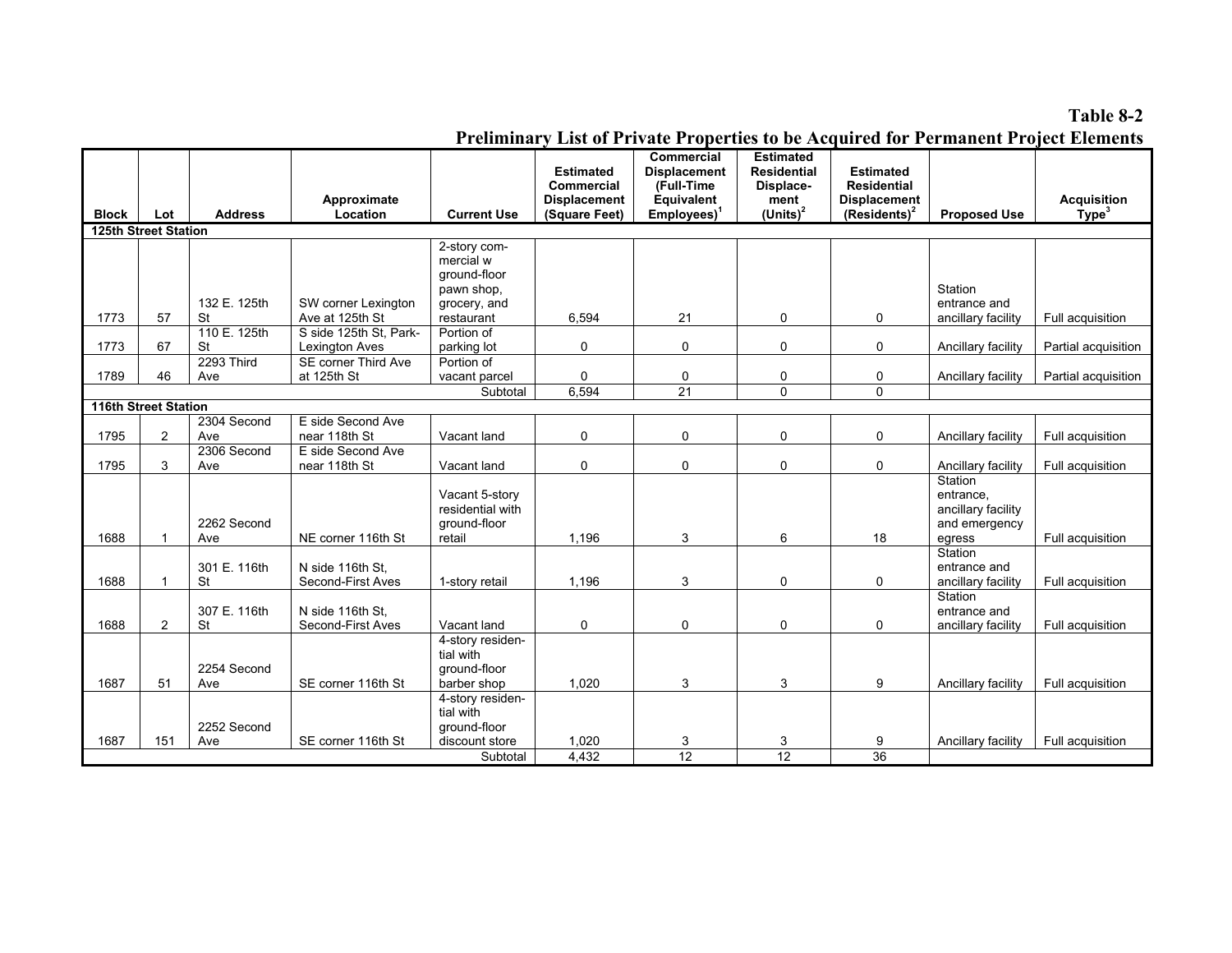#### **Table 8-2 (cont'd)**

|              |                             |                     |                                       |                                                                                                                       |                                                                               |                                                                                                           |                                                                            |                                                                                  |                                               | Preliminary List of Private Properties to be Acquired for Permanent Project Elements |
|--------------|-----------------------------|---------------------|---------------------------------------|-----------------------------------------------------------------------------------------------------------------------|-------------------------------------------------------------------------------|-----------------------------------------------------------------------------------------------------------|----------------------------------------------------------------------------|----------------------------------------------------------------------------------|-----------------------------------------------|--------------------------------------------------------------------------------------|
| <b>Block</b> | Lot                         | <b>Address</b>      | Approximate<br>Location               | <b>Current Use</b>                                                                                                    | <b>Estimated</b><br><b>Commercial</b><br><b>Displacement</b><br>(Square Feet) | <b>Estimated</b><br><b>Commercial</b><br><b>Displacement</b><br>(Full-Time<br>Equivalent<br>$Employes)^1$ | <b>Estimated</b><br><b>Residential</b><br>Displace-<br>ment<br>$(Units)^2$ | <b>Estimated</b><br><b>Residential</b><br><b>Displacement</b><br>$(Residents)^2$ | <b>Proposed Use</b>                           | <b>Acquisition</b><br>Type <sup>3</sup>                                              |
|              | <b>106th Street Station</b> |                     |                                       |                                                                                                                       |                                                                               |                                                                                                           |                                                                            |                                                                                  |                                               |                                                                                      |
| 1681         | 50                          | 2132 Second<br>Ave  | SW corner 110th<br><b>Street</b>      | 1-story beer <sup>4</sup><br>distributor<br>Unused                                                                    | 3,600                                                                         | 9                                                                                                         | 0                                                                          | 0                                                                                | Ancillary facility                            | Full acquisition                                                                     |
| 1678         | $\mathbf{1}$                | 2080 Second<br>Ave  | SE corner 108th St                    | building at Ben<br>Franklin<br>Houses                                                                                 | 0                                                                             | 0                                                                                                         | $\mathbf 0$                                                                | 0                                                                                | Station<br>entrance                           | Partial acquisition                                                                  |
| 1678         |                             | 2078 Second<br>Ave  | NE corner 106th St                    | Portion of plaza<br>at residential<br>building                                                                        | 0                                                                             | 0                                                                                                         | 0                                                                          | 0                                                                                | Station<br>entrance                           | Partial acquisition                                                                  |
| 1677         | 1                           | 2042 Second<br>Ave  | E side Second Ave.<br>105th-106th Sts | Vacant lot                                                                                                            | 0                                                                             | 0                                                                                                         | $\mathbf 0$                                                                | 0                                                                                | Ancillary facility<br>and emergency<br>egress | Full acquisition                                                                     |
| 1677         | $\overline{2}$              | 2042 Second<br>Ave  | E side Second Ave.<br>105th-106th Sts | Vacant lot                                                                                                            | 0                                                                             | 0                                                                                                         | 0                                                                          | 0                                                                                | Ancillary facility<br>and emergency<br>egress | Full acquisition                                                                     |
| 1677         | 3                           | 2042 Second<br>Ave  | E side Second Ave,<br>105th-106th Sts | Vacant lot                                                                                                            | 0                                                                             | 0                                                                                                         | 0                                                                          | 0                                                                                | Ancillary facility<br>and emergency<br>egress | Full acquisition                                                                     |
|              |                             |                     |                                       | Subtotal                                                                                                              | 3,600                                                                         | 9                                                                                                         | $\Omega$                                                                   | $\Omega$                                                                         |                                               |                                                                                      |
|              | 96th Street Station         |                     |                                       |                                                                                                                       |                                                                               |                                                                                                           |                                                                            |                                                                                  |                                               |                                                                                      |
| 1646         | 28                          | 1873 Second<br>Ave  | SW corner 97th St                     | Hardware<br>store/ lumber<br>vard                                                                                     | 11,429                                                                        | 29                                                                                                        | 0                                                                          | 0                                                                                | Ancillary facility                            | Full acquisition                                                                     |
| 1541         | 21                          | 1849 Second<br>Ave  | SW corner 96th St                     | Portion of open<br>plaza near<br>high-rise<br>residential<br>building                                                 | 0                                                                             | 0                                                                                                         | 0                                                                          | 0                                                                                | Station<br>entrance                           | Partial acquisition                                                                  |
| 1557         | 1101                        | 301 East 94th<br>St | NE corner 94th St                     | Portion of<br>sidewalk/open<br>space for high-<br>rise residential<br>building                                        | 0                                                                             | 0                                                                                                         | 0                                                                          | 0                                                                                | Station<br>entrance                           | Partial acquisition                                                                  |
| 1539         | 7501                        | 1801 Second<br>Ave  | SW corner 94th St                     | Ground-floor<br>nail salon,<br>restaurant,<br>cleaners and<br>flower store in<br>high-rise<br>residential<br>building | 2,321                                                                         | $\overline{7}$                                                                                            | $\mathbf 0$                                                                | 0                                                                                | Station<br>entrance                           | Partial acquisition                                                                  |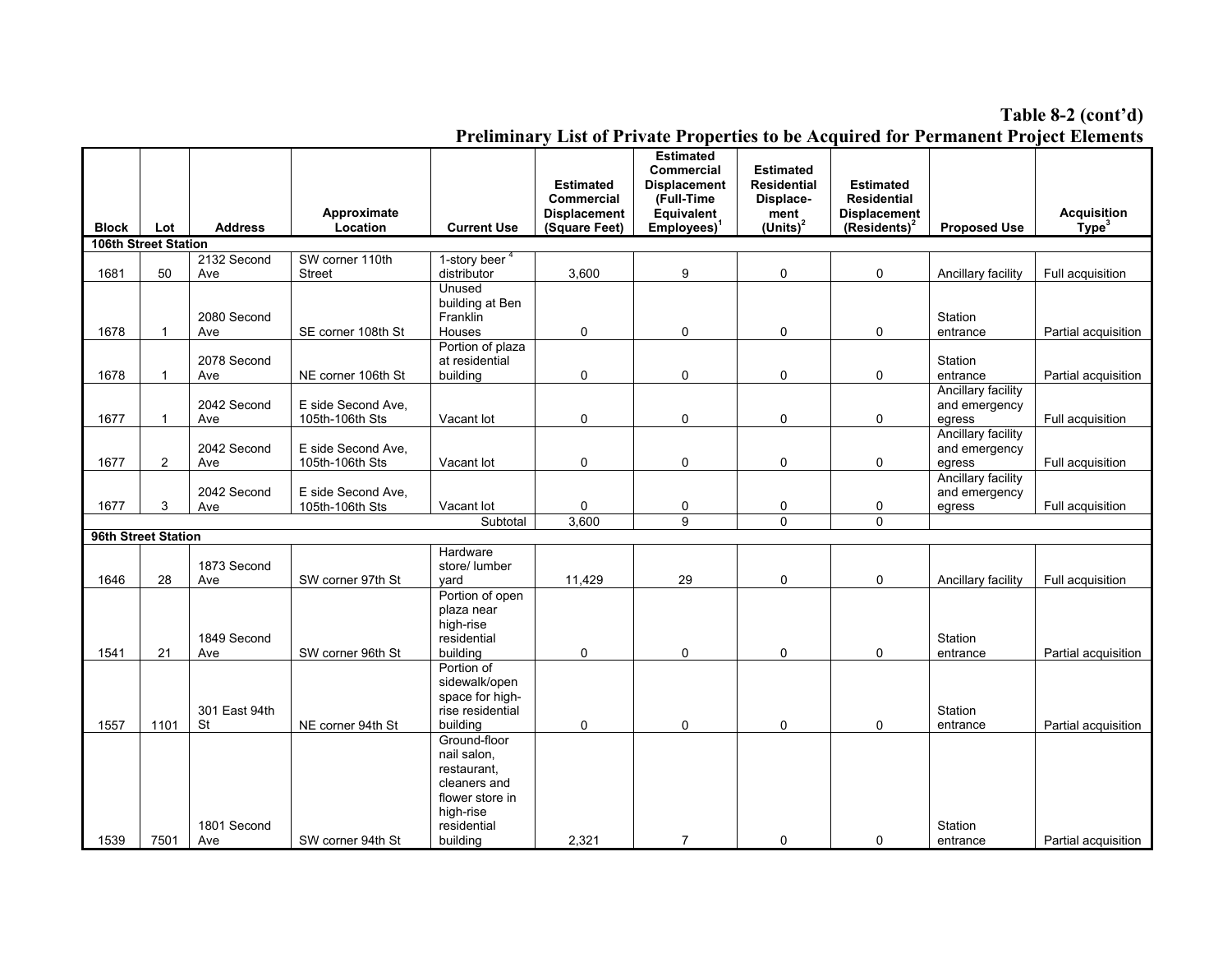#### **Table 8-2 (cont'd)**

|                            |              |                                          |                    |                                                                                      | <b>Estimated</b>    | <b>Estimated</b><br><b>Commercial</b> | <b>Estimated</b><br><b>Residential</b> | <b>Estimated</b>    |                                               |                     |
|----------------------------|--------------|------------------------------------------|--------------------|--------------------------------------------------------------------------------------|---------------------|---------------------------------------|----------------------------------------|---------------------|-----------------------------------------------|---------------------|
|                            |              |                                          |                    |                                                                                      | <b>Commercial</b>   | <b>Displacement</b><br>(Full-Time     | Displace-                              | <b>Residential</b>  |                                               |                     |
|                            |              |                                          | Approximate        |                                                                                      | <b>Displacement</b> | Equivalent                            | ment                                   | <b>Displacement</b> |                                               | <b>Acquisition</b>  |
| <b>Block</b>               | Lot          | <b>Address</b>                           | Location           | <b>Current Use</b>                                                                   | (Square Feet)       | $Employes)^1$                         | $(Units)^2$                            | $(Residents)^2$     | <b>Proposed Use</b>                           | Type <sup>3</sup>   |
|                            |              | 96th Street Station (cont'd)             |                    |                                                                                      |                     |                                       |                                        |                     |                                               |                     |
|                            |              | 1800 Second                              |                    | Residential                                                                          |                     |                                       |                                        |                     |                                               |                     |
| 1556                       | 1            | Ave                                      | NE corner 93rd St  | building under<br>construction                                                       | n/a                 | n/a                                   | n/a                                    | n/a                 | Emergency<br>egress                           | STLUD easement      |
|                            |              | 1770 Second                              | E side Second Ave, | 2-story                                                                              |                     |                                       |                                        |                     |                                               |                     |
| 1555                       | 3            | Ave                                      | 93rd-92nd Sts      | restaurant                                                                           | 4,443               | 22                                    | 0                                      | 0                   | Ancillary facility                            | Full acquisition    |
|                            |              |                                          |                    | Subtotal                                                                             | 18,193              | 58                                    | $\mathbf 0$                            | 0                   |                                               |                     |
| <b>86th Street Station</b> |              |                                          |                    |                                                                                      |                     |                                       |                                        |                     |                                               |                     |
|                            |              | 1659 Second                              | W side Second Ave. | Portion of<br>landscaped<br>area at high-<br>rise residential                        |                     |                                       |                                        |                     |                                               |                     |
| 1532                       | 22           | Ave                                      | 87-86th Sts        | building                                                                             | 0                   | 0                                     | 0                                      | 0                   | Ancillary facility                            | Partial acquisition |
| 1549                       | $\mathbf{1}$ | 1660 Second<br>Ave                       | NE corner 86th St  | Portion of<br>ground-floor<br>supermarket in<br>high-rise<br>residential<br>building | 2.808               | $\overline{7}$                        | 0                                      | 0                   | Station<br>entrance                           | Partial acquisition |
| 1548                       | 148          | 304 E. 86th St                           | SE corner 86th St  | 5-story residen-<br>tial with<br>ground-floor<br>pet store                           | 1,041               | 3                                     | $\overline{7}$                         | 11                  | Station<br>entrance and<br>ancillary facility | Full acquisition    |
| 1548                       | 49           | 1656 Second<br>Ave/300-302<br>E. 86th St | SE corner 86th St  | 4-story residen-<br>tial with<br>ground-floor<br>coffee shop                         | 1,750               | 4                                     | 9                                      | 14                  | Station<br>entrance and<br>ancillary facility | Full acquisition    |
| 1548                       | 50           | 1654 Second<br>Ave                       | SE corner 86th St  | 4-story residen-<br>tial with<br>ground-floor<br>meat market                         | 1,488               | 4                                     | 6                                      | 9                   | Station<br>entrance and<br>ancillary facility | Full acquisition    |
| 1546                       | 1            | 1602 Second<br>Ave                       | NE corner 83rd St  | Restaurant<br>space in high-<br>rise residential                                     | 3,000               | 15                                    | 0                                      | 0                   | Station<br>entrance                           | Partial acquisition |
| 1528                       | 28           | 1597 Second<br>Ave                       | SW corner 83rd St  | 4-story residen-<br>tial with<br>ground-floor<br>retail                              | 1.285               | 3                                     | 6                                      | 9                   | Ancillary facility                            | Full acquisition    |
| 1528                       | 28           | 250 E. 83rd St                           | SW corner 83rd St  | 1-story restau-<br>rant behind<br>residential<br>building                            | 510                 | 3                                     | 6                                      | 9                   | Ancillary facility                            | Full acquisition    |
|                            |              |                                          |                    | Subtotal                                                                             | 11,882              | 39                                    | $\overline{34}$                        | $\overline{52}$     |                                               |                     |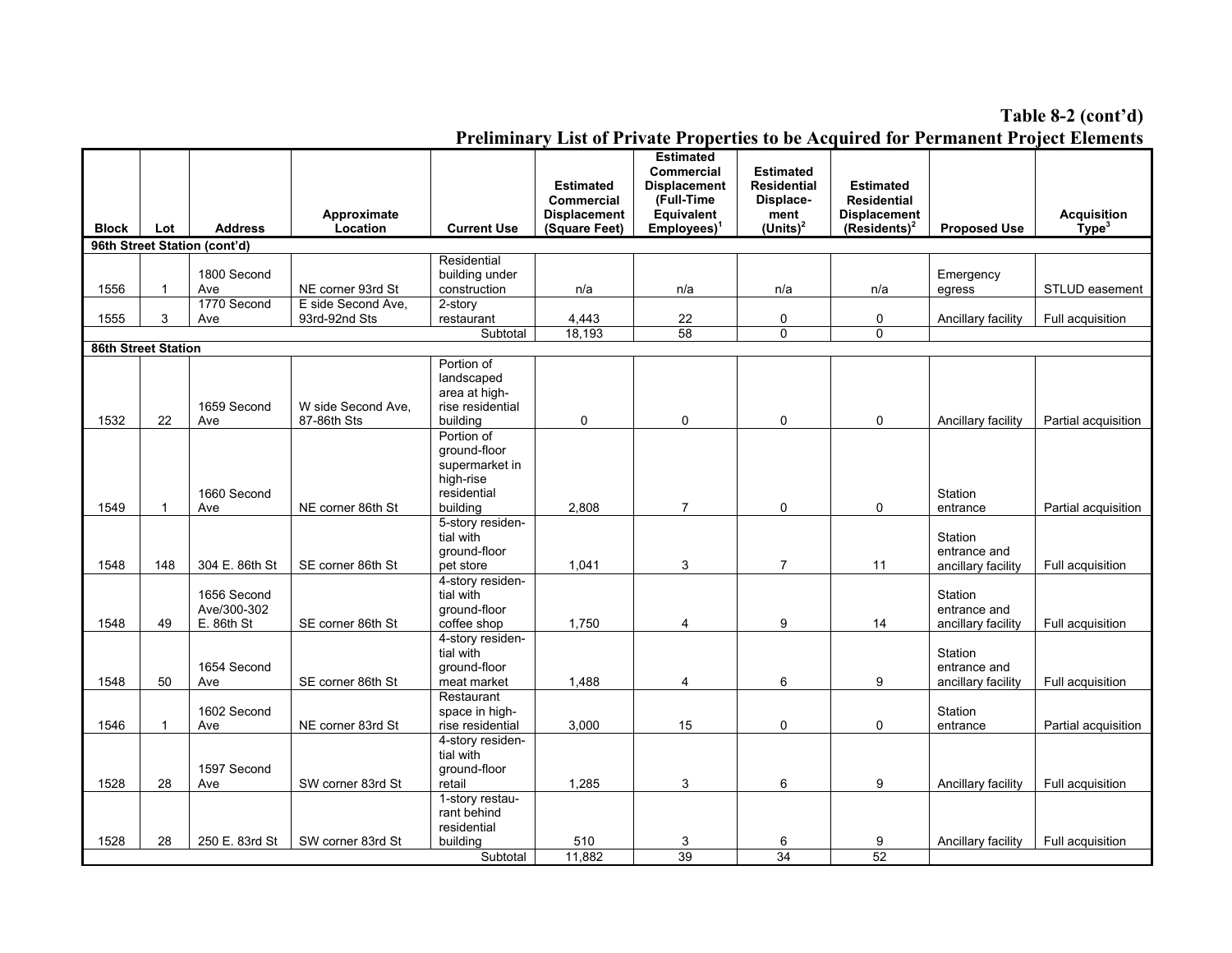**Table 8-2 (cont'd)**

|                            |      |                                      |                                                      |                                                                                | <b>Estimated</b><br>Commercial       | <b>Estimated</b><br>Commercial<br><b>Displacement</b><br>(Full-Time | <b>Estimated</b><br><b>Residential</b><br>Displace- | <b>Estimated</b><br><b>Residential</b> |                                               |                                         |
|----------------------------|------|--------------------------------------|------------------------------------------------------|--------------------------------------------------------------------------------|--------------------------------------|---------------------------------------------------------------------|-----------------------------------------------------|----------------------------------------|-----------------------------------------------|-----------------------------------------|
| <b>Block</b>               | Lot  | <b>Address</b>                       | Approximate<br>Location                              | <b>Current Use</b>                                                             | <b>Displacement</b><br>(Square Feet) | Equivalent<br>$Employes)^1$                                         | ment<br>$(Units)^2$                                 | <b>Displacement</b><br>$(Residents)^2$ | <b>Proposed Use</b>                           | <b>Acquisition</b><br>Type <sup>3</sup> |
| <b>72nd Street Station</b> |      |                                      |                                                      |                                                                                |                                      |                                                                     |                                                     |                                        |                                               |                                         |
| 1447                       | 7501 | 305 E. 72nd St                       | NE corner 72nd St                                    | Portion of<br>ground-floor<br>chain<br>pharmacy in<br>high-rise<br>residential | 2,200                                | 6                                                                   | $\mathbf 0$                                         | 0                                      | Station<br>entrance                           | Partial acquisition                     |
| 1427                       | 23   | 253 E. 72nd St                       | NW corner 72nd St                                    | 5-story residen-<br>tial with<br>ground-floor<br>neighborhood<br>pharmacy      | 4,917                                | 12                                                                  | 37                                                  | 57                                     | Station<br>entrance and<br>ancillary facility | Full acquisition                        |
| 1444                       | 7501 | 301 E. 69th St                       | NE corner 69th St                                    | Ground-floor<br>restaurant in<br>high-rise<br>residential                      | 5,625                                | 28                                                                  | 0                                                   | 0                                      | Station<br>entrance                           | Partial acquisition                     |
| 1424                       | 22   | 1315 Second<br>Ave                   | NW corner 69th St                                    | 5-story residen-<br>tial with<br>ground-floor<br>restaurant                    | 1.700                                | 9                                                                   | 17                                                  | 26                                     | Ancillary facility                            | Full acquisition                        |
| 1424                       | 21   | 1313 Second<br>Ave                   | NW corner 69th St                                    | 5-story residen-<br>tial with<br>ground-floor<br>restaurant                    | 1,728                                | 9                                                                   | 8                                                   | 12                                     | Ancillary facility                            | Full acquisition                        |
|                            |      |                                      |                                                      | Subtotal                                                                       | 16.170                               | 64                                                                  | 62                                                  | 95                                     |                                               |                                         |
|                            |      | 63rd Street/Lexington Avenue Station | NW corner Third Ave                                  | Plaza and<br>portion of<br>supermarket in<br>basement of<br>high-rise          |                                      |                                                                     |                                                     |                                        | Station                                       |                                         |
| 1398                       | 7501 | 188 E. 64th St                       | at 63rd St                                           | residential<br>Ground-floor<br>lighting store in                               | 2.900                                | $\overline{7}$                                                      | $\mathbf 0$                                         | 0                                      | entrance                                      | Partial acquisition                     |
| 1417                       | 45   | 1065 Third<br>Ave                    | SE corner Third Ave<br>at 63rd St<br>S side 63rd St. | residential<br>building                                                        | 1.400                                | 4                                                                   | 0                                                   | 0                                      | Station<br>entrance                           | Partial acquisition                     |
| 1397                       | 61   | 124 E. 63rd St                       | Lexington-Park Aves                                  | 4-story garage                                                                 | 1,250                                | $\mathbf{1}$                                                        | $\mathbf 0$                                         | 0                                      | Ancillary facility                            | Partial acquisition                     |
| 1398                       | 53   | 835 Lexington<br>Ave                 | E side Lexington Ave.<br>63rd-64th Sts               | 2-story retail<br>Subtotal                                                     | 250<br>5,800                         | $\mathbf{1}$<br>$\overline{13}$                                     | 0<br>$\overline{0}$                                 | 0<br>0                                 | Ancillary facility                            | Partial acquisition                     |
|                            |      |                                      |                                                      |                                                                                |                                      |                                                                     |                                                     |                                        |                                               |                                         |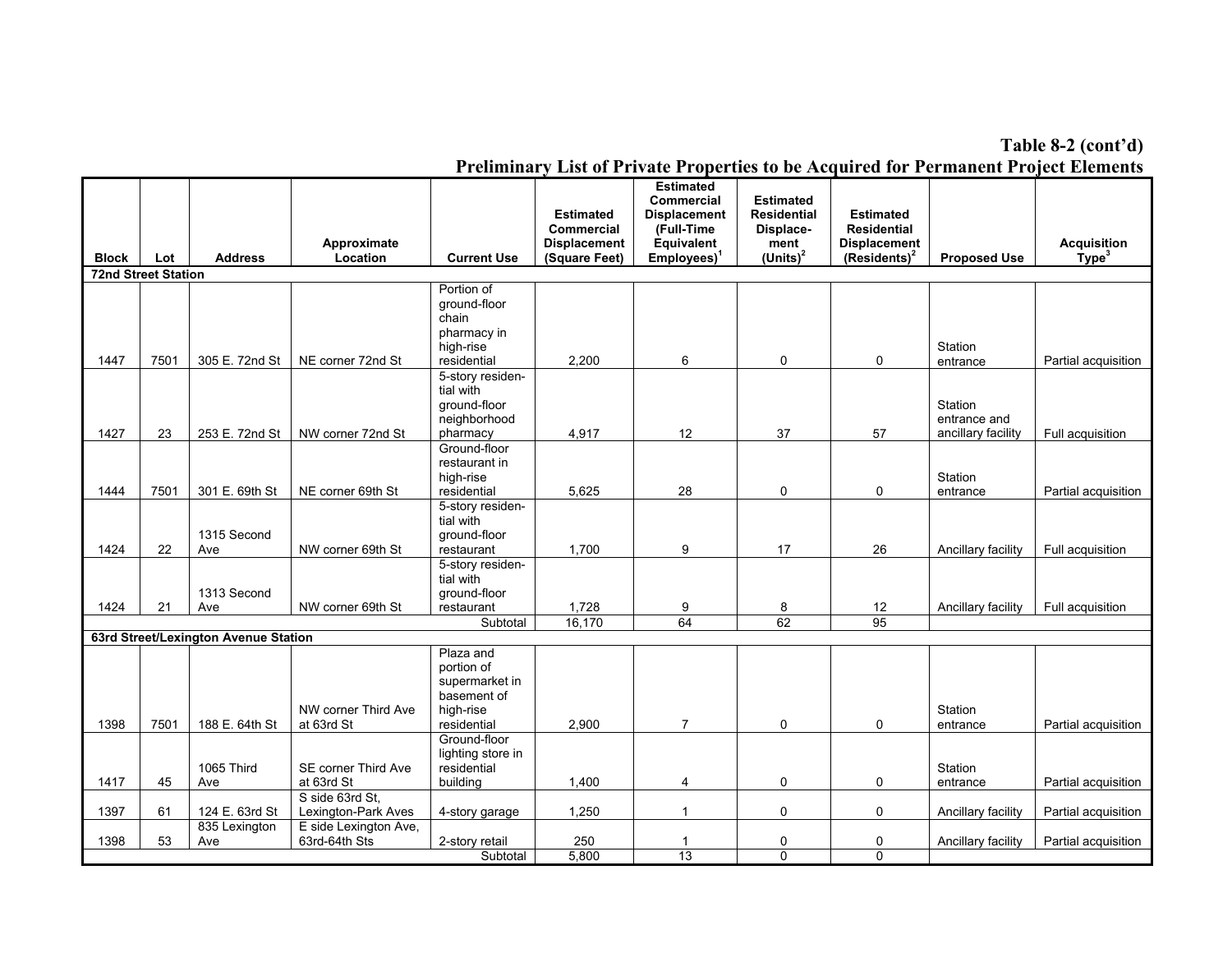**Table 8-2 (cont'd)**

| <b>Block</b>               | Lot      | <b>Address</b>           | Approximate<br>Location                              | <b>Current Use</b>                                                                                    | <b>Estimated</b><br>Commercial<br><b>Displacement</b><br>(Square Feet) | <b>Estimated</b><br><b>Commercial</b><br><b>Displacement</b><br>(Full-Time<br>Equivalent<br>$Employes)^1$ | <b>Estimated</b><br><b>Residential</b><br>Displace-<br>ment<br>$(Units)^2$ | <b>Estimated</b><br><b>Residential</b><br><b>Displacement</b><br>$(Residents)^2$ | <b>Proposed Use</b>             | <b>Acquisition</b><br>Type <sup>3</sup>                  |
|----------------------------|----------|--------------------------|------------------------------------------------------|-------------------------------------------------------------------------------------------------------|------------------------------------------------------------------------|-----------------------------------------------------------------------------------------------------------|----------------------------------------------------------------------------|----------------------------------------------------------------------------------|---------------------------------|----------------------------------------------------------|
| <b>55th Street Station</b> |          |                          |                                                      |                                                                                                       |                                                                        |                                                                                                           |                                                                            |                                                                                  |                                 |                                                          |
| 1349                       | 1        | 1066 Second<br>Ave       | NE corner 56th St                                    | 4-story<br>residential<br>building with<br>ground-floor<br>diner and shoe<br>repair                   | 1.248                                                                  | 3                                                                                                         | 9                                                                          | 14                                                                               | Ancillary facility              | Full acquisition<br>(Option A) $5$                       |
| 1349                       | 2        | 1066 Second<br>Ave       | NE corner 56th St                                    | 4-story<br>residential<br>building with<br>sandwich shop                                              | 1,146                                                                  | 3                                                                                                         | 2                                                                          | 3                                                                                | Ancillary facility              | Full acquisition<br>(Option A) $5$                       |
| 1348                       | 49       | 1044 Second<br>Ave       | E side Second Ave<br>near 56th St                    | Portion of plaza<br>at high-rise<br>residential<br>building                                           | 0                                                                      | 0                                                                                                         | 0                                                                          | 0                                                                                | Ancillary facility              | Partial acquisition<br>(Options A and<br>$\mathrm{B})^5$ |
| 1348                       | 49       | 1050 Second<br>Ave       | E side Second Ave<br>near 56th St                    | Portion of<br>antiques<br>wholesale<br>center                                                         | 750                                                                    | $\overline{c}$                                                                                            | 0                                                                          | 0                                                                                | Ancillary facility              | Partial acquisition<br>(Option B) $\degree$              |
| 1347                       | 49       | 1042 Second<br>Ave       | SE corner 55th St                                    | Part of ground-<br>floor vacant<br>store in high-<br>rise residential<br>building                     | n/a                                                                    | n/a                                                                                                       | n/a                                                                        | n/a                                                                              | Station<br>entrance             | STLUD easement                                           |
| 1347                       | 150      | 304 E. 55th St           | SE corner 55th St                                    | Part of ground<br>floor in high-<br>rise commercial                                                   | n/a                                                                    | n/a                                                                                                       | n/a                                                                        | n/a                                                                              | Station<br>entrance             | STLUD easement                                           |
| 1328                       | 21       | 1035 Second<br>Ave       | SW corner 55th St                                    | Ground-floor<br>restaurant.<br>cleaners and<br>art gallery in<br>high-rise<br>residential<br>building | 2,000                                                                  | $\overline{7}$                                                                                            | $\mathbf 0$                                                                | 0                                                                                | Station<br>entrance             | Partial acquisition                                      |
|                            |          | 993 Second               | W side Second Ave.                                   | Vacant 4-story<br>residential<br>building with<br>ground-floor                                        |                                                                        |                                                                                                           |                                                                            |                                                                                  | <b>Station</b>                  |                                                          |
| 1326<br>1345               | 28<br>51 | Ave<br>996 Second<br>Ave | 53rd-52nd Sts<br>E side Second Ave,<br>53rd-52nd Sts | retail<br>Vacant building                                                                             | 1,248<br>n/a                                                           | 3<br>n/a                                                                                                  | 17<br>n/a                                                                  | 26<br>n/a                                                                        | entrance<br>Station<br>entrance | Full acquisition<br>STLUD easement                       |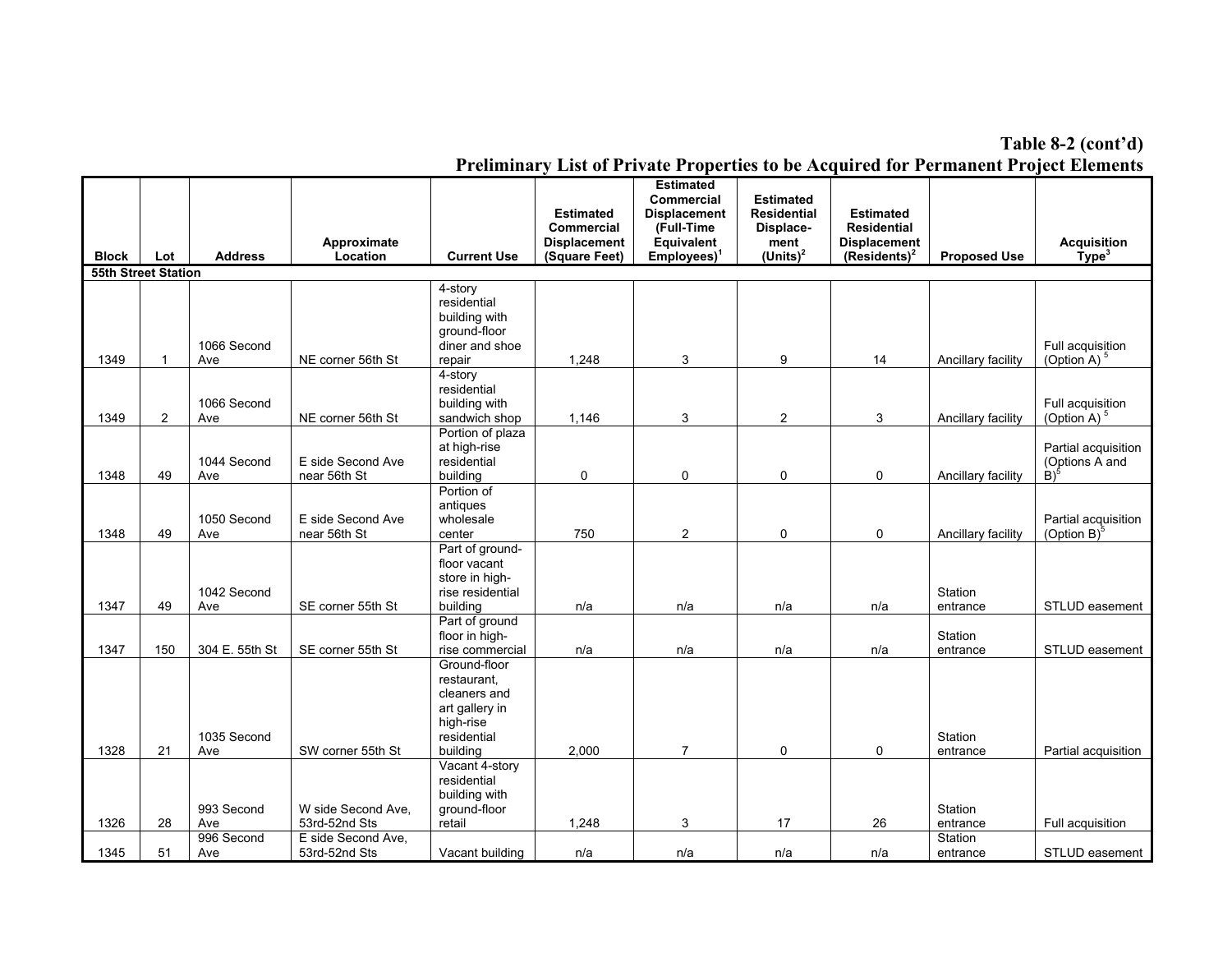**Table 8-2 (cont'd)**

|                            |                         |                              |                                     |                                      | <b>Estimated</b>    | <b>Estimated</b><br><b>Commercial</b><br><b>Displacement</b> | <b>Estimated</b><br><b>Residential</b> | <b>Estimated</b>    |                     |                         |
|----------------------------|-------------------------|------------------------------|-------------------------------------|--------------------------------------|---------------------|--------------------------------------------------------------|----------------------------------------|---------------------|---------------------|-------------------------|
|                            |                         |                              |                                     |                                      | <b>Commercial</b>   | (Full-Time                                                   | Displace-                              | <b>Residential</b>  |                     |                         |
|                            |                         |                              | Approximate                         |                                      | <b>Displacement</b> | Equivalent                                                   | ment                                   | <b>Displacement</b> |                     | <b>Acquisition</b>      |
| <b>Block</b>               | Lot                     | <b>Address</b>               | Location                            | <b>Current Use</b>                   | (Square Feet)       | $Employes)^1$                                                | $(Units)^2$                            | $(Residents)^2$     | <b>Proposed Use</b> | $\dot{\mathsf{Type}}^3$ |
|                            |                         | 55th Street Station (cont'd) |                                     |                                      |                     |                                                              |                                        |                     |                     |                         |
| 1345                       | 52                      | 994 Second<br>Ave            | E side Second Ave.<br>53rd-52nd Sts | Vacant building                      | n/a                 | n/a                                                          | n/a                                    | n/a                 | Station<br>entrance | STLUD easement          |
|                            |                         | 992 Second                   | E side Second Ave.                  |                                      |                     |                                                              |                                        |                     | Station             |                         |
| 1345                       | $\overline{\mathbf{4}}$ | Ave                          | 53rd-52nd Sts                       | Vacant building                      | n/a                 | n/a                                                          | n/a                                    | n/a                 | entrance            | STLUD easement          |
|                            |                         |                              |                                     | 4-story residen-                     |                     |                                                              |                                        |                     |                     |                         |
|                            |                         |                              |                                     | tial with                            |                     |                                                              |                                        |                     |                     |                         |
|                            |                         | 986 Second                   | E side Second Ave,                  | ground-floor                         |                     |                                                              |                                        |                     |                     |                         |
| 1345                       | $\overline{2}$          | Ave                          | 53rd-52nd Sts                       | restaurant                           | 1.118               | 6                                                            | $\overline{2}$                         | 3                   | Ancillary facility  | Full acquisition        |
|                            |                         |                              |                                     | 4-story residen-<br>tial with        |                     |                                                              |                                        |                     |                     |                         |
|                            |                         | 984 Second                   |                                     | ground-floor                         |                     |                                                              |                                        |                     |                     |                         |
| 1345                       |                         | Ave                          | NE corner 52nd St                   | restaurant                           | 1,431               | 7                                                            | 6                                      | 9                   | Ancillary facility  | Full acquisition        |
|                            |                         |                              |                                     | Subtotal                             | $8.191^6$           | $29^{6}$                                                     | 36                                     | $\overline{55}$     |                     |                         |
| <b>42nd Street Station</b> |                         |                              |                                     |                                      |                     |                                                              |                                        |                     |                     |                         |
|                            |                         |                              |                                     | Ground-floor                         |                     |                                                              |                                        |                     |                     |                         |
|                            |                         |                              |                                     | store in high-                       |                     |                                                              |                                        |                     |                     |                         |
|                            |                         | 828 Second                   |                                     | rise office/ resi-                   |                     |                                                              |                                        |                     | Station             |                         |
| 1337                       | -1                      | Ave                          | NE corner 44th St                   | dential building                     | n/a                 | n/a                                                          | n/a                                    | n/a                 | entrance            | STLUD easement          |
|                            |                         |                              | N side 44th St.                     |                                      |                     |                                                              |                                        |                     | Station             |                         |
| 1337                       | 105                     | 303 E. 44th St               | Second-First Aves                   | <b>Basement</b>                      | 0                   | 0                                                            | 0                                      | 0                   | entrance            | Partial acquisition     |
|                            |                         |                              | N side 44th St.                     |                                      |                     |                                                              |                                        |                     | Station             |                         |
| 1337                       | 5                       | 305 E. 44th St               | Second-First Aves                   | <b>Basement</b>                      | 0                   | 0                                                            | 0                                      | 0                   | entrance            | Partial acquisition     |
|                            |                         |                              |                                     | 1-story retail                       |                     |                                                              |                                        |                     |                     |                         |
|                            |                         |                              |                                     | (variety and<br>jewelry) behind      |                     |                                                              |                                        |                     | Station             |                         |
|                            |                         |                              |                                     | residential                          |                     |                                                              |                                        |                     | entrance and        |                         |
| 1317                       | 28                      | 248 E. 44th St               | SW corner 44th St                   | building                             | 461                 | $\mathbf{1}$                                                 | 0                                      | 0                   | ancillary facility  | Full acquisition        |
|                            |                         |                              |                                     | 4-story residen-                     |                     |                                                              |                                        |                     |                     |                         |
|                            |                         |                              |                                     | tial with                            |                     |                                                              |                                        |                     | Station             |                         |
|                            |                         | 823 Second                   |                                     | ground-floor                         |                     |                                                              |                                        |                     | entrance and        |                         |
| 1317                       | 28                      | Ave                          | SW corner 44th St                   | restaurant                           | 962                 | 5                                                            | 3                                      | 4                   | ancillary facility  | Full acquisition        |
|                            |                         |                              |                                     | 4-story residen-                     |                     |                                                              |                                        |                     |                     |                         |
|                            |                         |                              |                                     | tial with                            |                     |                                                              |                                        |                     |                     |                         |
|                            |                         |                              |                                     | ground-floor                         |                     |                                                              |                                        |                     | Station             |                         |
|                            |                         | 821 Second                   | W side Second Ave.                  | restaurant and                       |                     |                                                              |                                        |                     | entrance and        |                         |
| 1317                       | 127                     | Ave                          | 44th-43rd Sts                       | retail (psychic)<br>4-story residen- | 962                 | 5                                                            | 2                                      | 3                   | ancillary facility  | Full acquisition        |
|                            |                         |                              |                                     | tial with                            |                     |                                                              |                                        |                     | Station             |                         |
|                            |                         | 819 Second                   | W side Second Ave.                  | ground-floor                         |                     |                                                              |                                        |                     | entrance and        |                         |
| 1317                       | 27                      | Ave                          | 44th-43rd Sts                       | restaurant                           | 981                 | 5                                                            | 3                                      | 4                   | ancillary facility  | Full acquisition        |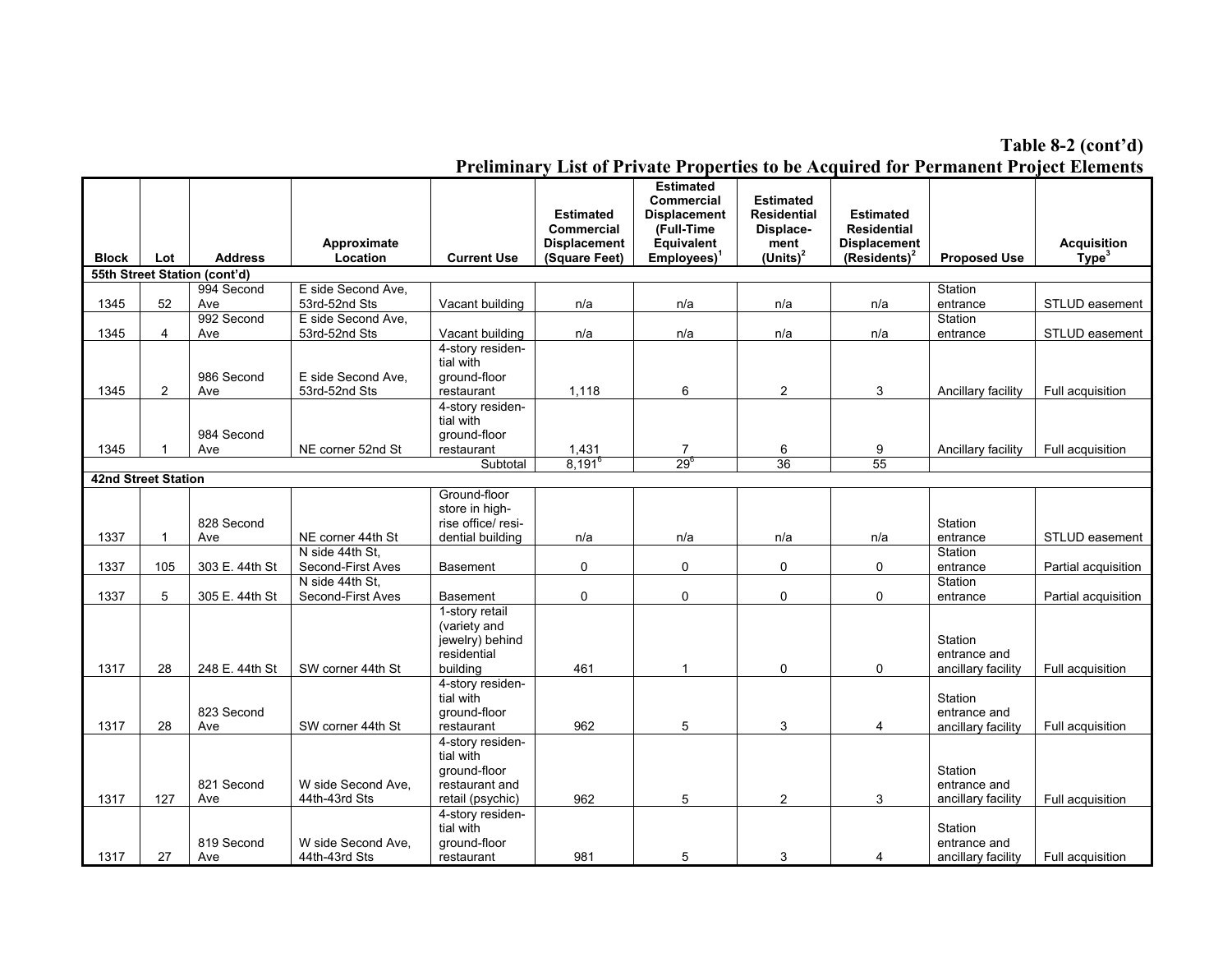**Table 8-2 (cont'd)**

|              |     |                                       |                                      |                                                                                     | <b>Estimated</b>                     | <b>Estimated</b><br><b>Commercial</b><br><b>Displacement</b> | <b>Estimated</b><br><b>Residential</b> | <b>Estimated</b>                       |                                               |                                         |
|--------------|-----|---------------------------------------|--------------------------------------|-------------------------------------------------------------------------------------|--------------------------------------|--------------------------------------------------------------|----------------------------------------|----------------------------------------|-----------------------------------------------|-----------------------------------------|
|              |     |                                       |                                      |                                                                                     | Commercial                           | (Full-Time<br><b>Equivalent</b>                              | Displace-                              | <b>Residential</b>                     |                                               |                                         |
| <b>Block</b> | Lot | <b>Address</b>                        | Approximate<br>Location              | <b>Current Use</b>                                                                  | <b>Displacement</b><br>(Square Feet) | Employees) <sup>1</sup>                                      | ment<br>(Units) $2$                    | <b>Displacement</b><br>$(Residents)^2$ | <b>Proposed Use</b>                           | <b>Acquisition</b><br>Type <sup>3</sup> |
|              |     | 42nd Street Station (cont'd)          |                                      |                                                                                     |                                      |                                                              |                                        |                                        |                                               |                                         |
| 1317         | 26  | 817 Second<br>Ave                     | W side Second Ave,<br>44th-43rd Sts  | 4-story residen-<br>tial with<br>ground-floor<br>restaurant                         | 1.041                                | 5                                                            | $\overline{2}$                         | 3                                      | Station<br>entrance and<br>ancillary facility | Full acquisition                        |
|              |     |                                       |                                      | Ground-floor                                                                        |                                      |                                                              |                                        |                                        |                                               |                                         |
| 1316         | 23  | 235 E. 42nd St                        | NW corner 42nd St                    | restaurant and<br>florist in high-<br>rise commercial                               | 2.680                                | 10                                                           | $\Omega$                               | $\Omega$                               | Station<br>entrance                           | Partial acquisition                     |
| 1333         | 149 | 302 E. 41st St                        | SE corner 41st St                    | 4-story com-<br>mercial with<br>ground-floor<br>restaurant                          | 3.200                                | 14                                                           | 0                                      | 0                                      | Station<br>entrance and<br>ancillary facility | Full acquisition                        |
| 1333         | 49  | 766 Second<br>Ave                     | SE corner 41st St                    | 1-story restau-<br>rant and liquor<br>store                                         | 2,940                                | 15                                                           | $\Omega$                               | 0                                      | Station<br>entrance and<br>ancillary facility | Full acquisition                        |
|              |     |                                       |                                      | Subtotal                                                                            | 13,227                               | 60                                                           | $\overline{10}$                        | $\overline{14}$                        |                                               |                                         |
|              |     | <b>Potential 42nd Street Transfer</b> |                                      |                                                                                     |                                      |                                                              |                                        |                                        |                                               |                                         |
| 1316         | 1   | 201-203 E.<br>42nd St                 | NE corner 42nd St at<br>Third Ave    | Portion of plaza<br>at high-rise<br>commercial<br>building                          | 0                                    | 0                                                            | $\Omega$                               | $\Omega$                               | Ancillary facility                            | Partial acquisition                     |
| 1316         | 5   | 205 E. 42nd St                        | N side 42nd St.<br>Second-Third Aves | Ground-floor<br>retail (office<br>supply) in com-<br>mercial high-<br>rise building | 700                                  | 3                                                            | 0                                      | 0                                      | Emergency<br>egress                           | Partial acquisition                     |
|              |     |                                       | S side 42nd St, Third-               | Ground-floor<br>office (lobby) in<br>commercial                                     |                                      |                                                              |                                        |                                        | Emergency                                     |                                         |
| 1296         | 46  | 150 E. 42nd St                        | Lexington Aves                       | high-rise                                                                           | 804                                  | 0                                                            | 0                                      | 0                                      | egress                                        | Partial acquisition                     |
|              |     |                                       |                                      | Subtotal                                                                            | 1.504                                | $\overline{3}$                                               | 0                                      | $\Omega$                               |                                               |                                         |

**Preliminary List of Private Properties to be Acquired for Permanent Project Elements**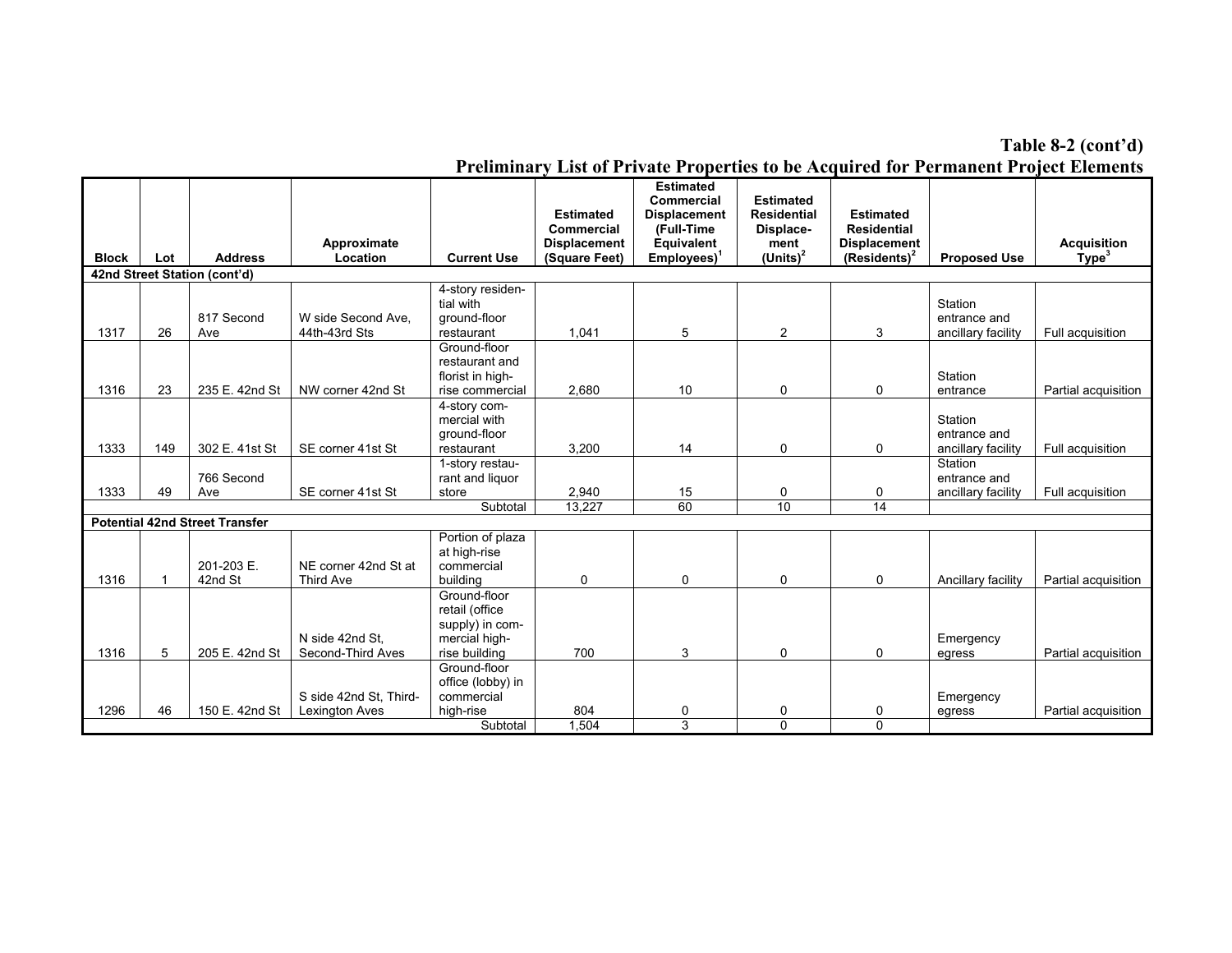**Table 8-2 (cont'd)**

| <b>Block</b>               | Lot          | <b>Address</b>                            | Approximate<br>Location             | <b>Current Use</b>                                                                      | <b>Estimated</b><br><b>Commercial</b><br><b>Displacement</b><br>(Square Feet) | <b>Estimated</b><br><b>Commercial</b><br><b>Displacement</b><br>(Full-Time<br><b>Equivalent</b><br>Employees) <sup>1</sup> | <b>Estimated</b><br><b>Residential</b><br>Displace-<br>ment<br>$(Units)^2$ | <b>Estimated</b><br><b>Residential</b><br><b>Displacement</b><br>(Residents) <sup>2</sup> | <b>Proposed Use</b>                           | <b>Acquisition</b><br>Type <sup>3</sup> |
|----------------------------|--------------|-------------------------------------------|-------------------------------------|-----------------------------------------------------------------------------------------|-------------------------------------------------------------------------------|----------------------------------------------------------------------------------------------------------------------------|----------------------------------------------------------------------------|-------------------------------------------------------------------------------------------|-----------------------------------------------|-----------------------------------------|
| <b>34th Street Station</b> |              |                                           |                                     |                                                                                         |                                                                               |                                                                                                                            |                                                                            |                                                                                           |                                               |                                         |
| 916                        | 32           | 647 Second<br>Ave                         | W side Second Ave.<br>36th-35th Sts | 5-story residen-<br>tial with<br>ground-floor<br>barbershop and<br>florist              | 1,917                                                                         | 5                                                                                                                          | 18                                                                         | 28                                                                                        | Ancillary facility                            | Full acquisition                        |
| 914                        | 35           | 621 Second<br>Ave                         | SW corner 34th St                   | 3-story residen-<br>tial with<br>around-floor<br>deli and liquor<br>store               | 1,728                                                                         | 4                                                                                                                          | $\overline{2}$                                                             | 3                                                                                         | Station<br>entrance                           | Full acquisition                        |
| 939                        |              | 604 Second<br>Ave/ 300 E.<br>34th St      | E side Second Ave.<br>34th-33rd Sts | Portion of open<br>area adjacent<br>to high-rise<br>residential                         | $\mathbf 0$                                                                   | 0                                                                                                                          | $\mathbf 0$                                                                | 0                                                                                         | Station<br>entrance                           | Partial acquisition                     |
| 936                        | 1001         | 300 E. 33rd St<br>(300 Kips Bay<br>Tower) | SE corner 32nd St                   | Portion of open<br>area adjacent<br>to high-rise<br>residential<br>building<br>Subtotal | 0<br>3,645                                                                    | 0<br>$\overline{9}$                                                                                                        | 0<br>20                                                                    | 0<br>31                                                                                   | Ancillary facility                            | Partial acquisition                     |
| 23rd Street Station        |              |                                           |                                     |                                                                                         |                                                                               |                                                                                                                            |                                                                            |                                                                                           |                                               |                                         |
| 934                        | $\mathbf{1}$ | 500 Second<br>Ave                         | NE corner 26th St                   | Portion of open<br>area at high-<br>rise residential                                    | 0                                                                             | 0                                                                                                                          | $\pmb{0}$                                                                  | 0                                                                                         | Ancillary facility                            | Partial acquisition                     |
| 931                        |              | 442 Second<br>Ave                         | SE corner 26th St                   | Ground-floor<br>store in high-<br>rise residential                                      | 2,040                                                                         | 5                                                                                                                          | $\mathbf 0$                                                                | $\mathbf 0$                                                                               | Station<br>entrance and<br>ancillary facility | Partial acquisition                     |
| 904                        | 24           | 225 E. 23rd St                            | NW corner 23rd St                   | Portion of<br>arcade area in<br>School for the<br>Deaf                                  | $\pmb{0}$                                                                     | 0                                                                                                                          | $\pmb{0}$                                                                  | 0                                                                                         | Station<br>entrance                           | Partial acquisition                     |
| 928                        | 55           | 396 Second<br>Ave                         | E side Second Ave<br>23rd-22nd Sts  | Partially occu-<br>pied residential<br>building                                         | 0                                                                             | 0                                                                                                                          | n/a                                                                        | n/a                                                                                       | Station<br>entrance                           | STLUD easement                          |
| 928                        | 56           | 394 Second<br>Ave                         | E side Second Ave<br>23rd-22nd Sts  | Unoccupied<br>residential<br>building with<br>ground-floor<br>retail                    | n/a                                                                           | n/a                                                                                                                        | n/a                                                                        | n/a                                                                                       | Station<br>entrance                           | STLUD easement                          |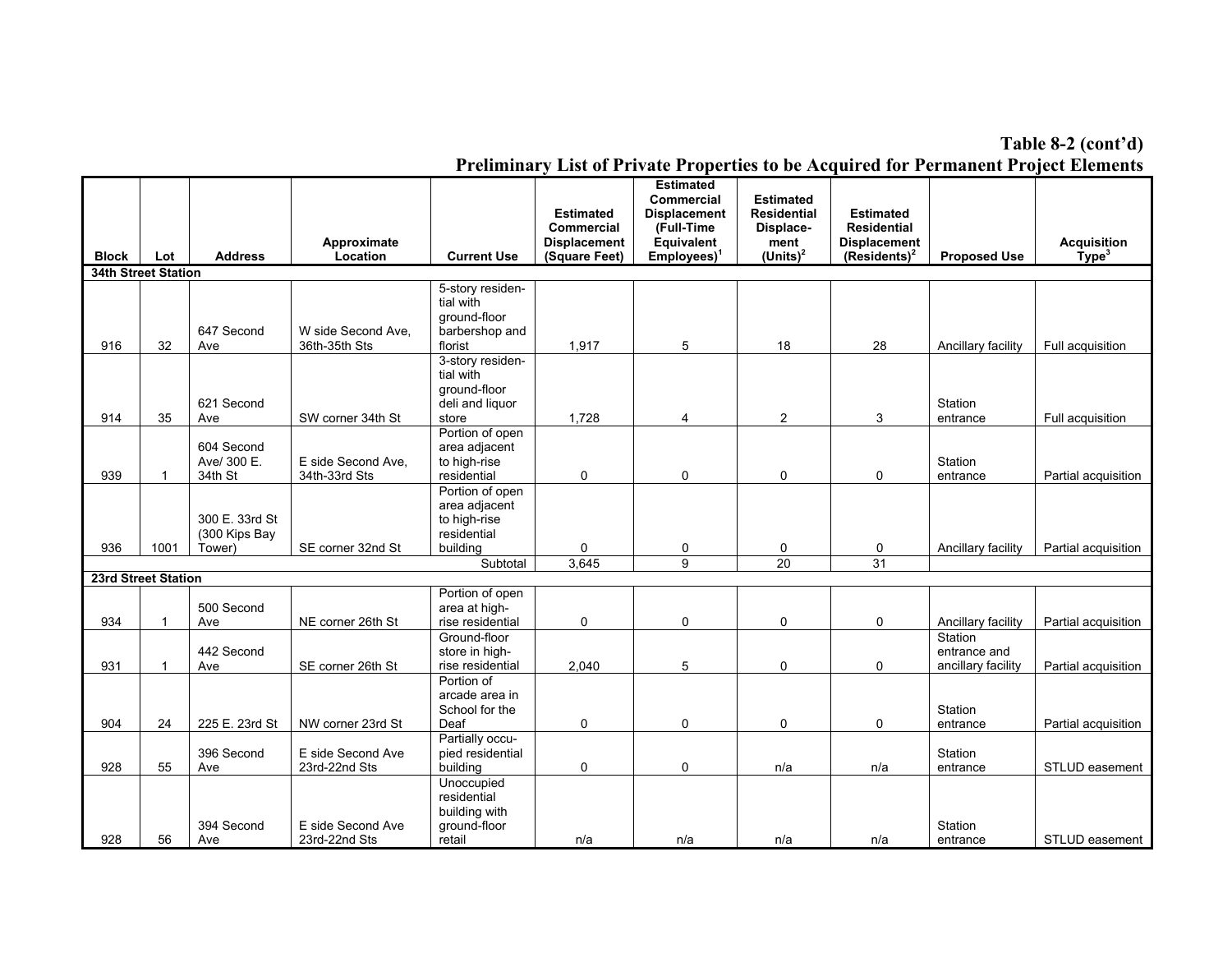**Table 8-2 (cont'd)**

|                            |                |                              |                                       |                                                                  | <b>Estimated</b><br>Commercial       | <b>Estimated</b><br><b>Commercial</b><br><b>Displacement</b><br>(Full-Time | <b>Estimated</b><br><b>Residential</b><br>Displace- | <b>Estimated</b><br><b>Residential</b>          |                                    |                                         |
|----------------------------|----------------|------------------------------|---------------------------------------|------------------------------------------------------------------|--------------------------------------|----------------------------------------------------------------------------|-----------------------------------------------------|-------------------------------------------------|------------------------------------|-----------------------------------------|
| <b>Block</b>               | Lot            | <b>Address</b>               | Approximate<br>Location               | <b>Current Use</b>                                               | <b>Displacement</b><br>(Square Feet) | Equivalent<br>$Employes)^1$                                                | ment<br>(Units) $2$                                 | <b>Displacement</b><br>(Residents) <sup>2</sup> | <b>Proposed Use</b>                | <b>Acquisition</b><br>Type <sup>3</sup> |
|                            |                | 23rd Street Station (cont'd) |                                       |                                                                  |                                      |                                                                            |                                                     |                                                 |                                    |                                         |
|                            |                | 392 Second                   | E side Second Ave                     |                                                                  |                                      |                                                                            |                                                     |                                                 | Station                            |                                         |
| 928                        | 57             | Ave                          | 23rd-22nd Sts                         | Vacant land                                                      | n/a                                  | n/a                                                                        | n/a                                                 | n/a                                             | entrance                           | STLUD easement                          |
|                            |                | 393 Second                   | W side Second Ave.                    | 4-story residen-<br>tial with<br>ground-floor                    |                                      |                                                                            |                                                     |                                                 |                                    |                                         |
| 903                        | 33             | Ave                          | 23rd-22nd Sts                         | store                                                            | 1.203                                | 3                                                                          | 3                                                   | 5                                               | Ancillary facility                 | Full acquisition                        |
|                            |                | 353 Second                   | W side Second Ave.                    | 3-story funeral                                                  |                                      |                                                                            |                                                     |                                                 |                                    |                                         |
| 901                        | 30             | Ave                          | 20th-21st Sts                         | home                                                             | 6,103                                | 20                                                                         | 0                                                   | 0                                               | Ancillary facility                 | Full acquisition                        |
|                            |                |                              |                                       | Subtotal                                                         | 8,143                                | 28                                                                         | 3                                                   | $\overline{5}$                                  |                                    |                                         |
| <b>14th Street Station</b> |                |                              |                                       |                                                                  |                                      |                                                                            |                                                     |                                                 |                                    |                                         |
| 896                        | 20             | 241 E. 14th St               | N side 14th St, Third-<br>Second Aves | 5-story residen-<br>tial with<br>ground-floor<br>nail salon      | 1.738                                | 4                                                                          | 9                                                   | 15                                              | Entrance and<br>ancillary facility | Full acquisition                        |
| 896                        | 21             | 243 E. 14th St               | N side 14th St. Third-<br>Second Aves | 5-story residen-<br>tial with<br>around-floor<br>vacant store    | 1.146                                | 3                                                                          | 8                                                   | 13                                              | Entrance and<br>ancillary facility | Full acquisition                        |
| 455                        | $\overline{7}$ | 300 E. 14th St               | SE corner 14th St                     | 1-story retail<br>facility at NY<br>Eye & Ear<br>Infirmary       | 1,699                                | 4                                                                          | $\mathbf 0$                                         | 0                                               | Station<br>entrance                | Full acquisition                        |
| 455                        | 5              | 224 Second<br>Ave            | SE corner 14th St                     | Basement of<br>NY Eye & Ear<br>Infirmary                         | 0                                    | 0                                                                          | 0                                                   | 0                                               | Station<br>entrance                | Partial acquisition                     |
| 454                        |                | 192 Second<br>Ave            | NE corner 12th St                     | 4-story residen-<br>tial with<br>ground-floor<br>restaurant/ bar | 3,687                                | 18                                                                         | 16                                                  | 26                                              | Entrance and<br>ancillary facility | Full acquisition                        |
|                            |                | 178 Second                   | E side Second Ave.                    | 5-story residen-<br>tial with<br>ground-floor                    |                                      |                                                                            |                                                     |                                                 |                                    |                                         |
| 453                        | 3              | Ave                          | 12th-11th Sts                         | restaurant/bar                                                   | 1,562                                | 8                                                                          | 4                                                   | 6                                               | Ancillary facility                 | Full acquisition                        |
|                            |                |                              |                                       | Subtotal                                                         | 9.832                                | 37                                                                         | $\overline{37}$                                     | 60                                              |                                    |                                         |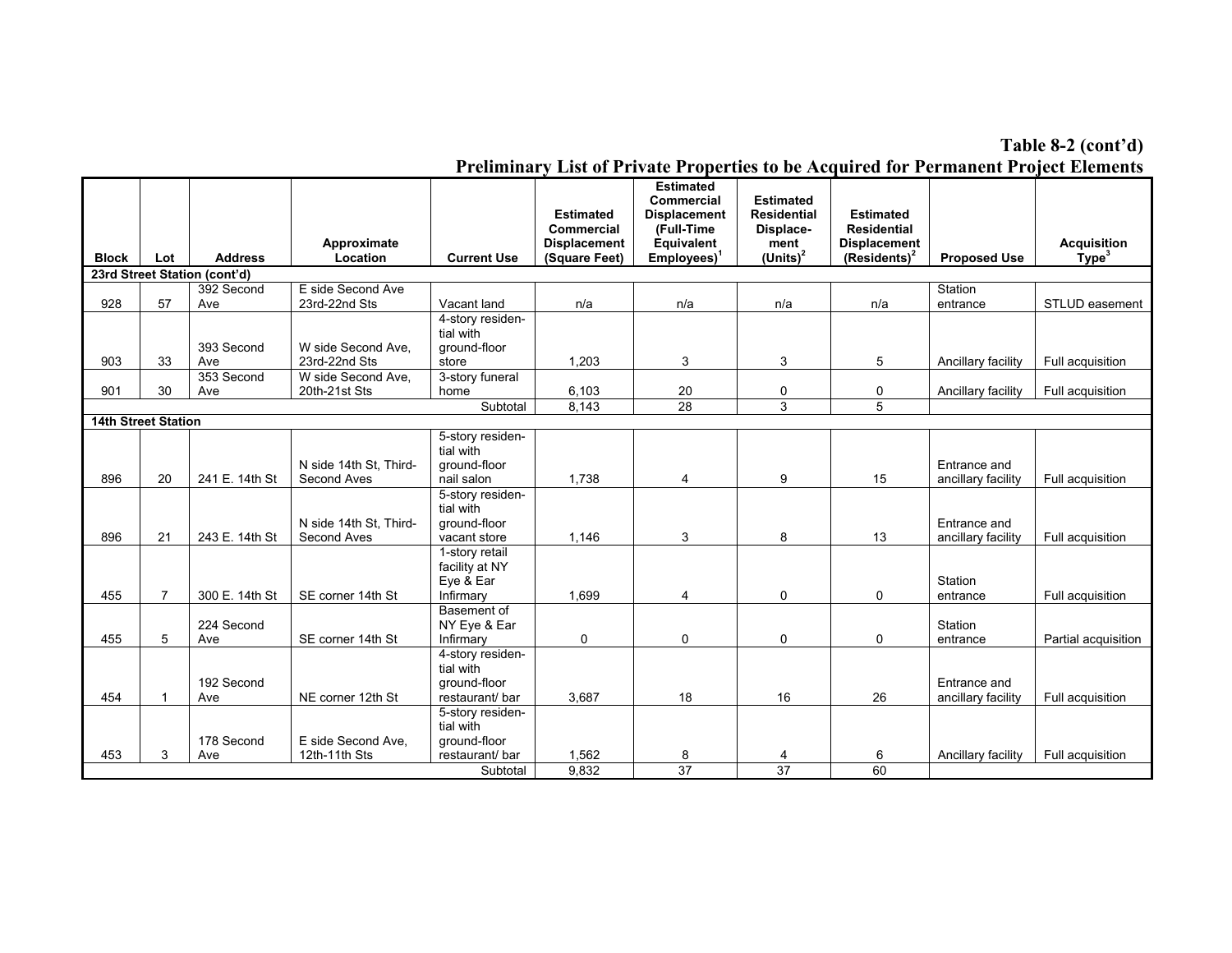#### **Table 8-2 (cont'd)**

|                               |                |                |                                             |                                | <b>Estimated</b>                     | <b>Estimated</b><br>Commercial<br><b>Displacement</b> | <b>Estimated</b><br>Residential | <b>Estimated</b>                       |                     |                                         |
|-------------------------------|----------------|----------------|---------------------------------------------|--------------------------------|--------------------------------------|-------------------------------------------------------|---------------------------------|----------------------------------------|---------------------|-----------------------------------------|
|                               |                |                |                                             |                                | Commercial                           | (Full-Time                                            | Displace-                       | Residential                            |                     |                                         |
| <b>Block</b>                  | Lot            | <b>Address</b> | Approximate<br>Location                     | <b>Current Use</b>             | <b>Displacement</b><br>(Square Feet) | Equivalent<br>$Employes)^1$                           | ment<br>$(Units)^2$             | <b>Displacement</b><br>$(Residents)^2$ | <b>Proposed Use</b> | <b>Acquisition</b><br>Type <sup>3</sup> |
| <b>Houston Street Station</b> |                |                |                                             |                                |                                      |                                                       |                                 |                                        |                     |                                         |
|                               |                |                |                                             | 3-story place of               |                                      |                                                       |                                 |                                        |                     |                                         |
|                               |                |                |                                             | worship and                    |                                      |                                                       |                                 |                                        | Entrance and        |                                         |
| 445                           | $\overline{2}$ | 56 Second Ave  | NE corner 3rd St                            | residence<br>Ground-floor ice  | n/a                                  | n/a                                                   | 1                               | $\overline{2}$                         | ancillary facility  | Full acquisition                        |
|                               |                |                |                                             | cream store in 4-              |                                      |                                                       |                                 |                                        |                     |                                         |
|                               |                |                |                                             | story residential              |                                      |                                                       |                                 |                                        | Entrance and        |                                         |
| 445                           | $\mathbf 1$    | 54 Second Ave  | NE corner 3rd St                            | building                       | 1,444                                | $\overline{7}$                                        | 6                               | 10                                     | ancillary facility  | Full acquisition                        |
|                               |                |                |                                             | Vacant land                    |                                      |                                                       |                                 |                                        |                     |                                         |
|                               |                |                |                                             | (demolished                    |                                      |                                                       |                                 |                                        | Entrance and        |                                         |
| 442                           | 6              | 14 Second Ave  | <b>NE corner Houston St</b>                 | building)                      | 0                                    | 0                                                     | 0                               | 0                                      | ancillary facility  | Full acquisition                        |
|                               |                |                |                                             | Residential high-              |                                      |                                                       |                                 |                                        |                     |                                         |
|                               |                |                |                                             | rise development               |                                      |                                                       |                                 |                                        |                     |                                         |
| 427                           | 30             | E. Houston St  | SW corner Houston St                        | site                           | n/a<br>1,444                         | n/a<br>$\overline{7}$                                 | n/a<br>$\overline{2}$           | n/a<br>3                               | Station entrance    | STLUD easement                          |
| <b>Grand Street Station</b>   |                |                |                                             | Subtotal                       |                                      |                                                       |                                 |                                        |                     |                                         |
|                               |                |                |                                             | 2-story                        |                                      |                                                       |                                 |                                        |                     |                                         |
|                               |                | 125-129        |                                             | commercial                     |                                      |                                                       |                                 |                                        |                     |                                         |
| 424                           | 35             | Chrystie St    | NW corner Broome St                         | $($ loft $)$                   | 12,920                               | 52                                                    | 0                               | 0                                      | Ancillary facility  | Full acquisition                        |
|                               |                |                | W side Chrystie St,                         |                                |                                      |                                                       |                                 |                                        |                     |                                         |
| 304                           | 26             | 89 Chrystie St | <b>Grand-Hester Sts</b>                     | 3-story garage                 | 17,856                               | 12                                                    | 0                               | $\mathbf 0$                            | Ancillary facility  | Full acquisition                        |
|                               |                |                |                                             | Subtotal                       | 30,776                               | 64                                                    | $\Omega$                        | $\Omega$                               |                     |                                         |
| <b>Chatham Square Station</b> |                |                |                                             |                                |                                      |                                                       |                                 |                                        |                     |                                         |
|                               |                |                |                                             | 4-story                        |                                      |                                                       |                                 |                                        |                     |                                         |
|                               |                |                |                                             | commercial                     |                                      |                                                       |                                 |                                        |                     |                                         |
|                               |                |                | W side Bowery south                         | with ground-                   |                                      |                                                       |                                 |                                        |                     |                                         |
| 162                           | 56             | 12 Bowery      | of Pell St                                  | floor salon and<br>barber shop | 5.793                                | 21                                                    | 0                               | 0                                      | Ancillary facility  | Full acquisition                        |
|                               |                |                |                                             | 3-story                        |                                      |                                                       |                                 |                                        |                     |                                         |
|                               |                |                |                                             | commercial                     |                                      |                                                       |                                 |                                        |                     |                                         |
|                               |                |                |                                             | (noodle                        |                                      |                                                       |                                 |                                        |                     |                                         |
|                               |                |                |                                             | company) with                  |                                      |                                                       |                                 |                                        |                     |                                         |
|                               |                |                | W side Bowery south                         | ground-floor                   |                                      |                                                       |                                 |                                        |                     |                                         |
| 162                           | 57             | 10 Bowery      | of Pell St                                  | store                          | 3,274                                | $\overline{7}$                                        | 0                               | 0                                      | Ancillary facility  | Full acquisition                        |
|                               |                |                |                                             |                                |                                      |                                                       |                                 |                                        | Ancillary facility  |                                         |
| 117                           |                | 217 Park Row   | W side St. James PI<br>across from James St | Portion of                     | 1,320                                | $\mathbf{1}$                                          | 0                               |                                        | and emergency       | Partial acquisition                     |
|                               |                |                |                                             | parking lot<br>Subtotal        | 10,387                               | 29                                                    | 0                               | 0<br>$\Omega$                          | egress              |                                         |
| <b>Seaport Station</b>        |                |                |                                             |                                |                                      |                                                       |                                 |                                        |                     |                                         |
|                               |                |                | NE corner Beekman                           | Portion of                     |                                      |                                                       |                                 |                                        |                     |                                         |
| 98                            |                | 250 Water St   | & SE corner Peck Slip                       | parking lot                    | 2,000                                | 0                                                     | 0                               | 0                                      | Ancillary facility  | Partial acquisition                     |
|                               |                |                |                                             | Subtotal                       | 2,000                                | $\mathbf 0$                                           | 0                               | $\Omega$                               |                     |                                         |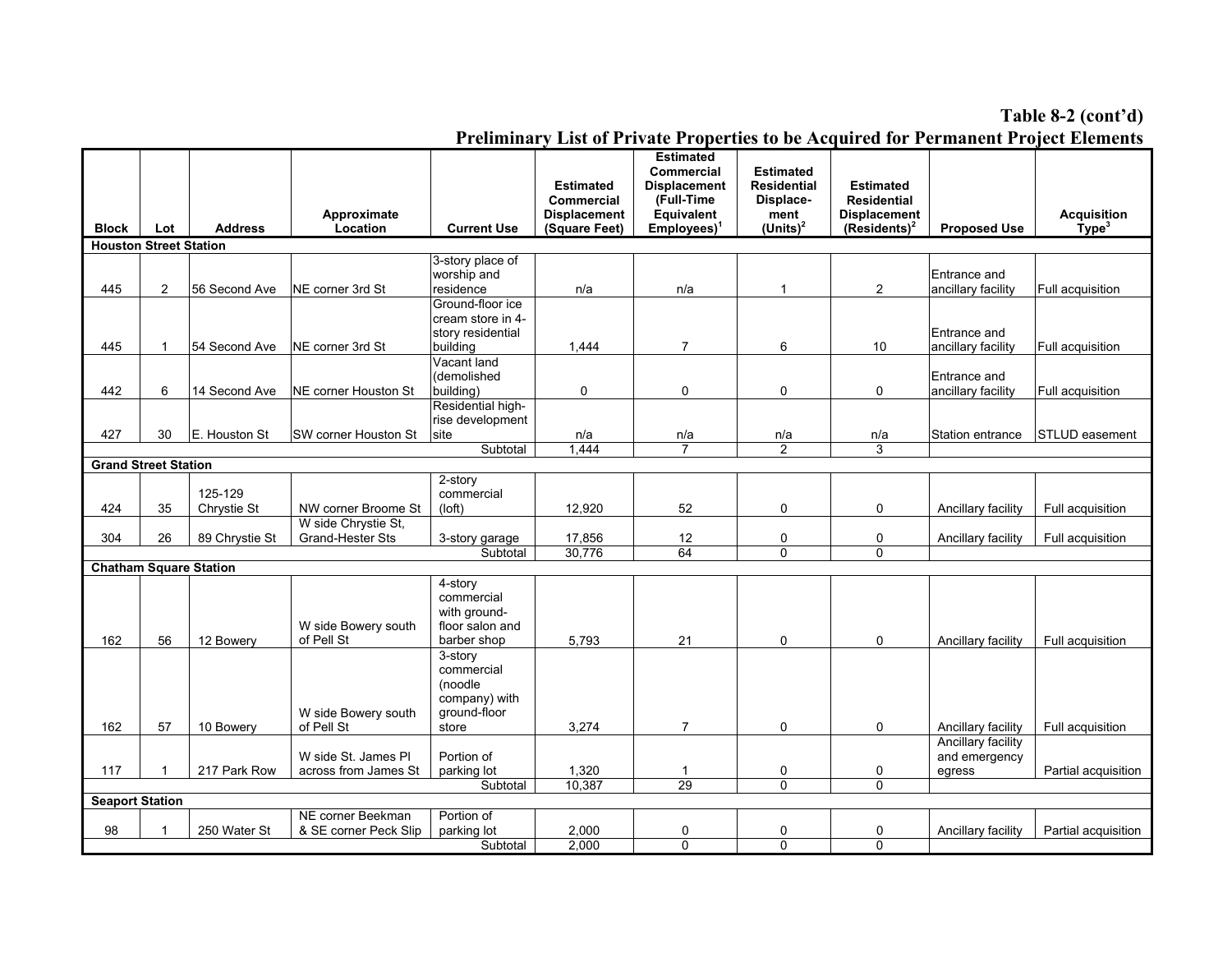# **Table 8-2 (cont'd)**

|                               |                                                                                                                                                                                                                                                                                                                                                                                                                                                                                                                                                                                                                                                          |                                                                             |                                                                                                                                                                                                                                                                                                                                                                                            |                       |                                                                        |                                                                                                      |                                                                            |                                                                           |                     | <b>Preliminary List of Private Properties to be Acquired for Permanent Project Elements</b> |
|-------------------------------|----------------------------------------------------------------------------------------------------------------------------------------------------------------------------------------------------------------------------------------------------------------------------------------------------------------------------------------------------------------------------------------------------------------------------------------------------------------------------------------------------------------------------------------------------------------------------------------------------------------------------------------------------------|-----------------------------------------------------------------------------|--------------------------------------------------------------------------------------------------------------------------------------------------------------------------------------------------------------------------------------------------------------------------------------------------------------------------------------------------------------------------------------------|-----------------------|------------------------------------------------------------------------|------------------------------------------------------------------------------------------------------|----------------------------------------------------------------------------|---------------------------------------------------------------------------|---------------------|---------------------------------------------------------------------------------------------|
| <b>Block</b>                  | Lot                                                                                                                                                                                                                                                                                                                                                                                                                                                                                                                                                                                                                                                      | <b>Address</b>                                                              | Approximate<br>Location                                                                                                                                                                                                                                                                                                                                                                    | <b>Current Use</b>    | <b>Estimated</b><br>Commercial<br><b>Displacement</b><br>(Square Feet) | <b>Estimated</b><br>Commercial<br><b>Displacement</b><br>(Full-Time<br>Equivalent<br>$Employes)^{1}$ | <b>Estimated</b><br><b>Residential</b><br>Displace-<br>ment<br>(Units) $2$ | <b>Estimated</b><br>Residential<br><b>Displacement</b><br>$(Residents)^2$ | <b>Proposed Use</b> | <b>Acquisition</b><br>Type <sup>3</sup>                                                     |
| <b>Hanover Square Station</b> |                                                                                                                                                                                                                                                                                                                                                                                                                                                                                                                                                                                                                                                          |                                                                             |                                                                                                                                                                                                                                                                                                                                                                                            |                       |                                                                        |                                                                                                      |                                                                            |                                                                           |                     |                                                                                             |
| 39                            | 38                                                                                                                                                                                                                                                                                                                                                                                                                                                                                                                                                                                                                                                       | 124-126 Water<br>St                                                         | W side Water St.<br>Pine-Wall Sts                                                                                                                                                                                                                                                                                                                                                          | 2-story<br>restaurant | 4,647                                                                  | 23                                                                                                   | 0                                                                          | 0                                                                         | Ancillary facility  | Full acquisition                                                                            |
| 32                            | 1002                                                                                                                                                                                                                                                                                                                                                                                                                                                                                                                                                                                                                                                     | 55 Water St                                                                 | SE corner Old Slip                                                                                                                                                                                                                                                                                                                                                                         | Commercial            | n/a                                                                    | n/a                                                                                                  | 0                                                                          | 0                                                                         | Station<br>entrance | Zoning easement                                                                             |
|                               |                                                                                                                                                                                                                                                                                                                                                                                                                                                                                                                                                                                                                                                          |                                                                             |                                                                                                                                                                                                                                                                                                                                                                                            | Subtotal              | 4,647                                                                  | 23                                                                                                   | $\mathbf{0}$                                                               | $\Omega$                                                                  |                     |                                                                                             |
|                               |                                                                                                                                                                                                                                                                                                                                                                                                                                                                                                                                                                                                                                                          |                                                                             |                                                                                                                                                                                                                                                                                                                                                                                            |                       |                                                                        |                                                                                                      |                                                                            |                                                                           |                     |                                                                                             |
| <b>Totals</b>                 |                                                                                                                                                                                                                                                                                                                                                                                                                                                                                                                                                                                                                                                          |                                                                             |                                                                                                                                                                                                                                                                                                                                                                                            |                       | 157,367                                                                | 506                                                                                                  | 216                                                                        | 351                                                                       |                     |                                                                                             |
| Notes:                        |                                                                                                                                                                                                                                                                                                                                                                                                                                                                                                                                                                                                                                                          |                                                                             |                                                                                                                                                                                                                                                                                                                                                                                            |                       |                                                                        |                                                                                                      |                                                                            |                                                                           |                     |                                                                                             |
| 1.                            |                                                                                                                                                                                                                                                                                                                                                                                                                                                                                                                                                                                                                                                          | Office: 1 FTE employee per 250 sf,<br>Parking: 1 FTE employee per 1,500 sf. | Commercial displacement was estimated using the following rates:<br>Retail: 1 full-time equivalent (FTE) employee per 400 square feet (sf),<br>Restaurant: 1 FTE employee per 200 sf,<br>Manufacturing: 1 FTE employee per 500 sf,<br>Vacant space was assumed to be occupied.                                                                                                             |                       |                                                                        |                                                                                                      |                                                                            |                                                                           |                     |                                                                                             |
| 2.                            |                                                                                                                                                                                                                                                                                                                                                                                                                                                                                                                                                                                                                                                          |                                                                             | Residential units represent all units in the building (including vacant units), based on New York City Department of Finance Real Property Assessment Data.<br>Number of residents is based on the average household size for the census tract in which the station is located.<br>When a station area falls in two census tracts, the larger of the two average household sizes was used. |                       |                                                                        |                                                                                                      |                                                                            |                                                                           |                     |                                                                                             |
| 3.<br>4.<br>5.                | Acquisitions are considered partial when only a portion of a property must be acquired and the remaining portion would remain usable.<br>This property is not available for use by the Second Avenue Subway Project, as a residential building is planned for the site. An alternate site may be more appropriate, subject to<br>further engineering.<br>Two options for the location of the ancillary facility at the north end of the 55th Street Station are under consideration. Acquisition would therefore not be required for all properties<br>indicated in the table at the intersection of 56th Street and Second Avenue. See also Figure 8-9. |                                                                             |                                                                                                                                                                                                                                                                                                                                                                                            |                       |                                                                        |                                                                                                      |                                                                            |                                                                           |                     |                                                                                             |
| 6.                            |                                                                                                                                                                                                                                                                                                                                                                                                                                                                                                                                                                                                                                                          |                                                                             | Subtotal and totals for residential and commercial displacement represent Option A, the worst-case scenario at this location.<br>This table is new for the FEIS. All properties listed in this table are preliminary and subject to change as engineering progresses.                                                                                                                      |                       |                                                                        |                                                                                                      |                                                                            |                                                                           |                     |                                                                                             |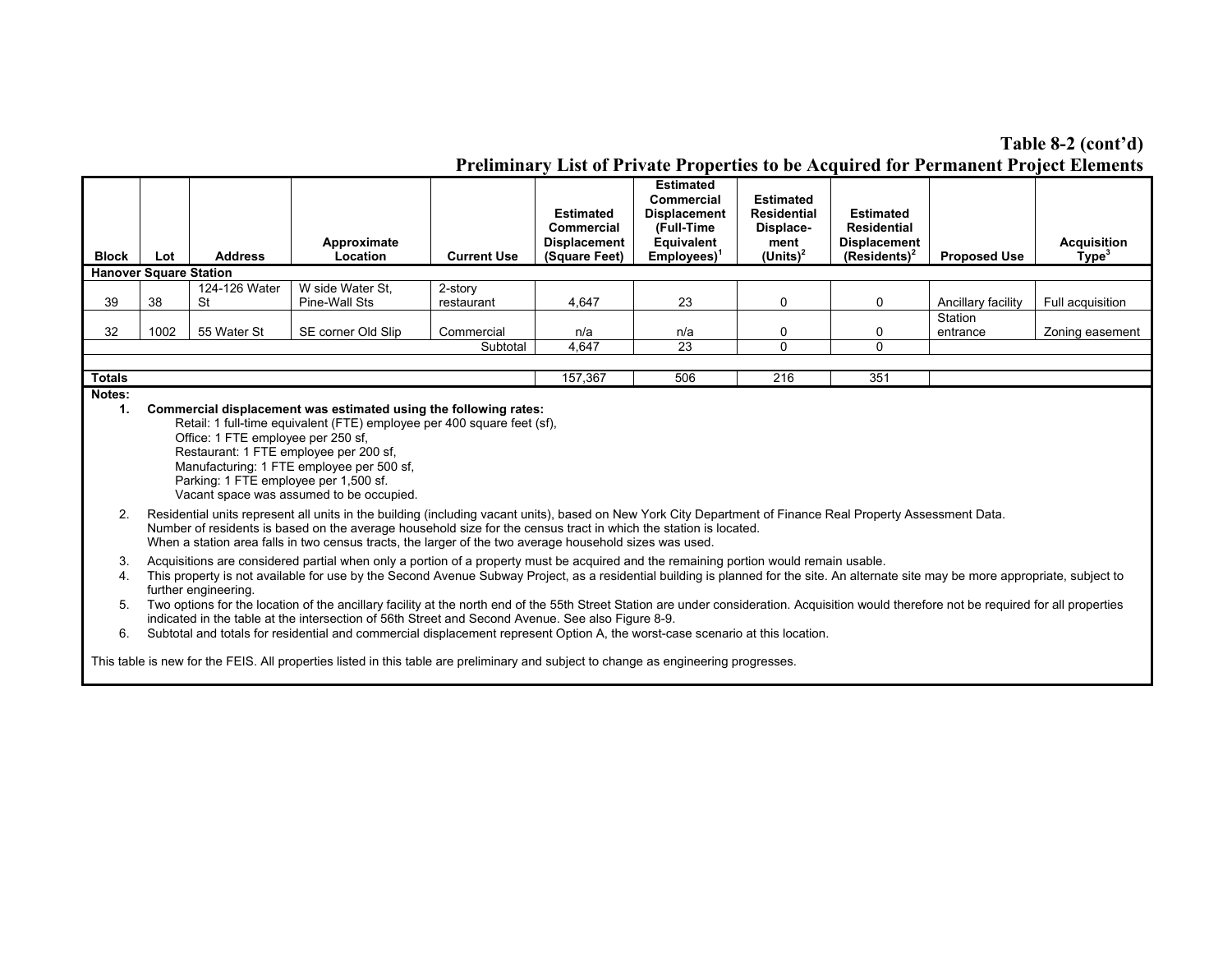vacant. Based on estimates of floor area, most of the smaller stores employ fewer than 10 workers. Larger stores like supermarkets along Second Avenue can employ as many as 80 to 100 full-time and part-time workers.<sup>1</sup> The residential properties in the study area include 3- and 5-story walk-up apartment buildings with stores on the ground floor. These buildings typically contain 5 to 16 apartments, with an estimated 13 to 40 residents each.

As described in Chapter 2 of this FEIS, the 125th Street Station is being designed to provide free transfers to the Lexington Avenue 456 trains, and to allow for connections to Metro-North commuter service as well. The new subway would use existing entrances to the Lexington Avenue Line station at 125th Street, but these entrances must be reconfigured and expanded to accommodate larger volumes of people. This would involve displacement of one 2-story commercial building on the southwest corner of 125th Street and Lexington Avenue for a new station entrance, affecting an estimated 21 employees (see Table 8-2 and Figure 8-2). At the Metro-North Harlem-125th Street Station, entrances would be provided in the Metro-North station and the similar structure on the south side of Park Avenue (known as the Comfort Station). As described in Chapter 9, work in these two historic structures will require coordination with the State Historic Preservation Office under the terms of the Programmatic Agreement attached to this FEIS. In addition, vacant land close to Third Avenue would be acquired for a new ancillary facility.

# *116TH STREET STUDY AREA*

l

The 116th Street study area includes both sides of Second Avenue from north of 118th Street to north of 115th Street. The properties in this area contain residential buildings, vacant land, store buildings, warehouses, and lofts. There are also a few gas stations, community facilities, and an office building in the study area. The buildings in this study area range in height from 1 to 16 stories. At the ground floor, there are street-level retail storefronts, some of which are currently vacant. Most of the stores are relatively small, averaging 1,800 gross square feet (gsf) with four to seven employees. The area also includes a 3-story bank on the southeast corner of 116th Street and Second Avenue, with an estimated 13,200 gsf and 53 employees, and three warehouse buildings between 118th and 117th Streets.

Most of the residential properties in this station area are small, typically 4- to 6-story walk-up buildings with 6 to 20 apartments above ground-floor stores. These buildings generally house an estimated 19 to 60 residents each. A 16-story building under the jurisdiction of the New York City Housing Authority (NYCHA) stands on the east side of Second Avenue between 117th and 116th Streets.

At the 116th Street Station, based on input from the local Community Board and elected officials, siting an entrance at 116th Street was considered critical. Projected passenger demand would be substantially higher on east side of Second Avenue than on the west and thus the entrance is currently planned on the east side of the street at 116th Street. As shown in Table 8-2 and Figure 8-3, property would also be required for ancillary facilities in this area near the ends of the station. Two of the buildings (containing an estimated six apartments) proposed for acquisition are currently occupied. Including unoccupied buildings, an estimated total of 12

<sup>1</sup> This assumes 1 employee per 400 square feet of floor area; urban supermarkets are generally some 35,000 square feet in size.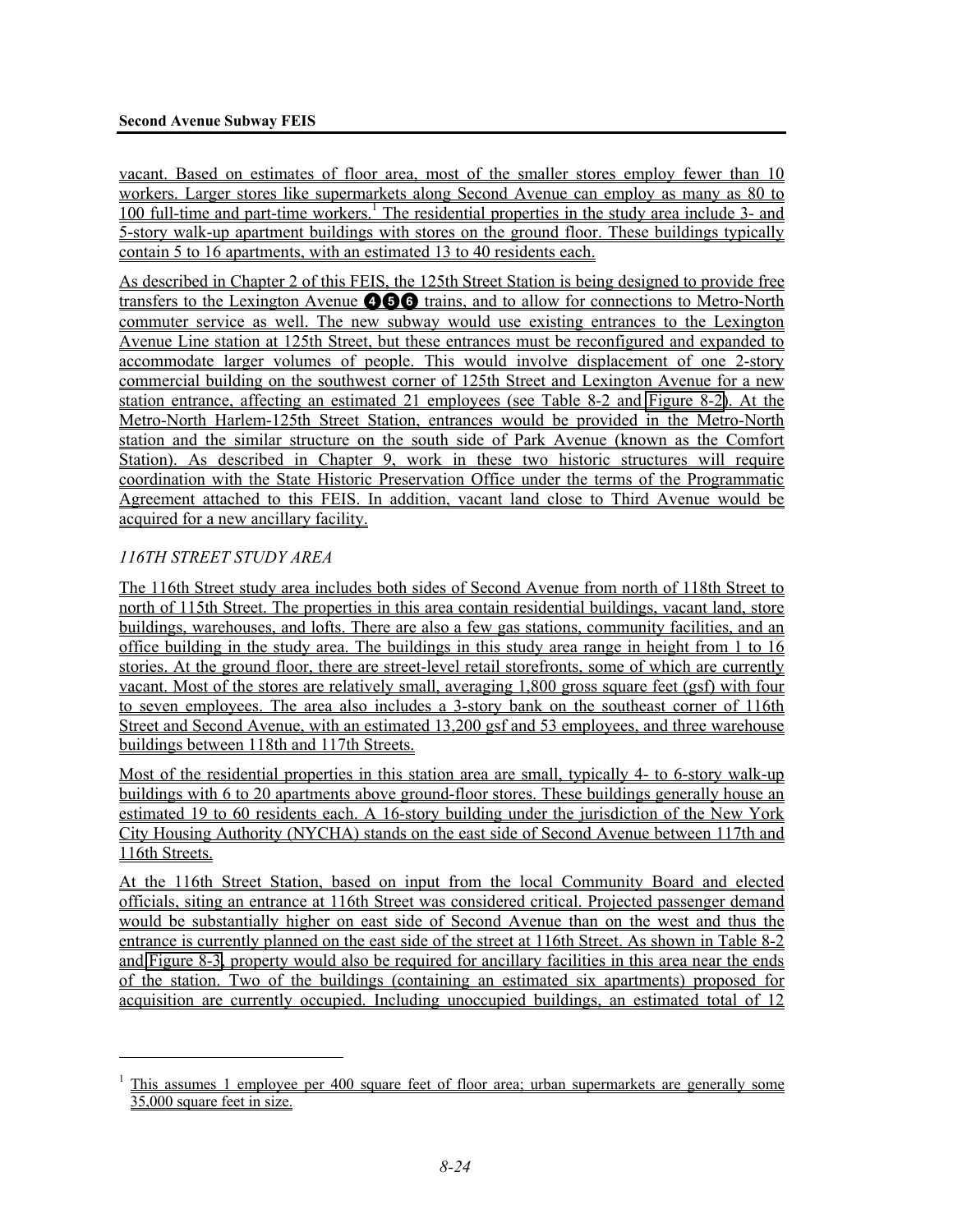apartments (housing approximately 36 people) and four businesses (total of 12 employees) would be displaced by project elements at the 116th Street Station.

# *106TH STREET STUDY AREA*

The 106th Street study area stretches along Second Avenue from 108th Street to 105th Street, and is dominated by the Franklin Plaza Apartment complex, which is located on superblocks between First and Third Avenues and 109th and 106th Streets. These buildings are set back from the street with plazas. South of 106th Street, the station area contains smaller properties with 4 and 5-story walk-up apartment buildings, mixed-use buildings, store buildings, and parking facilities. Most of the businesses in the study area are small, with fewer than 10 employees, with the exception of a bank and supermarket on the north side of 106th Street just west of Second Avenue. As noted above, urban supermarkets can employ as many as 80 to 100 full- and parttime workers.

At the 106th Street Station, entrances and ancillary structures must be located on the east side of Second Avenue, because all of the underground utilities were relocated to the west side of the street during the subway construction here in the 1970s, leaving no space for entrances or ancillary facilities on that side of the street. As shown in Table 8-2 and Figure 8-4, entrances are planned on the east side of the avenue in a wide plaza area and in a portion of an unused residential building. Two buildings (one occupied and one vacant) must be acquired for the station's ancillary facilities at either end of the station. An estimated total of one business (9 employees) would be affected.

# *96TH STREET STUDY AREA*

The 96th Street station study area stretches from approximately 97th to 92nd Street. The properties in this area are predominantly residential buildings, but also include community facilities and vacant land. There are also several store buildings in the study area. North of 97th Street, the study area is dominated by superblocks that contain the Washington Houses (a 14 story NYCHA apartment complex) to the west and Metropolitan Hospital Center to the east. South of 96th Street, the study area is characterized by large high-rise apartment buildings with ground-floor retail space. Among the area's smaller residential buildings, 5-story walk-up apartment buildings are the most common, typically containing some 1,800 gsf of ground-floor retail space and 8 to 16 apartments, with an estimated 19 to 38 residents each. The study area has many ground-floor storefronts and a few vacant storefronts. With the exception of a chain pharmacy and lumber yard, the businesses in the study area are relatively small, with fewer than 10 employees.

The ridership modeling conducted for the project indicates that this station would serve a large number of people, with greatest demand at the southern end of the station. Station entrances are proposed at 96th Street and 94th Streets in open plaza areas as well as in the ground-floor retail space of a large building (see Table 8-2 and Figure 8-5). Ancillary facilities for this station are proposed at 97th and 92nd Streets, close to the ends of the new station. One existing easement space would be used, and two small buildings would also need to be acquired for ancillary structures (the lumber yard/hardware store and a 2-story commercial building). An estimated total of six businesses with 58 employees could be affected in the 96th Street Station area.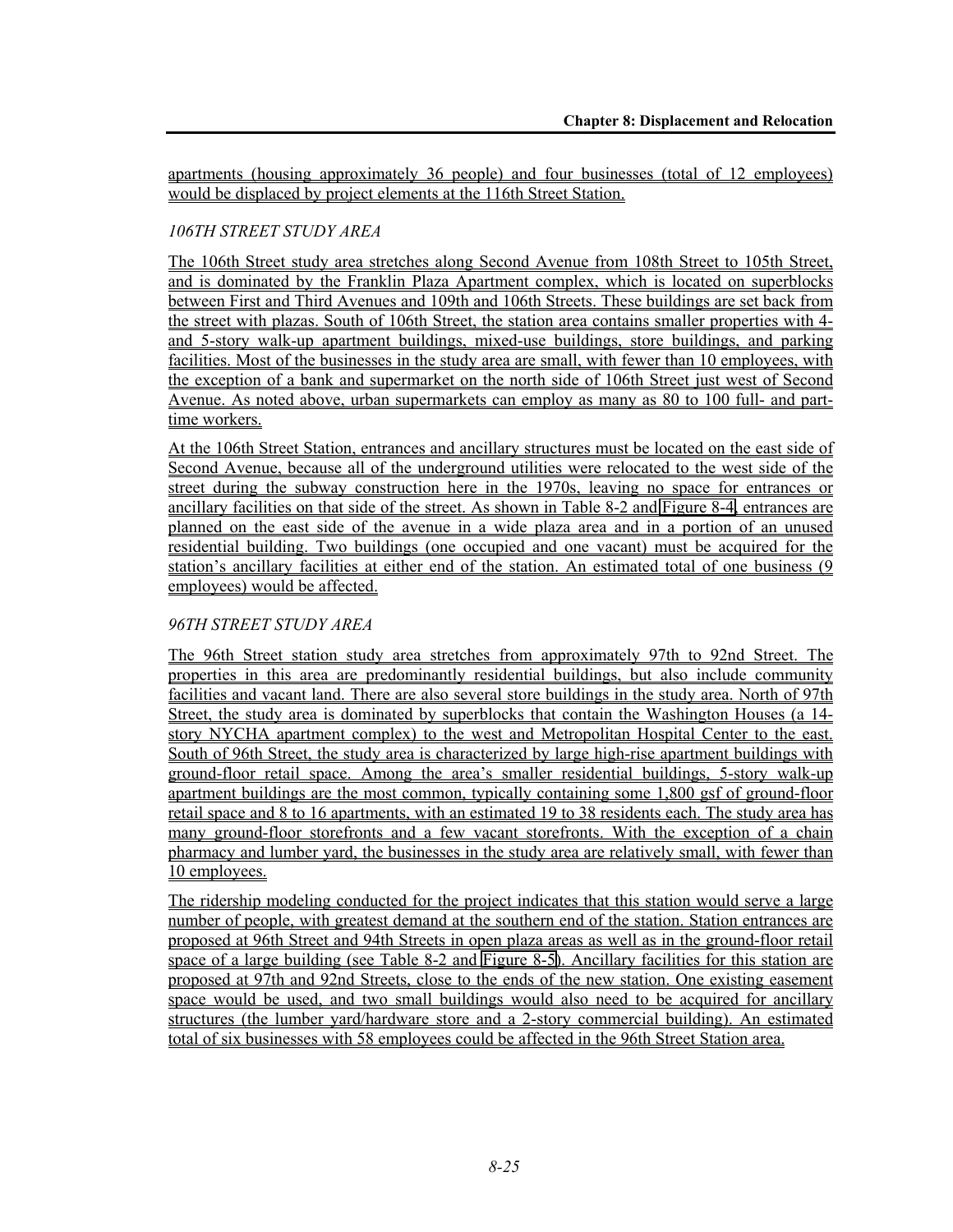#### *86TH STREET STUDY AREA*

For the 86th Street Station, the study area extends along Second Avenue from 87th Street to just south of 83rd Street. This area consists predominantly of residential buildings, but also includes commercial buildings with ground-floor retail space. The buildings in the study area include smaller walk-ups and large high-rise apartment buildings, all of which have ground-floor retail space. Many retail storefronts including several restaurants are located in the station area. The restaurants in the area typically have fewer than 20 employees (assuming an estimated four to five workers per 1,000 square feet of floor area). The area's larger retail establishments include a supermarket and a bank branch at 86th Street. As noted earlier, urban supermarkets can employ some 80 to 100 workers. The smaller residential buildings, predominantly 5- and 6-story walkup apartment buildings and 4-story mixed-use buildings, typically have an estimated 5 to 20 units and 8 to 32 residents each.

Like the 96th Street Station, the 86th Street Station would be a very high-volume station, requiring three entrances to accommodate the anticipated passenger demand. Entrances are currently planned at 86th and 83rd Streets, requiring displacement of three small buildings, a portion of the supermarket (in the lower level of a large building), and a ground-floor restaurant in a high-rise building (see Figure 8-6 and Table 8-1). Ancillary facilities would be located at both station ends—near 87th and 83rd Streets. These would affect two buildings and a plaza area. In total, an estimated 34 apartments (52 residents) and six businesses and part of a seventh (an estimated 39 employees ) would be displaced.

# *72ND STREET STUDY AREA*

The study area for the 72nd Street Station extends from 73rd Street to just south of 69th Street. All of the properties in the study area are residential and most have ground-floor retail space. Buildings include smaller residential buildings and large high-rise buildings. Smaller buildings are typically 4-story walk-up apartments with approximately 6 to 12 units and 9 to 18 residents each. Retailers range from small local businesses (such as pizzerias and local services) to larger national chain stores. All of the stores are small in area; ground-floor stores in a typical walk-up apartment building, for example, contain about 1,800 gsf and five to seven employees.

The 72nd Street Station requires multiple entrances to serve the projected high passenger demand. Two entrances are currently planned at 72nd Street. In an effort to minimize property takings in this area, one of the proposed ancillary facilities would be located in the same property as an entrance at 72nd Street (see Figure 8-7). These would require acquisition of ground-floor retail space in a larger building, as well as a full walk-up residential building with a local ground-floor retail business. A third entrance is planned at 69th Street, as this location is important for serving the hospital complex located two blocks to the east on York Avenue. This entrance would affect a ground-floor retail space in a large building. Ancillary facilities are proposed near 69th Street as well, affecting two walk-up buildings. In total, an estimated 62 apartments (95 residents) and four businesses and part of a fifth (64 employees) would be affected (see Table 8-2).

# *LEXINGTON AVENUE/63RD STREET STATION ON THE BROADWAY LINE*

As described in Chapter 2 of this FEIS, the project would also improve the existing subway station at Lexington Avenue/63rd Street on the 63rd Street Line (currently serving the  $\bigodot$  train) by creating a new Third Avenue entrance. Two new entrance locations are proposed on Third Avenue at 63rd Street, within ground-floor retail space, and a sidewalk and plaza space at that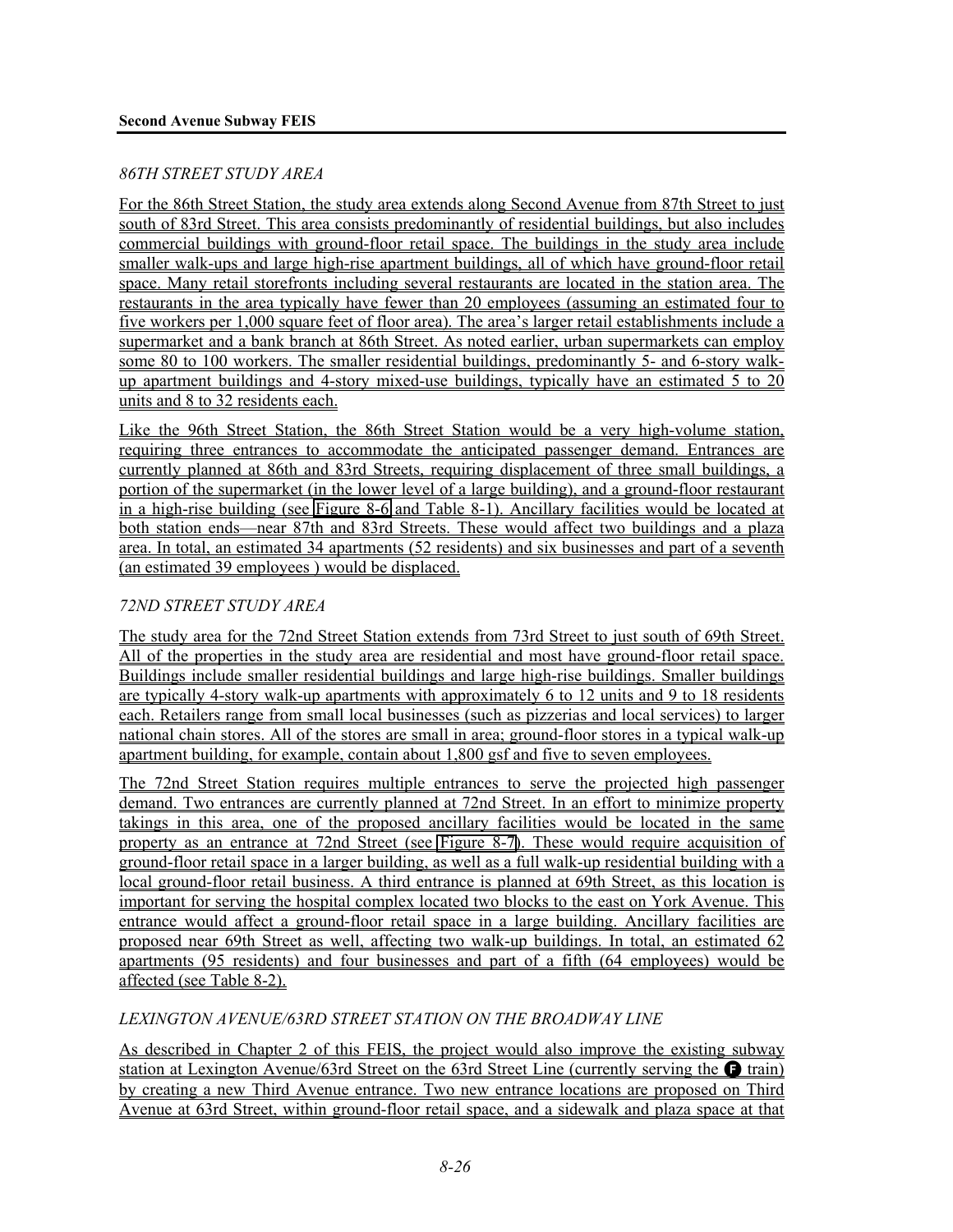intersection. Portions of two other properties would be acquired for new ancillary facilities. Four businesses and up to 13 employees could be affected (see Table 8-2 and Figure 8-8).

# *55TH STREET STUDY AREA*

Near the 55th Street Station, the study area extends from 58th to 52nd Street. The majority of the properties in this area are residential buildings, many of which have retail stores such as pharmacies and restaurants on the ground floor. In addition there are commercial buildings, many of which are part of the decorator district; and a small amount of vacant land. There is one office building and a school (High School of Arts and Design). The buildings in the study area range in height from 2 to 45 stories. Some of the larger residential buildings are set back from the street with landscaped plazas in front. Other large buildings have ground-floor retail spaces, such as the pharmacy at the southeast corner of 57th Street. The smaller residential buildings are predominantly 4-story mixed-use buildings with 6 to 12 dwellings and 9 to 18 residents each. All of these have small ground-floor retail stores, typically with fewer than 10 employees. There are many street-level retail establishments and a few vacant storefronts are located in this station area. The area's one office building is approximately 10,000 gsf, with an estimated 34 employees.

At the 55th Street Station, three entrances are planned, at 55th and 53rd Streets (see Figure 8-9). NYCT would use its existing STLUD easements in existing structures at the southeast corner of 55th Street and at a currently vacant parcel at the southeast corner of 53rd Street. The other properties affected are a small currently vacant building and the ground-floor retail space in a large building. Ancillary facilities are planned for both station ends at 56th and 52nd Streets, requiring acquisition of several small buildings and a private plaza. Two options are under consideration for the properties that would be acquired for an ancillary facility at the north end of the station. Option A would require the acquisition of two small residential buildings and a portion of a private plaza, and Option B would require the acquisition of a portion of the same plaza, as well as a portion of a commercial building. Table 8-2 provides more details on properties proposed for acquisition. In total, an estimated 36 apartments (55 residents) and nine businesses and a portion of a tenth (29 employees) would be displaced with Option A, the worstcase scenario.

# *42ND STREET STUDY AREA*

The study area for the 42nd Street Station extends along Second Avenue from 44th to 40th Street. While this area includes some small buildings, most of the properties are large lots. The majority of the properties in this area include residential buildings ranging from a 4-story walkup building to a 36-story high-rise apartment building, as well as large office towers. The smaller residential buildings are located along the southwest corner of 44th Street and Second Avenue. These 4-story, mixed-use buildings typically contain about 2 to 3 apartments and 3 to 5 residents each with retail space on the ground floor. The area contains a total of 27 street-level retail businesses and one vacant storefront. The stores in the small residential buildings range in size from 800 to 1,500 gsf with up to six employees. Larger national retailers are located in the area's large office towers and high-rise apartment buildings and may employ an estimated 15 to 30 workers each.

In the 42nd Street Station area, four entrances are proposed to accommodate the high volumes of passengers expected at this station, because of its proximity to the United Nations and Midtown office district, in addition to the substantial residential population. Additionally, entrances are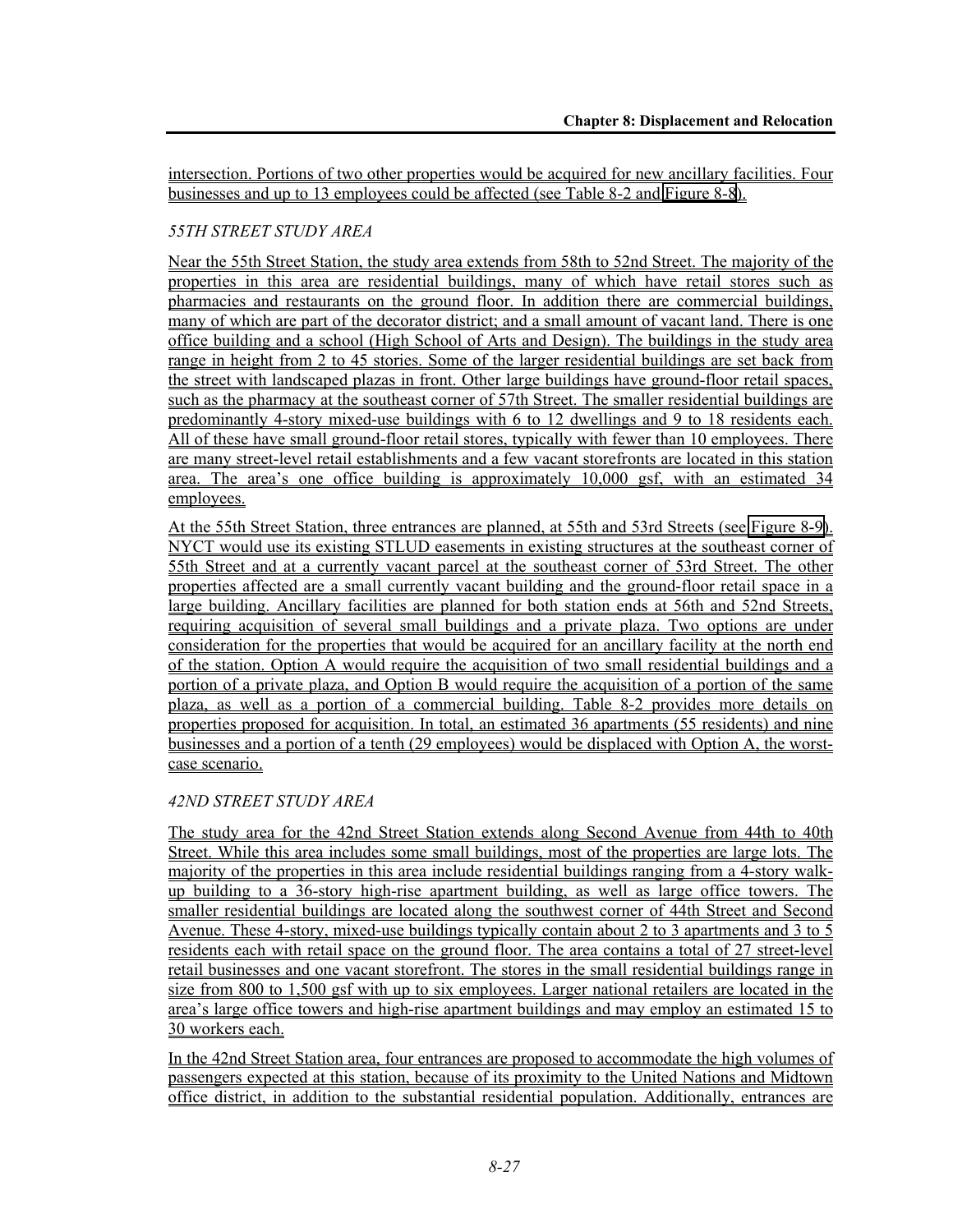being planned to accommodate a potential connector along 42nd Street to allow transfers between the Second Avenue Subway Line and the  $\Omega$  train, and to avoid impacts to the Daily News Building, a National Historic Landmark. Entrances are proposed at 44th, 42nd, and 41st Streets (see Figure 8-10). To minimize property impacts, ancillary facilities would be incorporated into entrance structures where practicable. NYCT would use its existing easement at the northeast corner of 44th Street and Second Avenue for a new entrance. In addition, six small buildings and one ground-floor space in a large building would be acquired. Basement areas in two additional buildings would also be acquired (see Table 8-2). An estimated total of 10 apartments (14 residents) and 14 businesses (60 employees) would be displaced.

In addition, if the project includes a new pedestrian transfer beneath 42nd Street between the Second Avenue Subway and the Third Avenue end of the Grand Central-42nd Street Station on the 7 line, three additional properties would be affected (see Figure 8-11 and Table 8-2). These would require displacement of small amounts of ground-floor space in two office buildings and part of a plaza along 42nd Street.

# *34TH STREET STUDY AREA*

The study area for the 34th Street Station extends from approximately 36th Street to 31st Street. The vast majority of the properties in this area contain residential buildings (many of which have ground-floor retail space). There are also some store buildings and community facilities. The buildings range in height from a 2-story store building to a 36-story apartment building. Most of the smaller lots and buildings are located on the west side of Second Avenue. The east side of the street is characterized by large buildings such as St. Vartan Cathedral at 34th Street and two large residential towers immediately to the south.

This area has many street-level retail businesses and a few vacant storefronts. Most of the stores are located on the west side of the avenue in mixed-use buildings with apartments above the ground floor. The stores average 1,100 gsf and three to five employees. These buildings are typically 4 stories, with an estimated 6 to 12 apartments and 10 to 19 residents each. The only stores located on the east side of Second Avenue are set back from the street in a below-grade plaza between 34th and 33rd Streets. These include a restaurant, medical offices, and an animal clinic on the ground floor and a second-floor fitness center. Each ground-floor business on this property is estimated to employ an average of 5 to 10 workers.

At the 34th Street Station, two entrances would be required to serve the residential uses and hospitals nearby. All entrances are proposed at 34th Street (see Figure 8-12). The northeast corner was excluded from consideration because of the presence of St. Vartan Cathedral, an important religious institution. One entrance would be at the southwest corner of Second Avenue and 34th Street, where a small building is currently located. Another entrance would be in an open area on the east side of Second Avenue between 34th and 33rd Streets. Ancillary facilities would be located near 35th and 32nd Streets, requiring acquisition of one small building between 36th and 35th Streets and some open space on the east side of Second Avenue at 32nd Street. An estimated total of 20 apartments (31 residents) and four businesses (9 employees) would be displaced by new subway structures at the 34th Street Station (see Table 8-2).

# *23RD STREET STUDY AREA*

The 23rd Street Station study area extends from just south of 28th Street to just south of 23rd Street. Most of the properties in the area are residential buildings, but there are a few office buildings and community facilities in the area as well. The buildings range in height from a 3-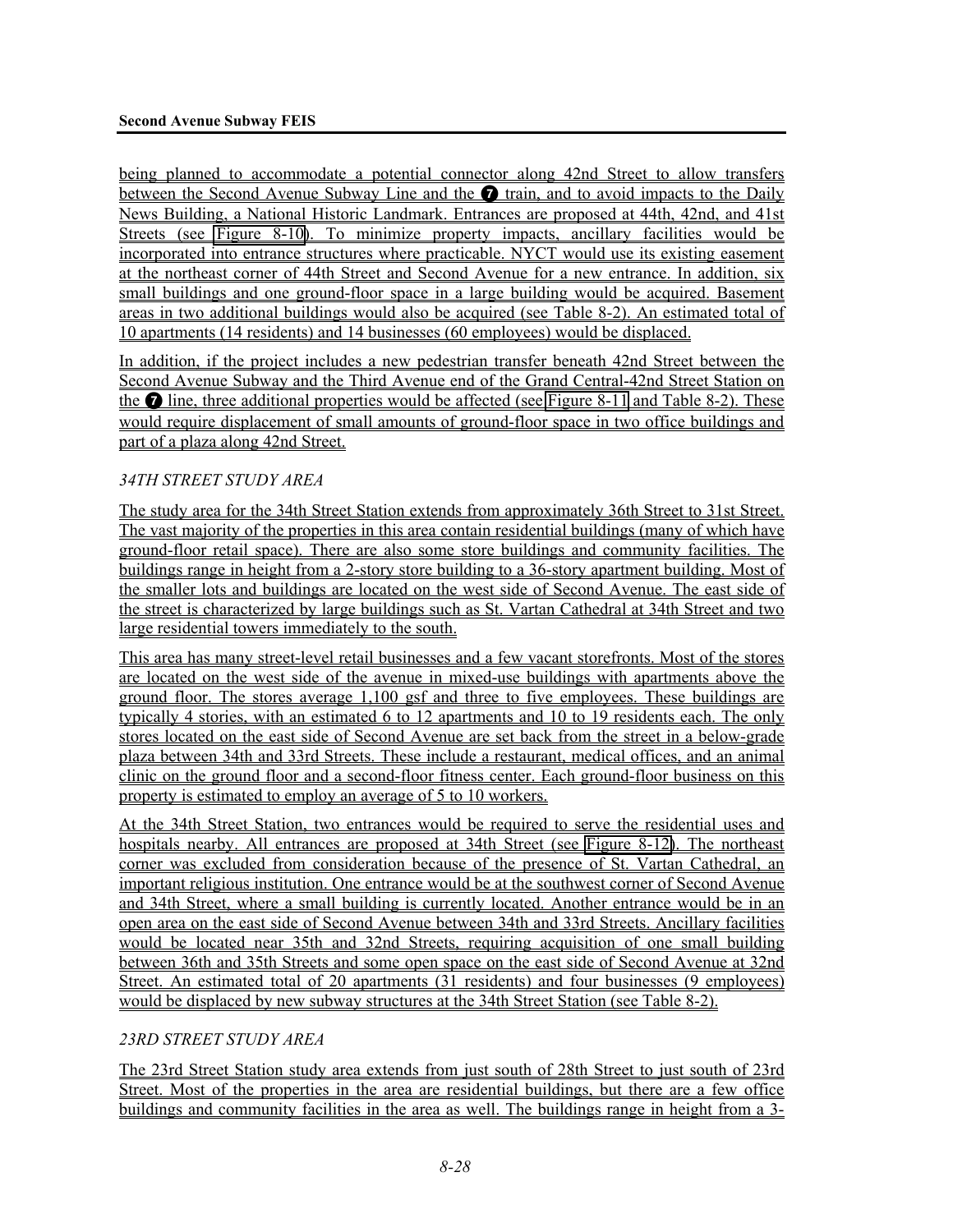story office building to a 35-story apartment building. Most of the residential buildings are highrise buildings set back from the street with ground-floor retail tenants. Small buildings include a 2-story religious facility on the southeast corner of 23rd Street as well as smaller residential buildings—typically 4- and 5-story walk-up apartment buildings with about 6 to 20 units and 10 to 33 residents each. The study area contains many street-level retail businesses and a few vacant storefronts. Businesses range in size from small restaurants and other small retailers, which typically have fewer than 10 workers, to larger establishments such as supermarkets, which can employ an estimated 80 to 100 employees.

Three entrances are proposed for this station, at 26th and 23rd Street. Ancillary facilities would be located at both station ends—at 26th Street and 23rd Street (see Figure 8-13). At 26th Street, the entrance and some ancillary facilities at 26th Street would be combined in one structure, to minimize property impacts. At 23rd Street, one entrance would be within an existing easement on the east side of Second Avenue between 23rd and 22nd Streets, and another would be in an arcade in the School for the Deaf on the northwest corner of 23rd Street. In addition, a vent structure would be located on the north side of 26th Street east of Second Avenue in private open space adjacent to a residential high-rise building. Two other buildings would be affected for ancillary facilities south of 23rd Street. A total of one small building, one ground-floor retail space, and a funeral home would be affected at the 23rd Street Station under the current plans. As shown in Table 8-2, this would require displacement of an estimated three apartments (five residents) and would affect three businesses (28 employees).

# *14TH STREET STUDY AREA*

The 14th Street Station study area, which extends from 15th to 10th Street, consists predominantly of residential buildings, many of which have retail stores on the ground floor. The other properties in the area include community facilities, an office building, theater, and a telephone utility building. The residential buildings in this study area are predominantly 5- and 6-story walk-up apartments and mixed-use buildings. The typical walk-up apartment building in this area has an average of 2,700 gsf of retail space on the ground floor and approximately 8 to 20 housing units above (13 to 32 residents each). The mixed-use buildings have an average floor plate of 1,800 gsf, with a range of total of 8 to 10 housing units and 13 to 16 residents each. The study area contains many street-level businesses. Most of the stores are small in area and employ fewer than 10 workers. Village East Theater, a seven-screen movie house on the southwest corner of Second Avenue and 12th Street, is much larger and employs approximately 65 workers.

Potential sites for new subway entrances and ancillary structures were limited at the 14th Street Station because of the large number of historic properties and community facilities in this area. Historic resources include Stuyvesant Park, Stuyvesant Square Historic District, St. Mark's Historic District, and several other individual historic structures. Community facilities include New York Eye & Ear Infirmary (itself partially in a historic structure) and several schools.

Because of these considerations, as well as the desire to facilitate a transfer to the  $\bigcirc$  along 14th Street, one of the main entrances for this station is proposed for the north side of 14th Street between Second and Third Avenues (see Figure 8-14). Ancillary facilities would be sited here in addition to the entrance. Additional entrances would be provided at the corners of Second Avenue and 14th Street and at the southern end of this station at 12th Street. Ancillary facilities would also be included in the 12th Street entrance structure and in another building nearby. Table 8-2 provides additional information on properties proposed for acquisition. In total, an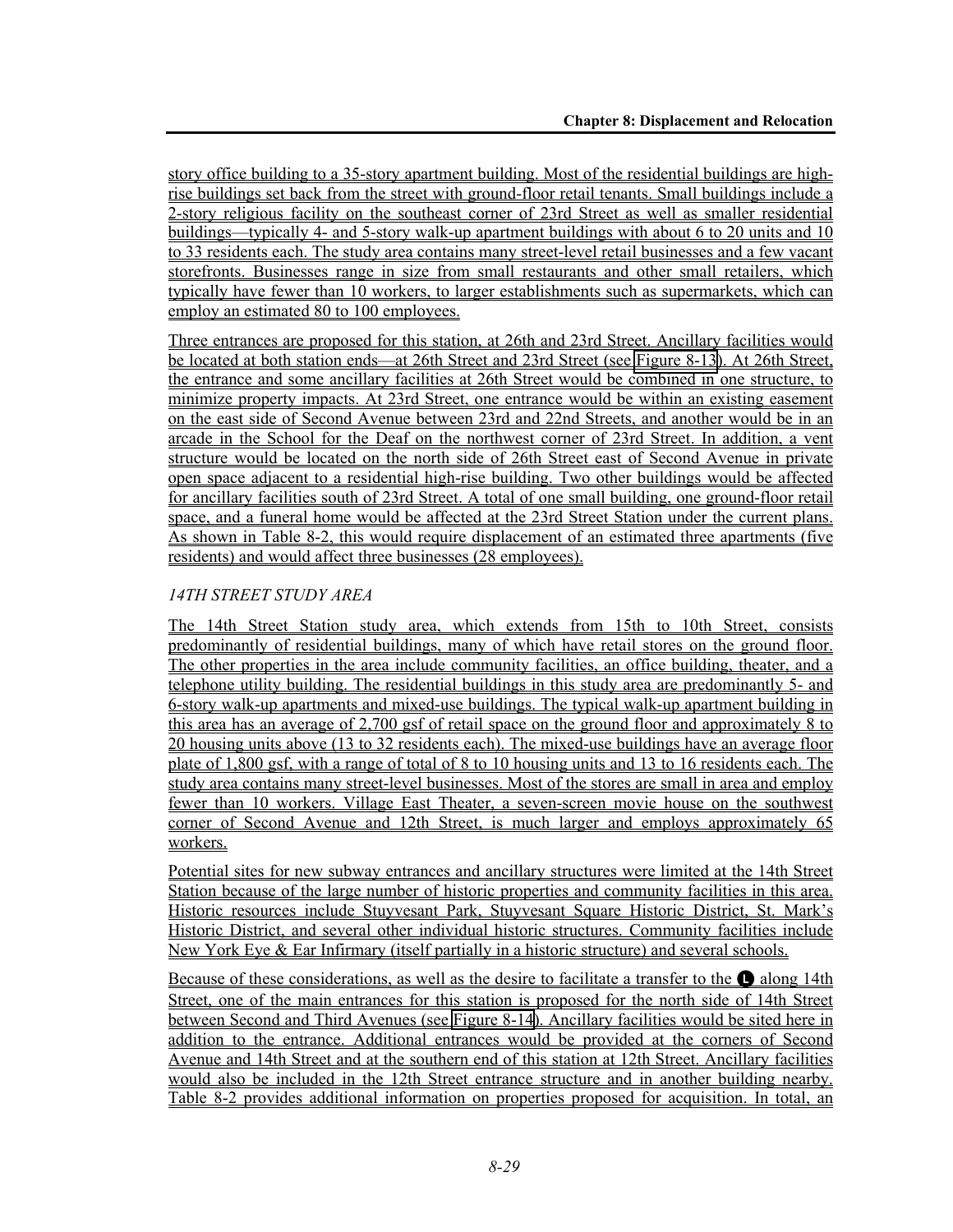estimated 37 apartments (60 residents) and four businesses (37 employees) would be displaced by the 14th Street Station structures.

# *HOUSTON STREET STUDY AREA*

The proposed station at Houston Street would extend along Second Avenue from 4th Street to just south of Houston Street. Almost half of the properties in this area contain residential buildings (including walk-up, high-rise, and mixed-use/primarily residential buildings, some of which contain ground-floor stores); with some community facilities (including a hospital/health facility, several religious facilities, a school, and a cemetery); store buildings; and office buildings constituting the bulk of the remaining uses. There are also a few warehouses and lofts, a gas station, theater, and vacant land in the study area. Most of the buildings in this study area are 4 to 5 stories tall, with the exception of a 9-story apartment building and a 9-story warehouse. The 4- to 5-story walk-up apartment buildings typically contain 6 to 20 units and 10 to 33 residents each. The buildings in the station area have many street-level retail businesses (including two funeral homes) and some vacant storefronts. The stores are generally small in area, about 2,000 to 3,000 gsf, with fewer than 10 employees.

Station entrances are proposed at the north and south ends of the station, at 3rd and Houston Streets (see Figure 8-15). Ancillary facilities are also proposed at 3rd and Houston Streets. At the northeast corner of 3rd Street, the entrance would be combined with an ancillary facility to limit property impacts. Two small buildings would be acquired in this area, of which one is a place of worship—Iglesias DeCristo. While the project has endeavored to avoid affecting such institutions to the degree possible, acquiring this building would limit the number of residents who must be displaced in the Houston Street Station area. At the southwest corner of Houston Street, the project would use an easement acquired in a new building to be constructed at that corner. The southern ancillary facility is proposed on a vacant property where a building collapsed several years ago. An estimated total of two apartments (three residents), one business (7 employees), and a religious institution would be displaced (see Table 8-2).

As discussed above in the description of potential displacement during construction, the gas station at the northeast corner of 1st Street and Second Avenue is a potential location for a construction-related staging area.

# *GRAND STREET STATION*

The study area for potential permanent station elements at Grand Street Station includes all properties located on the west side of Chrystie Street from Delancey Street to Hester Street. This area includes mostly residential buildings, with some warehouses and loft buildings, and a few miscellaneous store buildings. The remaining properties include a garage and a 5-story office building. Most of the residential buildings are 5- and 6-story walk-up apartments with groundfloor retail. These buildings house an estimated 4 to 20 apartments and up to 65 residents each. The floor plate of these buildings averages 2,700 square feet. The study area contains one 7 story apartment building, the tallest structure in the area. With a floor plate of 3,750 square feet, this building includes approximately 26,250 gsf and may house an estimated 33 apartments and 110 residents.

The sidewalks on the west side of Chrystie Street are very narrow and extremely congested. The streets are lined with active storefronts selling fruit, vegetables, and fish on the sidewalks. NYCT has sought to minimize the amount of disruption that would be created along this corridor throughout its planning process. Other important considerations in trying to site station entrances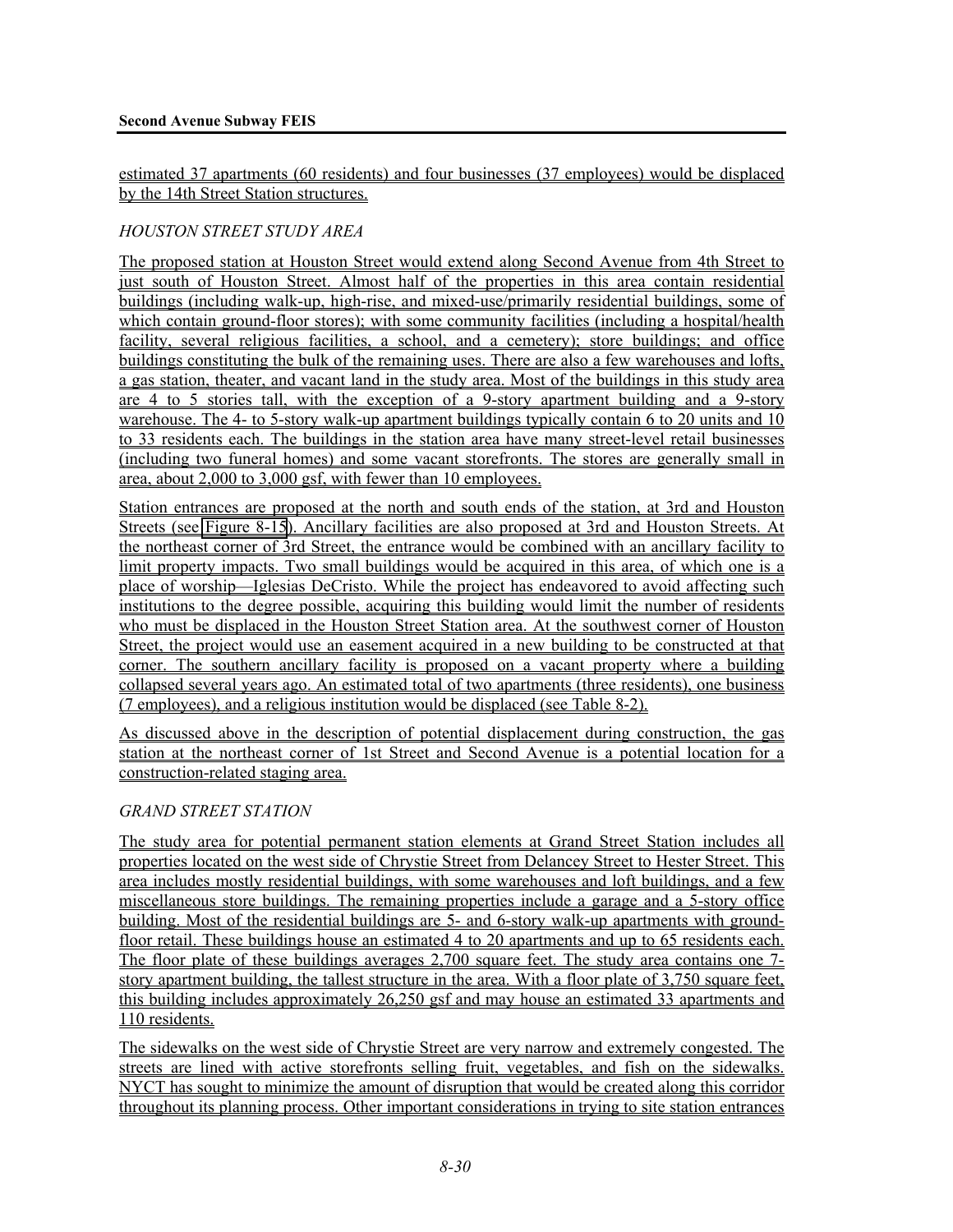is that they be designed to facilitate a free transfer to the  $\bullet$  service at the existing Grand Street Station, and that they avoid affecting Sara D. Roosevelt Park to the degree possible.

Entrances are proposed for Grand Street itself, on the northern and southern sides of the street between Chrystie and Forsyth Streets adjacent to the park (see Figure 8-16). Two emergency egresses may also be required in Sara D. Roosevelt Park, as discussed in Chapter 7. Ancillary facilities would be located on the west side of Chrystie Street near Broome and Hester Streets, requiring the acquisition of two small buildings—a 2-story loft structure and a 3-story parking garage. This would result in the displacement of an estimated 64 employees (see Table 8-2).

#### *CHATHAM SQUARE STUDY AREA*

The study area for the Chatham Square Station extends from Pell to Madison Street. Nearly half of the properties that face the project alignment in the Chatham Square Station area contain store buildings (including stand-alone stores, a funeral home, and a store with apartments above). There are also some office buildings and residential buildings (including walk-up and high-rise apartments, some of which contain ground-floor stores). The remainder of the properties in the study area include a cemetery, two schools, and three open spaces (Kimlau Square at Chatham Square, a park at St. James Place and Oliver Street, and James Madison Plaza, mapped parkland that is used as a parking lot by the New York City Police Department).

Most of the buildings in this study area are 4 to 6 stories tall, although some taller buildings (12, 21, and 25 stories) are also present. The smaller residential buildings typically contain 3,200 gsf of retail space on the ground floor and 8 to 20 apartments (25 to 60 residents each). This area contains many street-level retail businesses. Based on estimates of floor area, most of the smaller ground-floor retail spaces employ fewer than 10 workers.

At Chatham Square, entrances cannot be provided at Kimlau Square because of a very large subsurface high voltage system located there, running directly beneath East Broadway. Additionally, minimizing traffic congestion at this complicated intersection is also a key goal.

As currently proposed, both station entrances would be located in widened sidewalk areas, so that no private property would be affected. However, as shown in Figure 8-17 and Table 8-2, two small buildings and a portion of a parking lot would be acquired to accommodate ancillary structures. An estimated 29 employees would be displaced.

# *SEAPORT STUDY AREA*

The Seaport Station study area extends from close to Frankfort Street (at the Brooklyn Bridge) to near John Street. Half of the properties in the study area are residential buildings (including high-rise apartments and condominiums). Other properties include parking lots (including a large parking lot at 250 Water Street that is proposed for development with a residential building), a post office, and an office tower (199 Water Street, also known as Seaport Plaza). The study area contains a few street-level retail businesses. Among these are the 11,000-gsf retail space in the ground floor of the office tower at the southeast corner of Fulton Street and Water Street, with 28 employees. The residential properties in this study area include the 27 story Southbridge Towers and a 31-story NYU dormitory at Fulton and Water Streets. The NYU dormitory has an office supply store on the ground floor, with an estimated 13 employees.

The project's ridership modeling predicts that the number of patrons exiting and entering at Fulton Street would be higher on the west side of Water Street than on the east during peak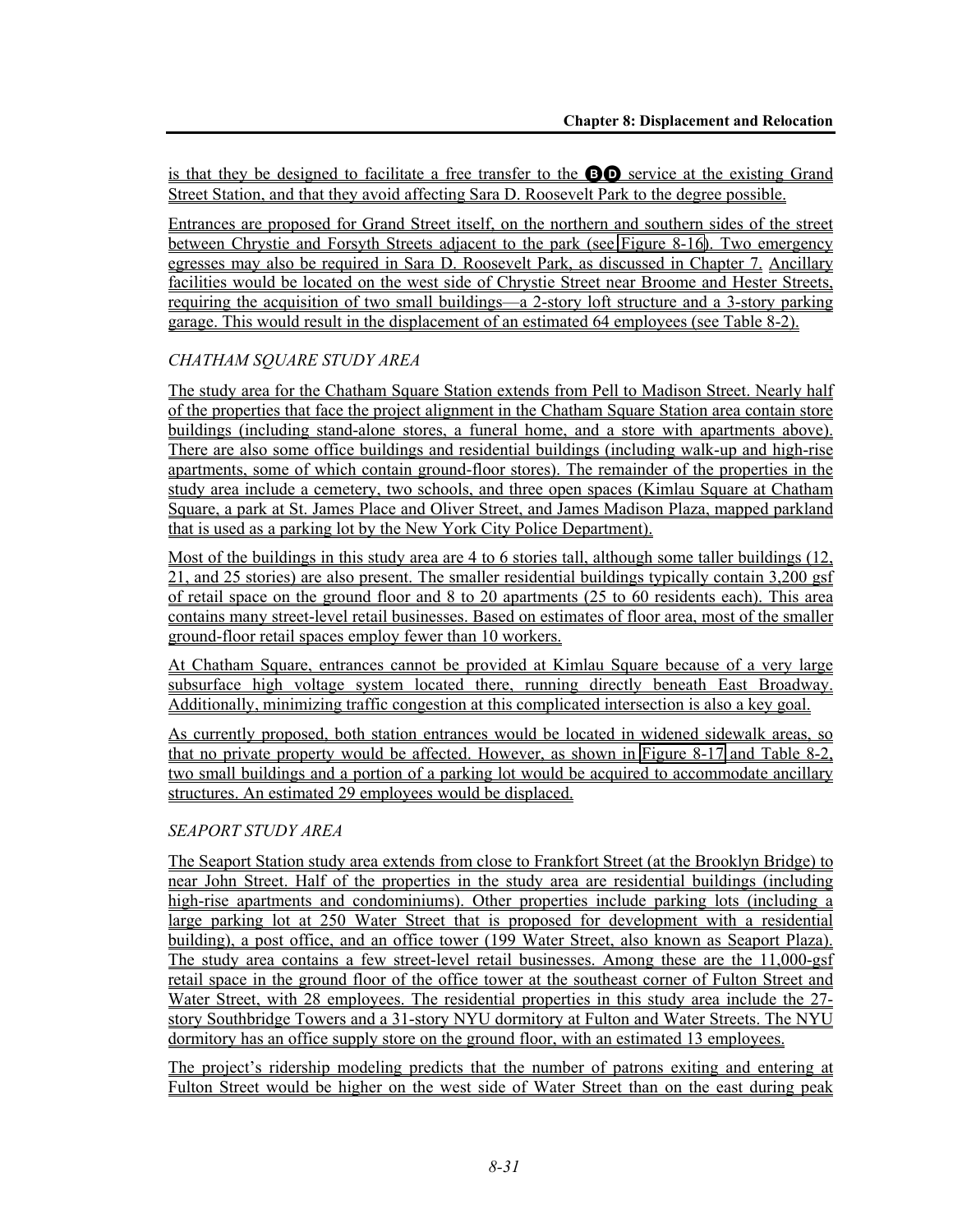periods. However, off-peak, a sizable number of passengers would also enter and exit on the east side on their ways to and from the South Street Seaport.

Potential locations for entrances and ancillary facilities at the Seaport Station were limited by the presence of the Brooklyn Bridge, the tunnels of the  $\Omega$  train beneath Fulton Street, the presence of the Seaport Historic District along the entire east side of the station area, and the presence of several parks and other public open spaces. The locations currently under consideration for station entrances include the northwest corner of Fulton Street and Water Street in the Pearl Street Playground and the northeast corner of Pearl Street and Fulton Street, in a public plaza (Fulton Plaza) within the Seaport Historic District (see Figure 8-18). These locations are preliminary and subject to change as engineering continues and based on ongoing coordination with the New York City Department of Parks and Recreation, the New York State Historic Preservation Office, and the local Community Board. Ancillary facilities are proposed at 250 Water Street, at both Peck Slip and at Beekman Street. This large property is currently used as a parking lot. No displacement of residences or businesses would occur at the Seaport Station under the project's current design.

#### *HANOVER SQUARE STUDY AREA*

The Hanover Square Station study area extends along both sides of Water Street from just north of Wall Street to Coenties Slip. The study area contains a mix of office buildings, residential buildings (including one condominium building and several mixed-use/primarily residential buildings), loft buildings (one of which contains ground-level retail), and a commercial building with a sports club. Most of the buildings in this area are high-rise structures, although there are several smaller (4-story) buildings. The smaller buildings are estimated to contain six units and 11 residents each. The study area contains several street-level retail businesses. Based on estimates of floor area, most of the smaller businesses typically employ an average of 15 to 20 workers, while larger retailers (such as a clothing store) can employ more than 30 workers.

Given this station's location in the heart of the financial district, four entrances are planned to serve its projected high travel demand. The many large office buildings in this area present opportunities for some of the station's entrances and ancillary facilities to be located on the ground floors of these structures or in their plaza areas. At present, entrances are planned at the northeast and northwest corners of Water Street and Wall Street, both in wide sidewalk areas and at Coenties Slip, in a plaza area (see Figure 8-19). A deed provision based on a zoning agreement would be used for a combined entrance and ancillary facility at 55 Water Street. The project also proposes acquisition of a small building (a 2-story restaurant) between Pine and Wall Streets for an ancillary facility. An estimated 23 employees would be displaced by acquisition of this building.

# **EFFECTS OF PERMANENT DISPLACEMENT AND RELOCATION**

Although the project has been designed to minimize the number of properties that must be acquired and the number of residents and businesses affected, some private properties must be acquired at each of the new subway's 16 stations and at 63rd Street and Third Avenue to accommodate station entrances and ancillary facilities. In total, an estimated 220 apartments, housing an estimated 350 residents, and approximately 80 businesses, with an estimated 510 employees, would be displaced or partially displaced. The affected apartments are all located in small, walk-up apartment buildings located on or near Second Avenue; the businesses include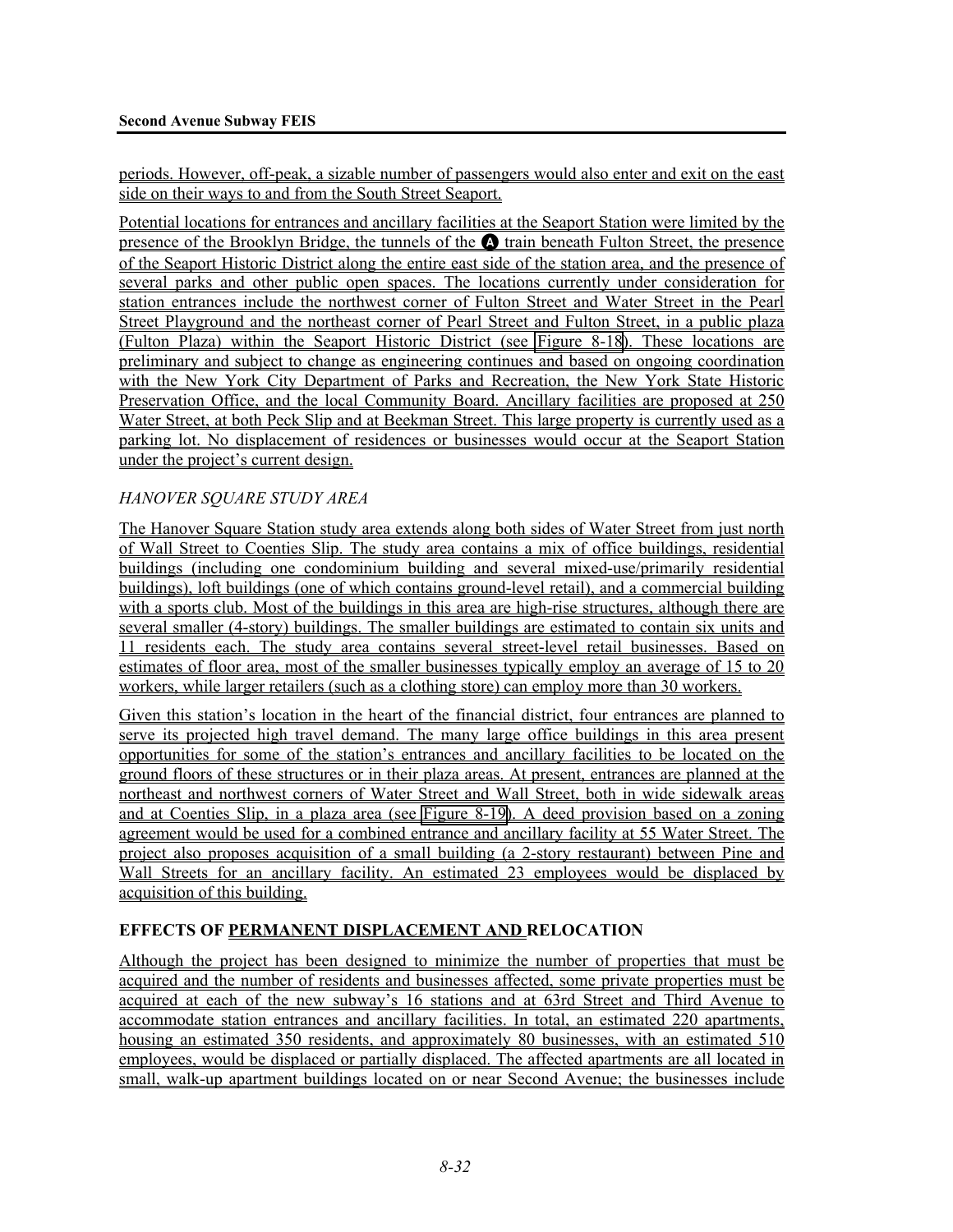ground-floor retail space in large buildings, ground-floor space in walk-up apartment buildings, and space in small commercial buildings.

# *EFFECTS TO BUSINESSES*

It is anticipated that most of the displaced businesses would be successful in locating suitable alternative space. (Relocation assistance to be provided under federal and state law is described below in Section D.) Considering the limited number of potential displaced businesses, and the amount of space these tenants may require, and comparing that with the large ample inventory of vacant office and retail, warehouse, and industrial space in Manhattan (as well as industrial space in other boroughs), it is likely that suitable relocation opportunities would be available. The ease of relocation would be affected by the fluctuations of the marketplace and space availability.

On the whole, smaller businesses may find relocation more problematic, as a result of business disturbance and difficulties inherent in setting up a new operation, from establishing a new clientele to publicizing a new telephone number. Larger businesses, particularly those associated with national or regional chains, may find less difficulty in relocating due to corporate support that may be available in addition to the relocation assistance that MTA/NYCT will provide. In addition, the condition of particular sectors of the real estate market at the time of construction cannot be forecasted; if market conditions are "tight" (i.e., new space is difficult to find), alternative locations may not be available in the right spot at the right time. If the market is slack in a given sector, new space will become easier to find.

Larger restaurants are particularly sensitive to the effects of relocation, since their business depends, in part, on pedestrian traffic flows, neighborhood demographics, and repeat clientele all of which are highly sensitive to the location of the business. A restaurant that relocates near its original location is more likely to retain its existing customer base. On the other hand, a restaurant that relocates far from the existing location enters a new market and must establish a new clientele. Smaller fast-food restaurants, which are more dependent on pedestrian flows, would need to relocate to high pedestrian traffic areas. And while the operation of the subway may generate substantial new pedestrian traffic for these types of restaurants along Second Avenue, those that are permanently displaced may not be able to benefit from the proposed project.

# *EFFECTS TO RESIDENTS*

Where possible, MTA NYCT has attempted to avoid dislocating residences entirely. Where entire properties need to be acquired for ancillary facilities, an effort has been made to select the smallest available properties that are large enough to do serve the required purpose and are appropriately located (e.g., at the south and north ends of each station for tunnel and station ventilation), and where possible to avoid residential properties altogether. If there are no vacant lots, plazas, or commercial structures available of the appropriate size and in the appropriate location, the next most reasonable choice may well be a 3- or 4-story residential building with ground-floor retail. While not always the case, the residences in such buildings along Second Avenue for most of the alignment tend to be subject to New York City's rent stabilization guidelines, and, therefore, have rents that are significantly below market rates for similar apartments nearby.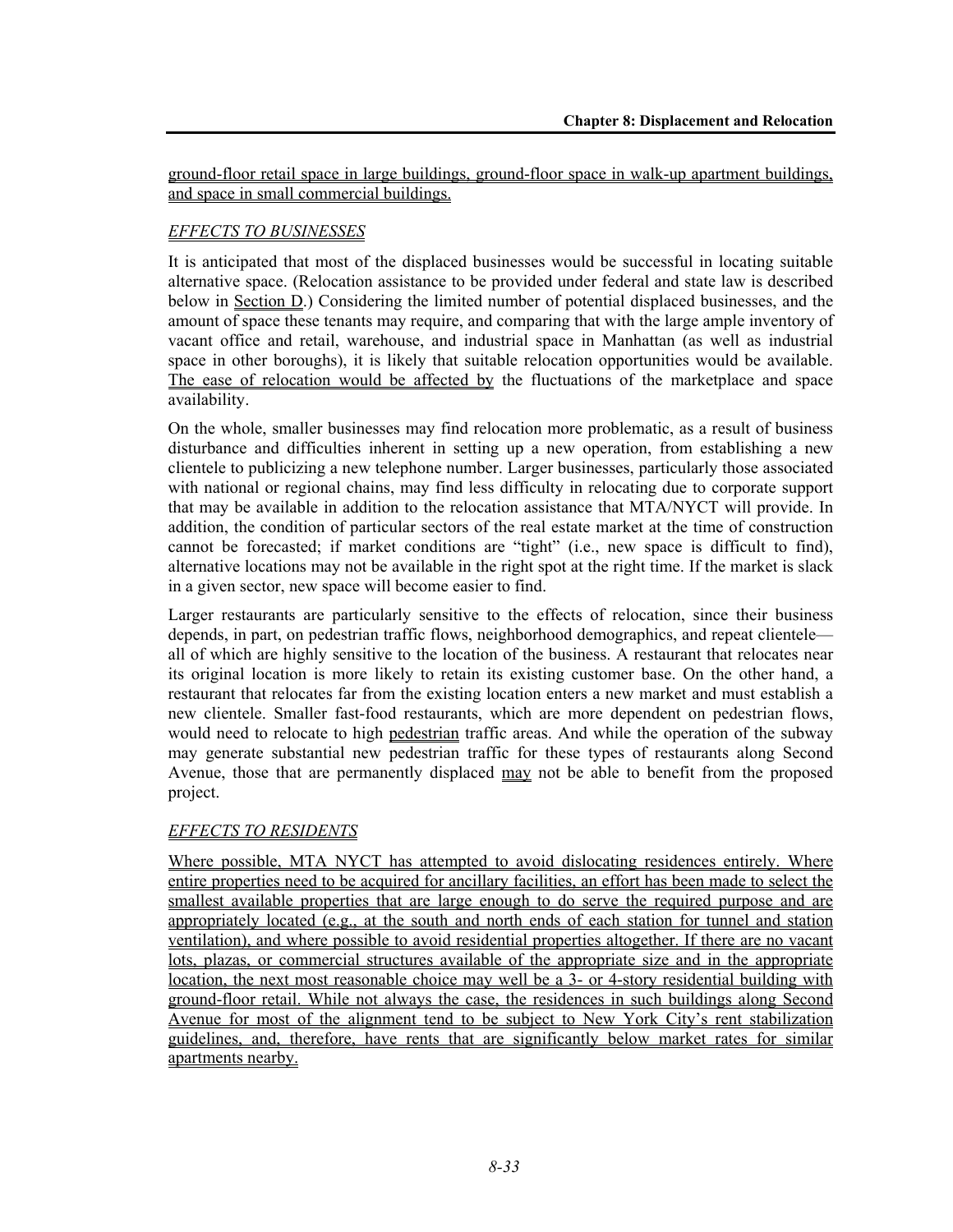The federal relocation regulations require the MTA to find comparable replacement dwellings for residents displaced as a direct result of federally supported projects; affordability is a component of the definition of an acceptable replacement dwelling.

While the relocation assistance and payments that MTA/NYCT would make available to the displaced residents would ameliorate the financial burdens of displacement, the larger issues for all displaced individuals and families are likely to be related to social issues, such as the possibility of relocating children to new schools, establishing new friendships, and proximity to work. Relocation alternatives are likely to be available within the neighborhood of the affected property, or, if not within the neighborhood, within the borough. It may be difficult, if not impossible, to relocate occupants of rent-controlled and rent-stabilized apartments who are displaced by the project to other comparable, rent-controlled and rent-stabilized units because of the relative shortage of such available units in New York City. Where other suitable rentcontrolled or rent-stabilized apartments cannot be located, MTA/NYCT will develop a compensation program for affected tenants in accordance with all applicable federal regulations.

#### **ACQUISITION OF PERMANENT BELOW-GROUND EASEMENTS**

Permanent, below-ground easements for underground tunnels, pedestrian passageways, station entrances, and ancillary facilities would also be acquired, but these would be well below the foundations of existing buildings on the affected properties and would not significantly affect any existing building occupants after construction. Below-ground easements would be required at all of the properties at the corner of 125th Street and Second Avenue identified above in Table 8-1, along Second Avenue from approximately 123rd Street to 121st Street, on the blocks on the west side of Second Avenue between 65th and 63rd Streets and on the east side of Second Avenue between 63rd and 61st Street (for curved tunnel connections to the 63rd Street Line), beneath a number of properties in the 42nd Street area in order to construct a transfer to the  $\bullet$ Line, beneath properties on both sides of Second Avenue from approximately 21st to 9th Streets where the new midline storage tracks are proposed, beneath the public property of Sara D. Roosevelt Park on the Lower East Side, on the west side of Chrystie Street between Hester and Canal Streets, and at a number of other locations along the Second Avenue Subway alignment. As with all property acquisition issues facing the project, the locations of such easements could change as engineering continues.

# **D. COMPENSATION AND RELOCATION ASSISTANCE**

Once the general property needs have been defined for the project, the MTA Real Estate and Legal Departments are responsible for acquiring right-of-way and other real estate interests necessary to complete the project. The Real Estate and Legal Departments would be assisted by the right-of-way coordinator from the Second Avenue Subway team. The acquisition process would consist of the following seven steps: identification of required real estate once design information is available; appraisal of required property interests; preparation of detailed property acquisition maps and metes-and-bounds descriptions of the property interests to be acquired; procurement of title reports to identify owners, lessees, mortgages, lien holders, and any parties with compensable interests in the property to be acquired; acquisition, either through negotiation or eminent domain; settlement or litigation of any claims for additional compensation or property damage; and relocation of occupants if necessary.

With respect to property acquisition, MTA and NYCT would adhere to the requirements of the New York State Eminent Domain Procedure Law (the "Eminent Domain Procedure Law").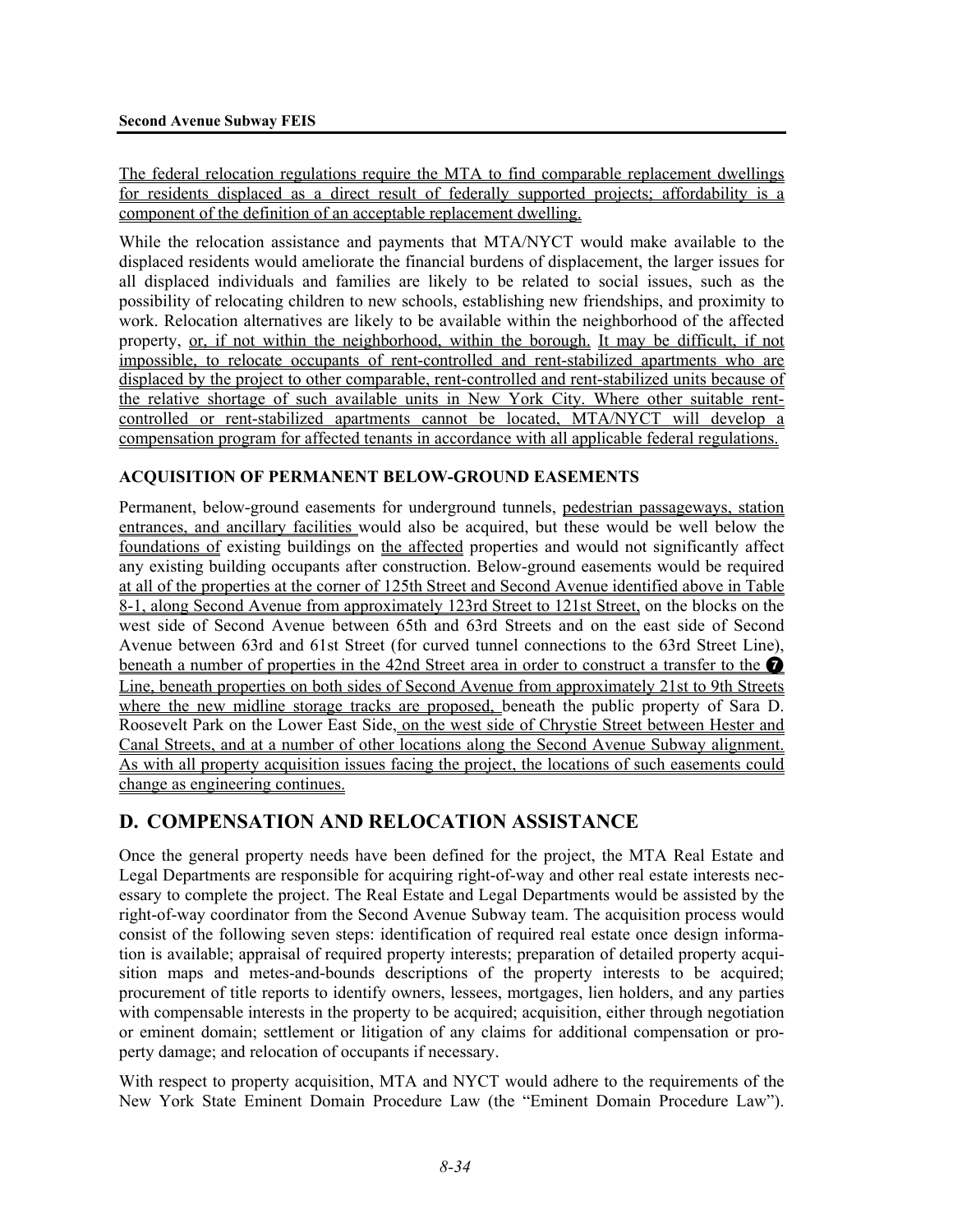Among other things, the Eminent Domain Procedure Law requires the condemnor to hold a public hearing (for all potential acquisitions other than "de minimis" and emergency acquisitions); inform the public and affected parties about the public use, benefit, and purpose of the proposed acquisitions, the reasons for selecting those locations, and the general impacts of the acquisition on the surrounding area; issue a determination and findings within 90 days after the close of the public hearing; make written offers in the full amount of MTA/NYCT's highest approved appraisal; advise condemnees that, subject to proving title and clearing title objections, the offer may be accepted as payment in full for the property interests to be acquired, or in the alternative, accepted as advance payments with a continuing right on the owners' part to file claims for additional compensation; and if the compensation offer is not accepted, to file a petition with the New York State Supreme Court to acquire the necessary property interests by condemnation. Compensation for real property generally is determined on the basis of fair market or fair rental value and, in the case of partial takings, diminution (if any) to the value of the remaining property. Compensation for tenant-owned trade fixtures is determined on the basis of "sound value," which under New York law generally constitutes a fixture's reproduction cost less depreciation.

MTA and NYCT would also adhere to the Federal Uniform Relocation Assistance and Real Property Acquisition Policies Act of 1970, as codified in Title 42, Section 4601 *et seq*. of the United States Code, and the applicable implementing regulations set forth in Title 49, Part 24 of the Code of Federal Regulations (collectively, the "Uniform Act") with regard to relocation services, moving payments, replacement housing payments, and other allowable payments related to commercial and residential moving costs and displacement.

As part of the project's design work, property identification plans would be developed to identify every parcel affected by the project and to define the need for property acquisitions and/or easements. From property identification plans, preliminary information would be obtained to ascertain the owners of record and legal descriptions of the parcels. The parcels would then be certified as needed for the project and the acquisition process initiated.

The federal relocation regulations require the MTA to find comparable replacement dwellings for residents displaced as a direct result of federally supported projects; affordability is a component of the definition of an acceptable replacement dwelling.

Public hearings on proposed property acquisitions can be expected to occur at least six months to a year before MTA would seek to acquire needed properties by condemnation. Even though the project would be constructed in phases, property acquisition could occur at any phase, as properties become available on the market. In addition, MTA/NYCT may opt to purchase currently underdeveloped properties prior to construction in a given phase. Affected parties would be given notice by mail approximately 30 days before the hearing. Determinations and findings of the MTA Board would be published after the hearing. In the case of condemnation proceedings, condemnees would be provided with legal notice prior to the court date. Replacement housing payments would be determined on a case-by-case basis, taking into account existing rent, available comparable dwellings, and market rents. A minimum of 90 days' notice would be given to both residents and business owners before they would be required to vacate. However, where practicable MTA would work with property owners and tenants to develop fair and reasonable time frames for commercial and residential tenants to be relocated to replacement sites. Businesses, whether new or old, would be compensated for the appraised depreciated value of their business fixtures and relocation costs.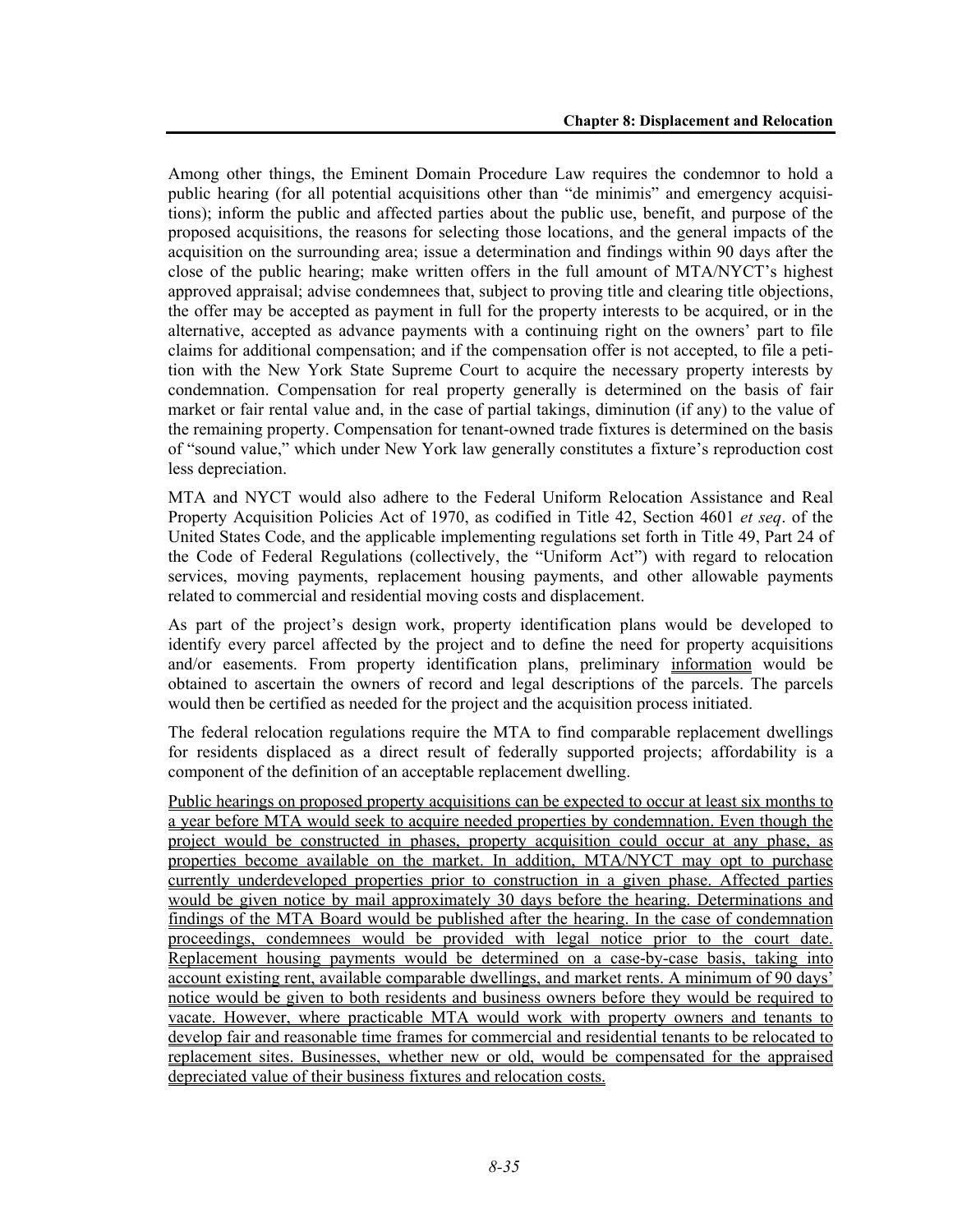As part of the procedure for preparing the acquisition stage relocation plan, all site occupants would be personally interviewed to determine their specific relocation needs, and would be given written information about benefits to which they may be entitled. Owners, tenants, and parties with compensable interests in the properties to be acquired would be compensated in accordance with the Eminent Domain Procedure Law. Displaced residents, business owners, and commercial tenants would receive relocation benefits and assistance as required under the Uniform Act.

The rights of owners and tenants of real property acquired to implement the proposed project are protected under the Uniform Act, which provides for fair, uniform, and equitable treatment of persons displaced from their homes, businesses or farms by federal and federally assisted programs. ("Owner" refers to either the fee owner of the property or the tenant-owner of improvements on it.) The Uniform Act recognizes that displacement of businesses often results in their closure, and aims to minimize the adverse impact of displacement in order to maintain the economic and social well-being of communities. Overall, the Uniform Act is designed to ensure that individuals do not suffer disproportionate injuries as a result of programs and projects designed for the benefit of the public as a whole, and to minimize the hardship of displacement on such persons. More specific information on the entitlements provided by the Uniform Act is provided in Appendix F (as well as on the internet at www.fhwa.dot.gov/ realestate/index.htm).

# **E. SUMMARY OF SIGNIFICANT ADVERSE IMPACTS AND MITIGATION MEASURES**

# **SIGNIFICANT ADVERSE IMPACTS**

- Short-term access limitations during construction, generally for a few hours at a time, but in a few instances for up to 6 months. These would be necessary where ground stabilization, underpinning, or other construction activities close to or within buildings would occur.
- Possible longer-term access limitations during construction to allow construction of curved tunnel beneath 11 properties (10 buildings and one vacant lot) at the southwest corner of 125th Street and Second Avenue. In this area, the estimated 35 employees, 278 residents, and a religious institution in nine of the buildings residents could be displaced for up to 12 months.
- Possible acquisition of property for construction access and staging for tunneling below. Three properties might be acquired: a vacant lot and a building with auto repair and residential uses at 125th Street, and a gas station and auto repair shop at 1st Street. A total of approximately 31 employees and 21 residents would be affected.
- Permanent acquisition of private property along the entire alignment, to allow construction of station entrances, ancillary facilities (such as ventilation and cooling structures), and emergency exits. In total, approximately 50 full acquisitions and 35 partial acquisitions are being considered, potentially affecting 350 residents in some 220 apartments and 510 employees of approximately 80 businesses.

# **MITIGATION MEASURES**

• For any locations where it would not be feasible for the project to maintain reasonable access to businesses, MTA or NYCT would compensate the landlords for diminution of